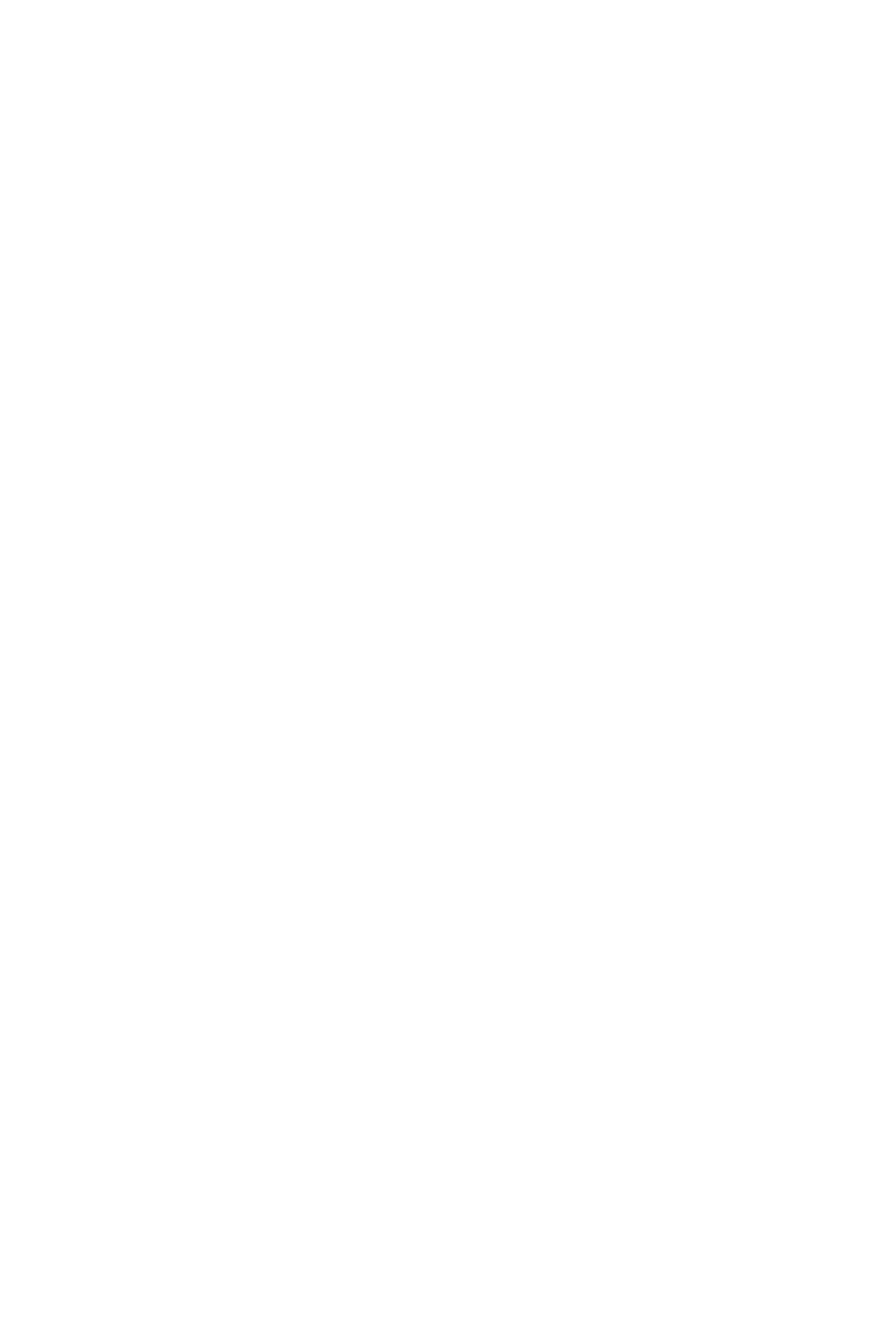# CORPORATISED EDUCATION IN THE PHILIPPINES

*PEARSON, AYALA CORPORATION AND THE EMERGENCE OF AFFORDABLE PRIVATE EDUCATION CENTERS (APEC)*

> Curtis B. Riep University of Alberta, Canada

> > November 2015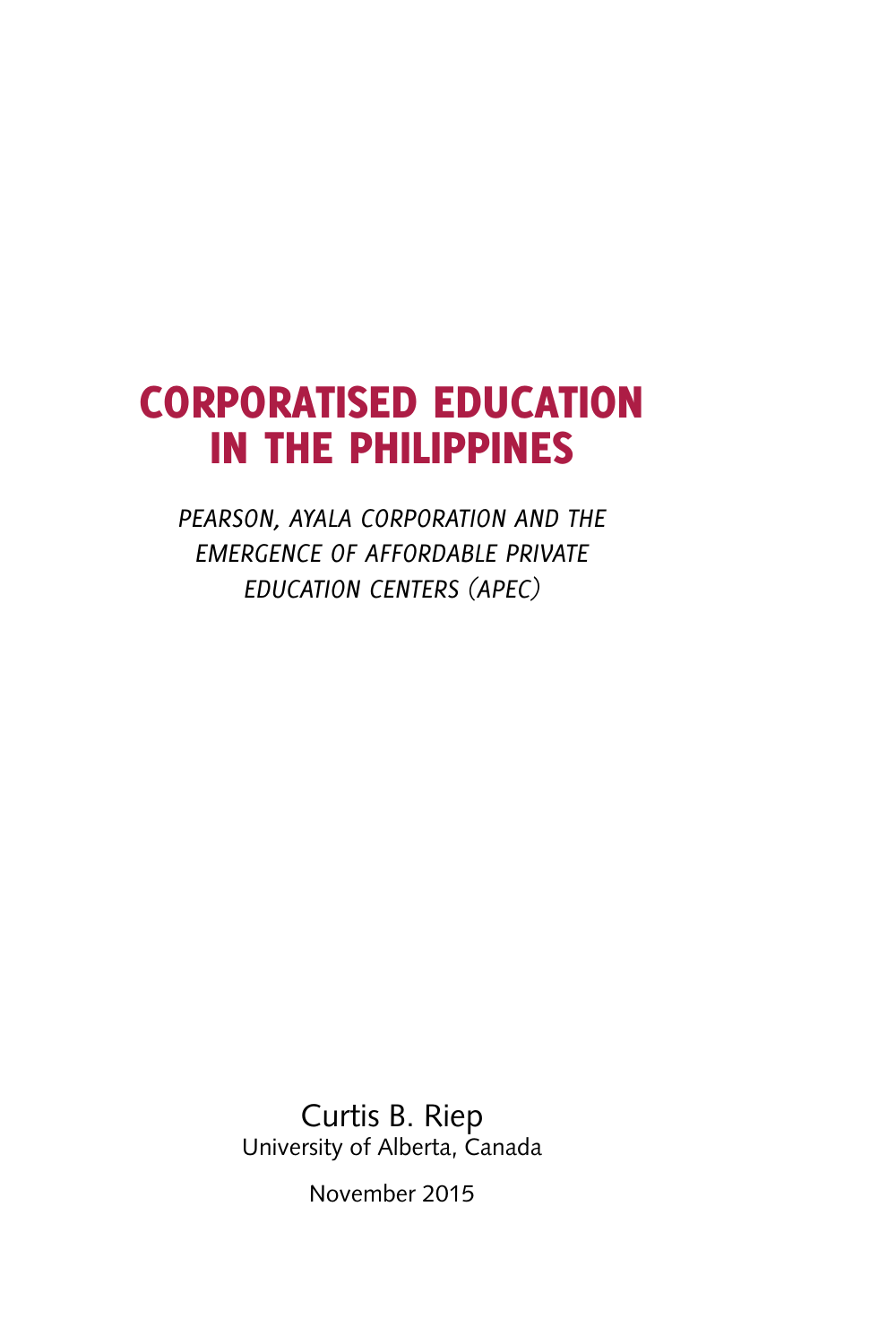

CURTIS B. RIEP is currently a PhD student in the Department of Educational Policy Studies at the University of Alberta, Canada. His research interests involve the interdisciplinary study of global political economy and privatisations in education with a specific focus on the growth of multinational education corporations and their operations in various contexts. His research is supported by the Social Sciences Humanities Research Council of Canada.

This research was made possible through funding provided by Education International (EI). It is based on a review of literature, extensive internet searches and interviews with APEC teachers, administrators, clients and executives, as well as ministerial officials in the Department of Education (DepED) and Congressman Antonio L. Tinio conducted in the Philippines between May and June of 2015. The author is most grateful to the Department of Education, National Capital Region, including the Office of Regional Director and Office of the Undersecretary, Office of Congressman Antonio L. Tinio, and James Centenera and other APEC personnel, who gave their time to speak with him. His deepest appreciation to the Alliance of Concerned Teachers (ACT) in Quezon City for their support in this research project. This research was supported by the Social Sciences Humanities Research Council of Canada.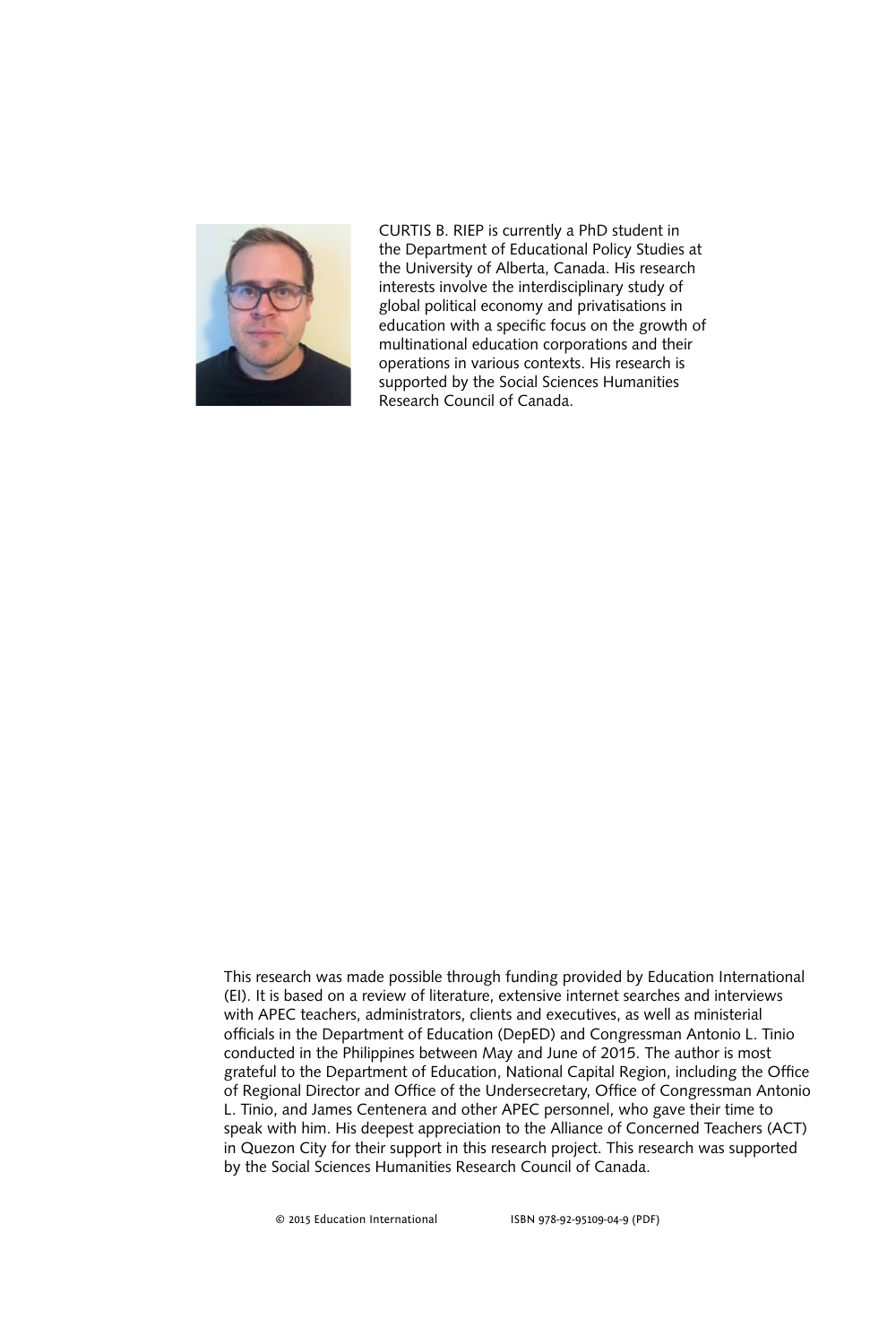### ABSTRACT

This paper will examine how, why, and with what consequences, corporateled privatisations in Philippine education are taking shape, through an analysis of APEC (Affordable Private Education Centers). APEC is a for-profit chain of low-fee private schools (LFPS) established through a joint venture between two major multinational corporations, Pearson Plc and the Ayala Group. Government failure to provide quality education for all Filipino youth has resulted in commercial opportunities for private corporations to participate and help fill the "governance gap" through market-based service delivery. With the implementation of the new "K-12" system the Department of Education (DepED) plans to grow public-private partnerships and the education services industry in the Philippines so that private enterprise can expand private high school provision and help absorb excess demand. APEC, and its shareholders, plan to capitalise on this situation through its corporately owned and managed chain of for-profit high schools that aim to serve "economically disadvantaged" Filipino youth who are charged nominally "low-fees." The edu-business model implemented by APEC involves a number of cost-cutting techniques designed to minimise production costs, while increasing rates of profitability, which have had undesirable effects on teaching and learning. DepED remains complicit in this arrangement, however, since it has relaxed a number of governmental regulations for APEC so the company can undertake its low-cost, for-profit schooling venture with little constraint. APEC also aims to (re)produce the human labour required by Ayala and other multinational companies by aligning its educational services with the labour needs of industry. By "reverse-engineering" its curriculum, APEC intends to produce graduates of a particular disposition with specific skills, values, and knowledge that can be employed in the global labour market. In particular, APEC intends to address the skill shortage in business process outsourcing (BPO) and call center industries in the Philippines. This report aims to contribute to global debates regarding low-fee private schools as well as corporate involvement and influence in efforts to expand access to education.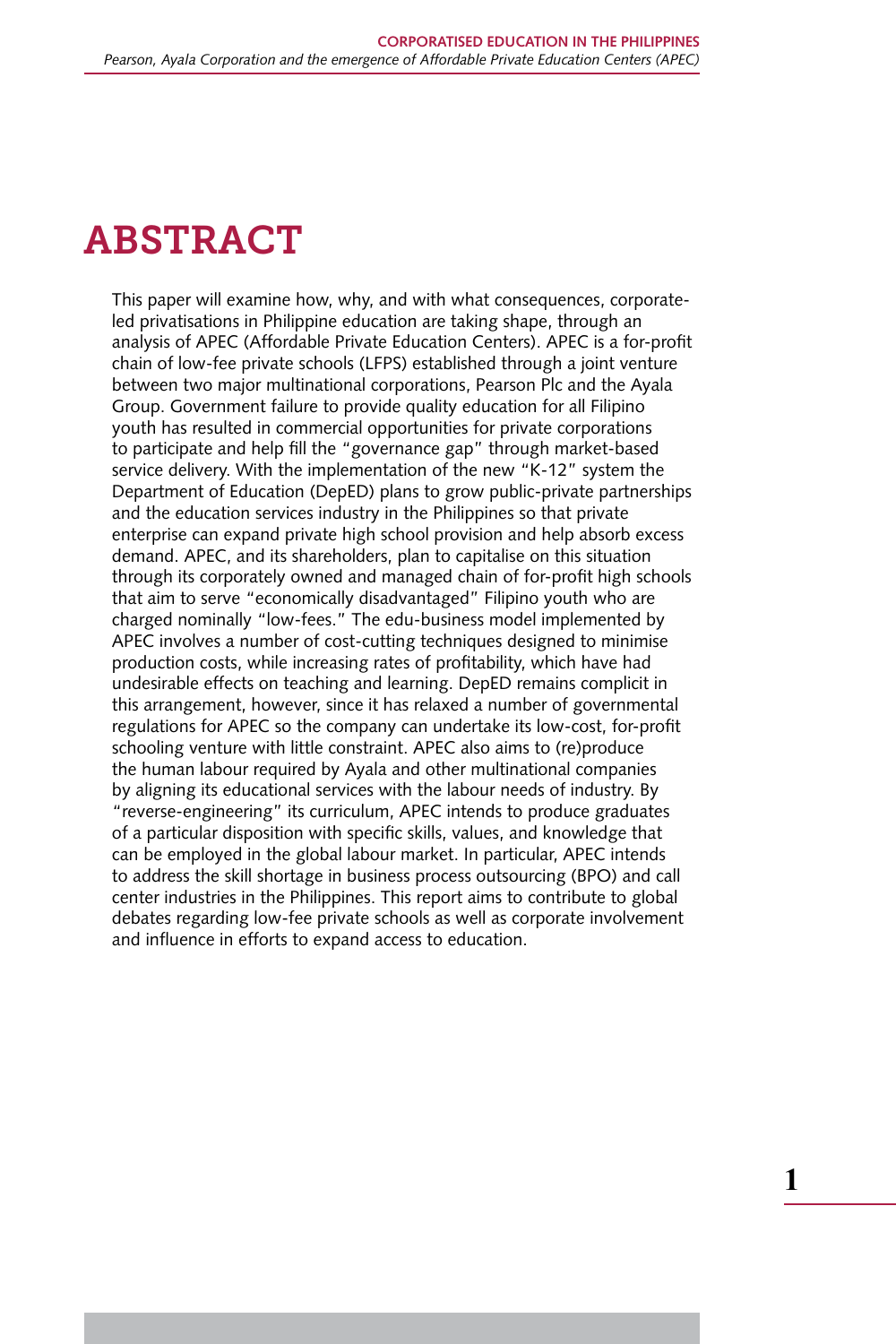

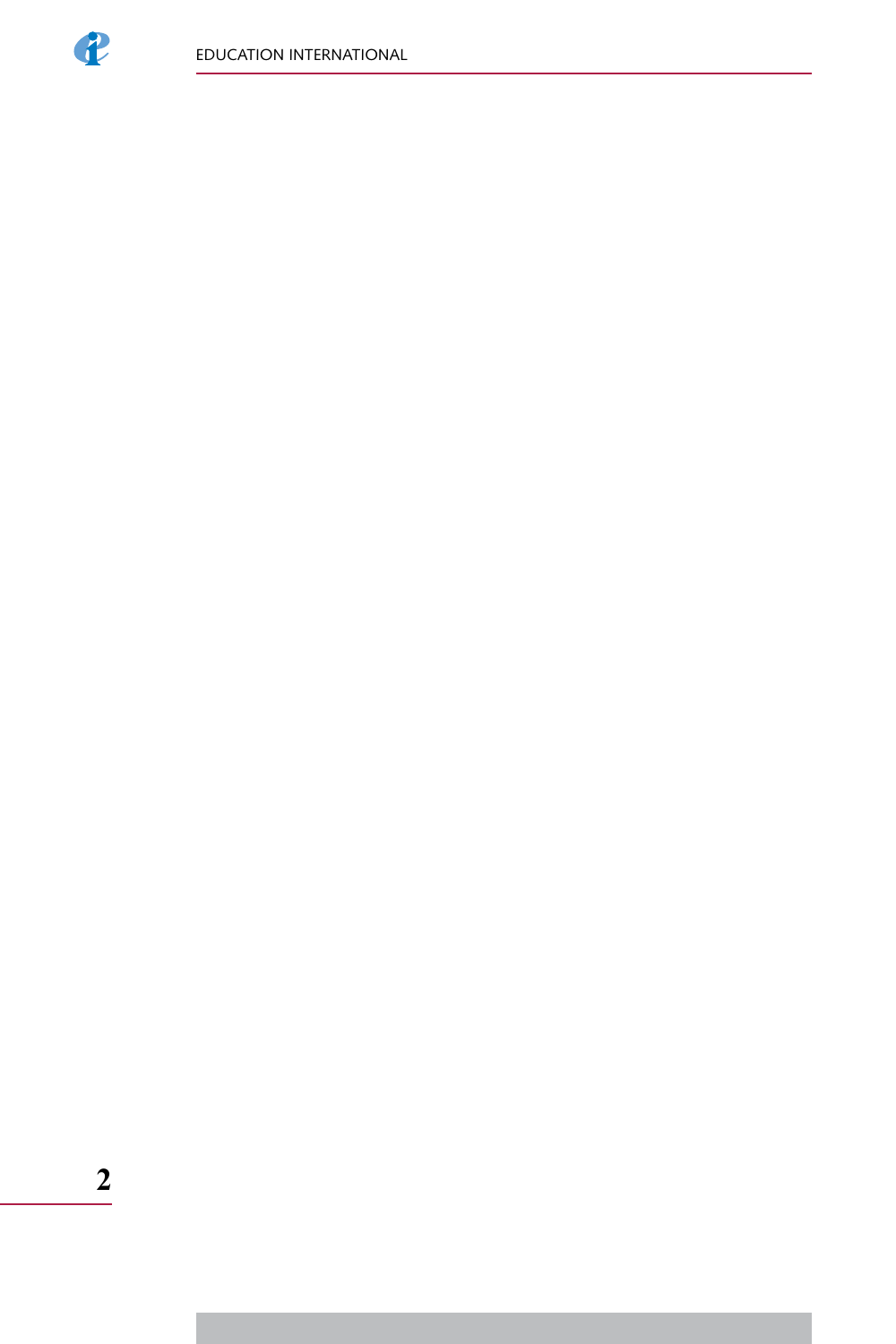### INTRODUCTION

Corporate sector influence and participation in public sector education is on the rise globally. As the global demand for quality basic education grows more rapidly than government provision and supply, private corporations have entered the sector to both fill the "governance gap" and pursue new commercial opportunities in education (see Ball, 2012; Bhanji, 2008). As a result, transnational corporations have increasingly become influential, yet unaccountable, actors, partners, providers, entrepreneurs and enablers of governmental logics and processes connected to neoliberal globalization that continue to transform education into a sector guided by market principles, financial imperatives, and capital accumulation strategies. However, by treating education as a commodity that is privately provided through market mechanisms rather than as a publically redistributed and de-commodified societal good, in various contexts education is increasingly becoming a source of social disparity and inequity. This study focuses on a case of corporatised education in the Philippines.

On April 24, 2013 the Philippines' Department of Education (DepED) along with Pearson<sup>1</sup> (the largest education company in the world) and Ayala Corporation<sup>2</sup> (one of the largest business conglomerates in the Philippines) signed a Memorandum of Understanding (MOU) that states:

*With the passage of the the 'Enhanced Basic Education Act of 2013' mandating the introduction of Grades 11 and 12, there is an urgent need to provide affordable quality education to millions of the Filipino children of secondary school age, whose only option, at present, is to enroll in an overcrowded public school. (DepED & APEC, 2013, p.1)* 

The MOU further adds that in the Philippines:

*The Constitution 'recognises the complementary roles of public and private institutions in the educational system' and the unequivocal declaration by the state of the necessary role which private education plays in society. (DepED & APEC, 2013, p.1)* 

In 2014, over 7.2 million students were enrolled in public and private secondary schools in the Philippines (5.9 million in public and 1.3 million in private) (Luistro, 2015). However, several hundred thousand Filipino youth still remain out of secondary school. An overburdened and under-resourced system unable to accommodate all students effectively will soon have to

<sup>1</sup> *<https://www.pearson.com>*

<http://www.ayala.com.ph>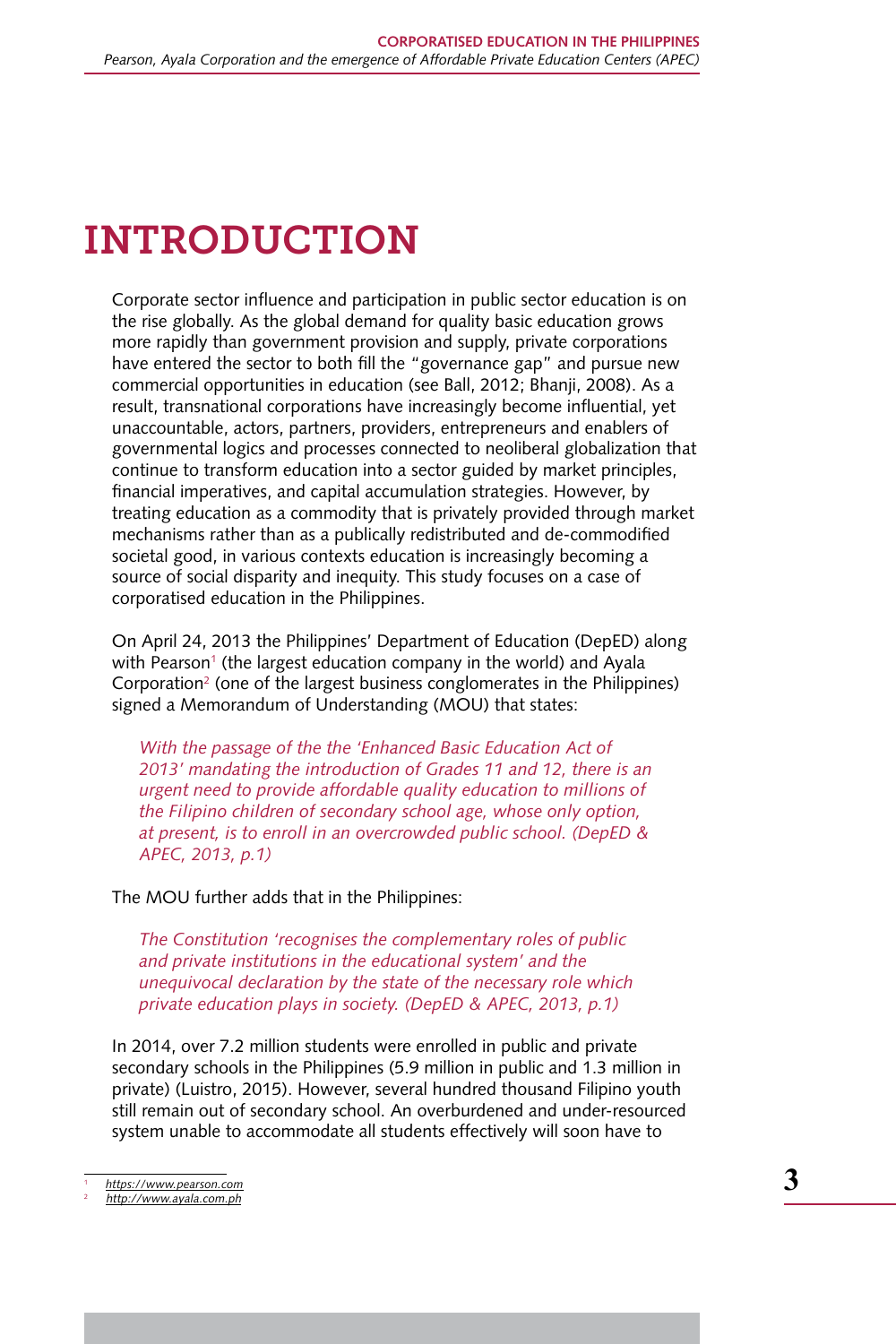provide two more additional years of senior high school (Grade 11 and 12) given the implementation of the Enhanced Basic Education Act (or "K-12" system). An educational crisis, therefore, is looming in the Philippines given the "urgent need" to provide quality education to millions of Filipino children of secondary school age. In response, a corporate-led, statesponsored "solution" involving private, for-profit provision is taking shape in the form of a large-scale chain of low-cost private high schools known as APEC (Affordable Private Education Centers).

APEC is a for-profit chain of low-cost private high schools (Grades 7 – 12) that currently serves more than 1,500 students in 12 schools in Metro Manila. It plans to double its chain to 24 schools by 2015/16, while serving more than 4,000 clients. Pearson – through its venture capital fund the Pearson Affordable Learning Fund (PALF) – along with Ayala Corporation – through its edu-business arm, LiveIt Global Services Management Institute (LGSMI) – have created APEC, a new corporate entity that will manage and scale the secondary school chain. Pearson and Ayala have agreed to invest up to PHP400 million (US\$8.5 million) between 2013 and 2018 in order to scale the chain through a pilot of 50 low-cost private high schools (DepED & APEC, 2013).

APEC as a corporately-owned and operated chain of low-fee private schools (LFPS) aims to offset excess demand for basic education in the Philippines by selling for-profit services to low-income households that are charged nominally "low-fees". LFPSs have been defined as:

*…independently funded through comparatively lower tuition fees (relative to elite or higher-fee private schools), financially sustained through direct payments from poorer or relatively disadvantaged households (though not necessarily the poorest or most disadvantaged) and independently managed and owned by a single owner or team, usually comprising family members. (Srivastava, 2013, p. 11-12)* 

Yet, what differentiates APEC from other LFPSs is that it is not a family pact but a commercial pact between two major transnational corporations: Pearson and Ayala Corporation. APEC is a joint venture that "combines Pearson's deep education expertise with Ayala's operational experience in the Philippines"<sup>3</sup> in order to expand the educational franchise to as many low-income, fee-paying Filipino students and their families as possible. By offering "no frills" education at a price-point deemed "affordable" for the masses, APEC plans to attract students from overcrowded free public schools and more-costly private schools as part of a capital accumulation strategy designed to sell privatised services to low-income consumer/learners. Yet,

<sup>3</sup> [https://www.pearson.com/news/announcements/2014/january/pearson-announcesschoolchainjointventurewit](https://www.pearson.com/news/announcements/2014/january/pearson-announcesschoolchainjointventurewithayalacorporationinth.html) [hayalacorporationinth.html](https://www.pearson.com/news/announcements/2014/january/pearson-announcesschoolchainjointventurewithayalacorporationinth.html). Accessed on April 3, 2015.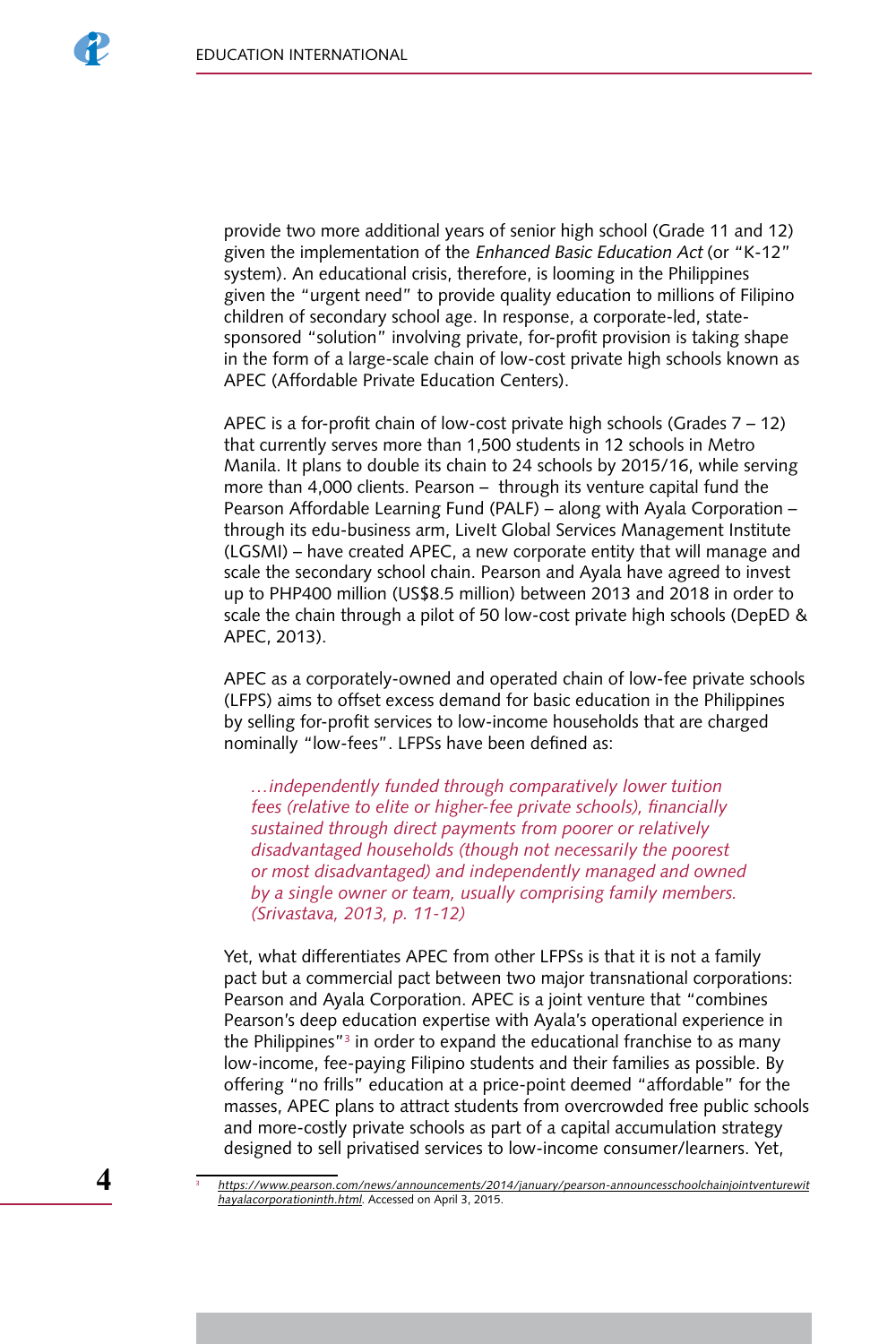with a price tag of PHP24,850 (more than US\$500) per year, or about PHP70 (about US\$1.5) per day, services offered by APEC remain far out of reach for the most "economically disadvantaged" Filipino youth.

LFPSs represent a form of non-state provision that is rapidly growing in parts of Africa, Asia, and Latin America. Two of the fastest-growing LFPS companies in the world, Bridge International Academies in Kenya and Omega Schools in Ghana, both of which are co-financed by Pearson through private equity investments, have shaped APEC's LFPS model. James Centenera, formerly a business development manager with PALF who was instrumental in orchestrating the joint venture between Pearson and Ayala to create APEC, describes that in the Philippines, Pearson:

*…wanted to take the essence of this low-cost approach demonstrated by other chains invested in by PALF, including Omega Schools and Bridge International, and bring it to secondary schools to deliver high quality education in a low-cost manner and price it as such that parents can afford it, its flexible, and therefore sustainable, and can reach more kids. (J. Centenera, personal communication, May 1, 2015)*

While APEC is patterned after other low-cost private school enterprises, it is differentiated by its focus on secondary, rather than primary, schooling. Still, the underlying objective of these large-scale chains of LFPSs remains the same: serve the largest number of fee-paying students at the lowest possible cost in order to increase profit margins. APEC, for example, has deployed a number of cost-cutting techniques, such as hiring underqualified and underpaid teachers and renting unused office space in commercial buildings that function as APEC's low-cost commercial school sites. Strategies implemented by APEC intended to reduce operational costs and increase profits will be elaborated further on in this report in relation to their effects on teachers and learners.

This report involves three overarching themes by which it is broadly organised: origins, actors, and consequences. First, in order to fully understand the emergence of APEC schools, the social and political origins of a market-oriented education system in the Philippines must be taken into account. By recognising an enduring history of neocolonial and neoliberal influence and interventions in the Philippines, and its affects on national education, we can better understand the state of Filipino education today. Second, the corporate actors behind the joint partnership to create APEC, that is, Pearson and Ayala Corporation, warrant further investigation. Given the lack of plubic accountability mechanisms in place that oversee (transnational) corporate activity in education, the interests of edu-businesses must be thoroughly identified, examined, and held up to public scrutiny in order to assess whether or not the interests of the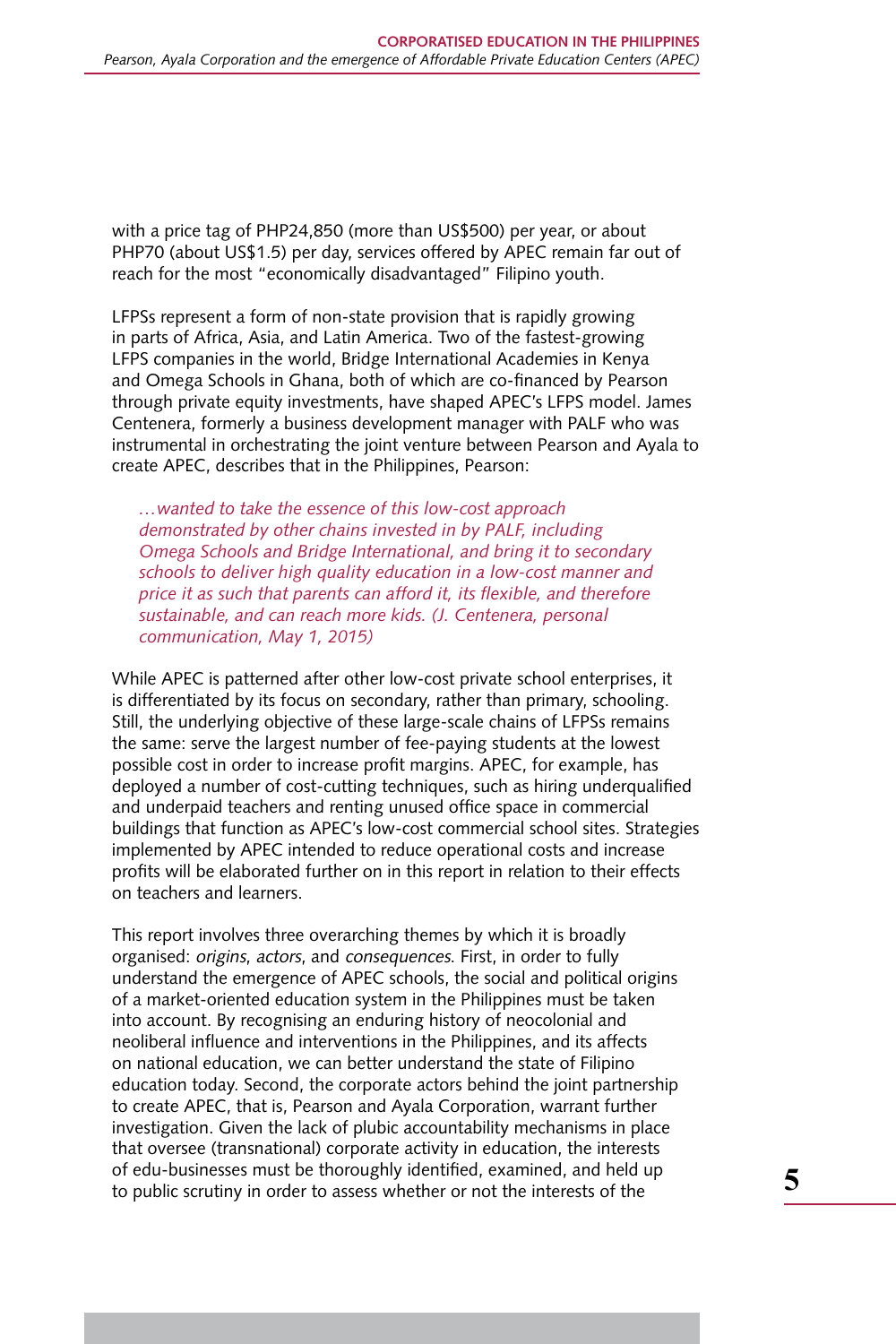

corporation(s) best serve the interests of the people, their nation, and its future development. Therefore, this study seeks to critically examine the business interests, principles, and objectives of Pearson and Ayala that guide their joint venture in the Philippine education market. In the final section, the implications of this corporatised system of low-cost, for-profit schooling will be examined through an analysis of APEC's edu-business model and its effects on school facilities, teachers' labour, curriculum, and learning objectives.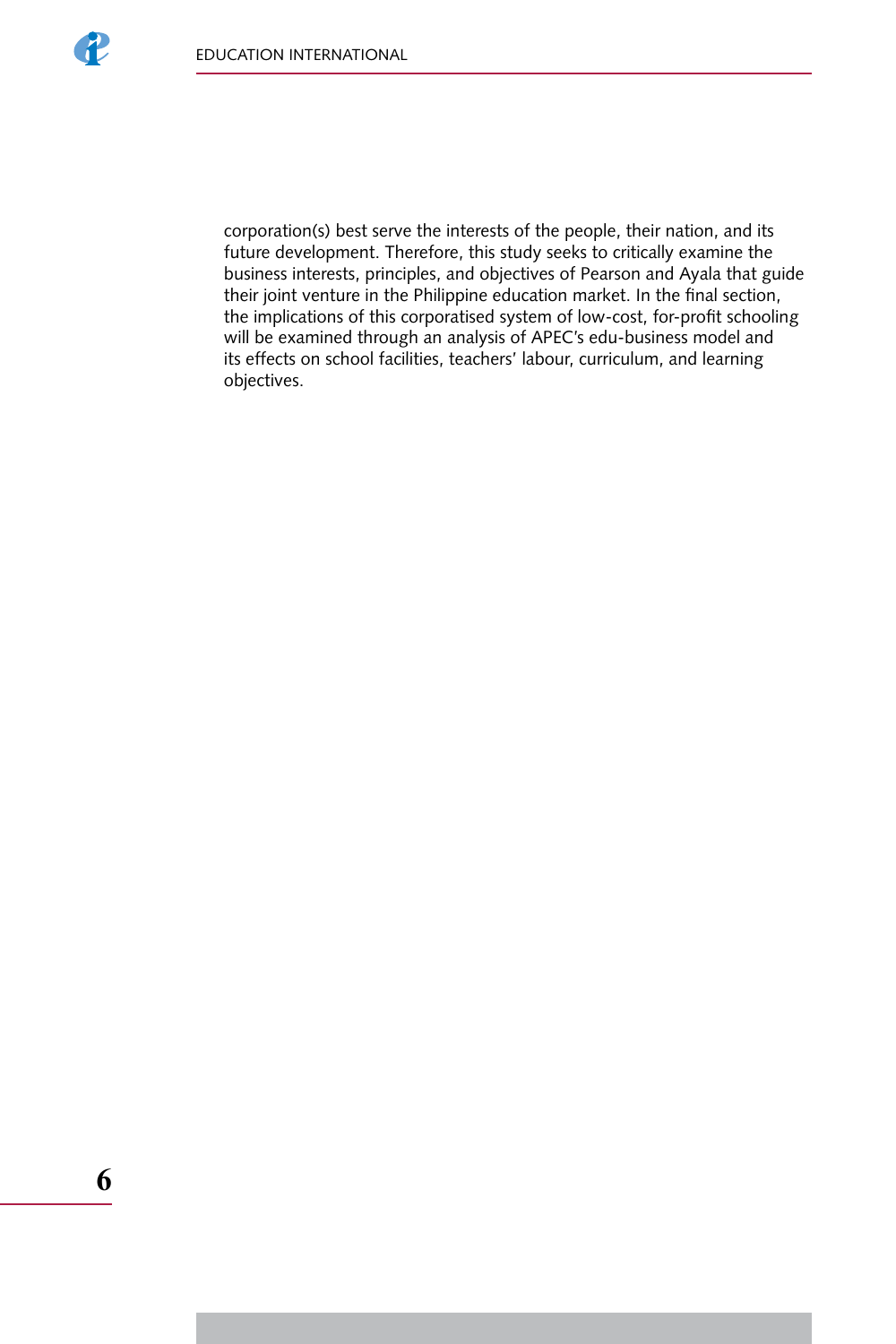### COUNTRY BACKGROUND

National education in the Philippines has historically been influenced by the political and economic interests of colonial powers. Colonial education under Spanish rule (1565-1898) was designed to produce loyal colonial subjects under the direction of the Catholic Church. Similarly, during American occupation (1898-1946) the US military established a public school system (as part of the "benevolent assimilation" campaign) to pacify Filipino resistance to American colonial rule (May, 1980). English became an integral part of the colonial education system in the Philippines under American authority, a hegemonic effect still present in Filipino education today (Bernardo, 2004; Kramer, 2006; Tupas, 2008). Despite the Philippines having gained independence from the US in 1946, the national objectives of education have continued to reflect a neocolonial position of subservient dependency, intent on producing new sources of cheap labour for foreign powers while conforming to labour demands posed by the international market (Lumbera, Guillermo & Alamon, 2007). As will be discussed later on, the corporate interests that guide APEC continue to reflect a concern with human labour requirements necessary to sustain industrial growth.

During the 1970s and 1980s, the Philippine government became reliant on foreign loans to finance government spending. In turn, the World Bank and International Monetary Fund (or Bretton Woods Institutions) became increasingly involved in public policy matters, including educational policy. Since then the World Bank has "continued to impose curricular programmes designed to train students according to the manpower requirements of transnational corporations" (Remollino, 2007, p. 13). For example, the World Bank and Asian Development Bank sponsored the "Millennium Curriculum" that was implemented in 2002 by the Arroyo government in order to produce a "globally competitive" labour force by emphasising English, Math and Science at the expense of Social Sciences and Humanities. In addition, structural adjustment programmes imposed by the IMF since the 1980s have been oriented towards privatisation and reduced social spending in order to free up higher allocations for foreign debt servicing. This has included budget restrictions for public education and especially state colleges and universities. Deregulation has also been introduced as a policy measure to enable private sector participation in education, albeit with less restrictions and greater autonomy. Market-oriented restructuring in Philippine education implemented under Marcos' regime (beginning in the late-1960s till 1985) has continued in the ensuing years under Aquino's Education Commission, Ramos' Education 2000, Estrada's Philippine Commission on Educational Reform, the DepED under Arroyo and currently under Aquino III (Remollino, 2007). In the Philippines, therefore, an enduring neoliberal political project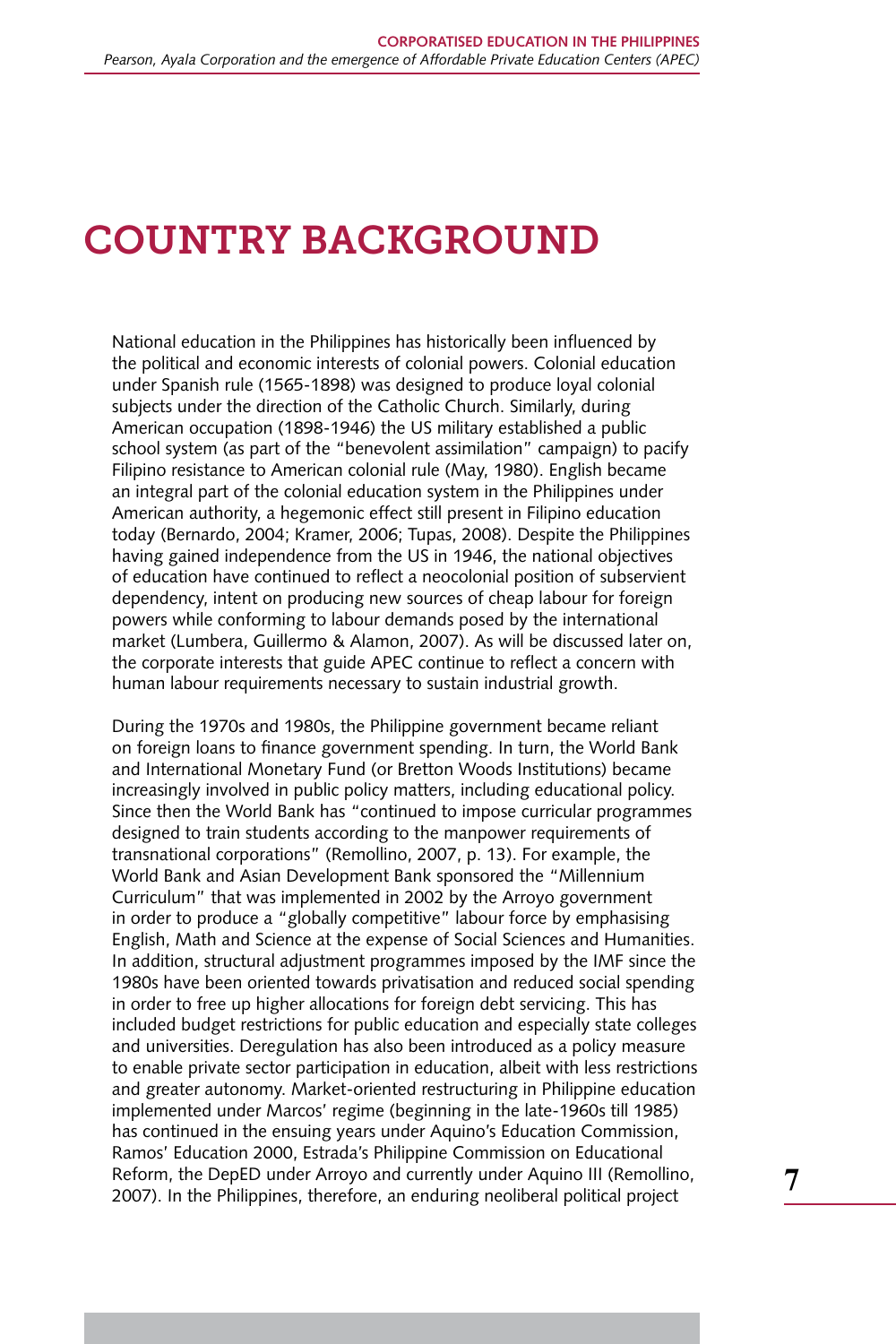

Yet, the 1987 Constitution of the Philippines mandates that: "The State shall protect and promote the right of all citisens to quality education at all levels and shall take appropriate steps to make such education accessible to all." The Constitution further stipulates that the State shall: "Establish and maintain a system of free public education in the elementary and high school levels." However, to uphold these commitments a sufficient amount of resources must be allocated to tackle increasing enrolment rates and input gaps. PHP367 billion will be allocated to education in 2015, which is equivalent to 14% of the total national budget (Department of Budget and Management, 2015). However, this amount is still less than what the government expends on foreign debt repayments (nearly PHP400 billion in 2015). In relation to Gross Domestic Product (GDP) public expenditures on education remain chronically low at only 2.9% (Sandoval & Soriano, 2014). Government expenditures, therefore, are much lower than what the Education for All Global Monitoring Reports recommend countries should allocate to education, which is at least 6% of GDP (UNESCO, 2015). Since the government has not upheld its constitutional responsibility to provide free and accessible public education for all, the result has been an overcrowded and inadequately financed system that is unable to accommodate the most marginalised learners.

In 2013, the Functional Literacy and Education, Mass Media Survey (FLEMMS) revealed that "one in every ten or about 4 million Filipino children and youth were out of school"4 . Costs associated with attending school were identified as the primary barrier among non-school goers. Transition from primary to secondary school rates also highlight another systemic inequality, since only 69% of primary school graduates from the poorest families go on to attend lower secondary compared to 94% from the richest households (UNESCO, 2015). Again, costs play a major role in determining accessibility. However, this inequality is more pronounced at the secondary level since 40% (5,130) of all secondary schools in the Philippines are privately owned institutions that charge tuition fees that are out of reach for the poor, while only 60% (7,748) are free public high schools<sup>5</sup>. At the primary level the numbers are quite different since 83% (38,658) are free public elementary schools, while only 17% (7,745) are private, fee-charging institutions $6$ . Therefore, the government has prioritised funding for primary education at the expense of secondary education. In 2012, public expenditures on secondary education amounted to only 29% of total public expenditures

<sup>6</sup> Ibid.

<sup>4</sup> *<https://psa.gov.ph/people/education-mass-media>*. ccessed on June 25, 2014. Out-of-school children is defined in the FLEMMS as persons aged 6 to 14 years who are not attending school while out-of-school youth as persons aged 15 to 24 years who are not attending school, have not finished any college or post secondary course, and are not working.

<sup>5</sup> *<http://www.DepED.gov.ph/datasets/DepED-facts-and-figures>*. Accessed on September 30, 2015.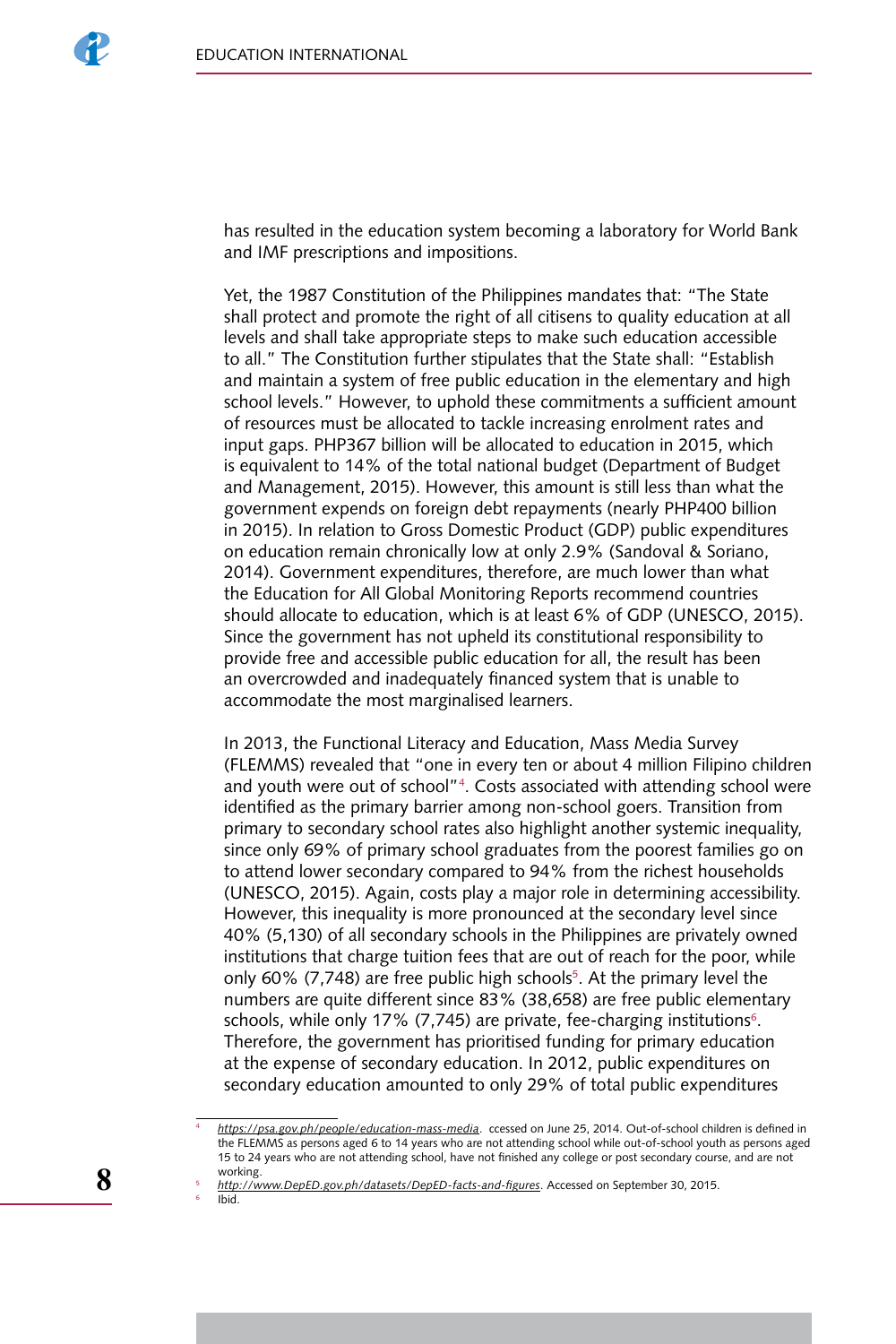on education (UNESCO, 2015). At the secondary level, in particular, the Philippine government has "chosen to pursue partnerships with the private sector to help them increase access to basic education services, to improve quality of the services (by leveraging private sector capacity and expertise), and to generate efficiencies in service delivery" (World Bank, 2011, pp. 11-12). As a result, the Philippines has one of the largest public-private partnership (PPP) programmes in education in the world.

The Government Assistance to Students and Teachers in Private Education (GASTPE) law was passed in 1989, and later expanded in 1998, representing a substantial commitment to public-private partnerships in Philippine education. Education Service Contracting (ESC) is the main component of GASTPE. The aim of ESC is to increase access to basic education at the secondary level by extending financial assistance from the public budget to "poor but deserving" primary school graduates so they can attend private high schools under contract with government. By "contracting the excess capacities of private high schools" the ESC scheme intends to "accommodate students from low-income families who would have otherwise enrolled in the public high schools" (Sandoval & Soriano, 2014, p. 222). In 2006, the Education Voucher System, which is also funded by GASTPE, was implemented to further support ESC<sup>7</sup>. Therefore, the ESC programme has expanded considerably over the years to become a productive strategy for transferring students to private high schools. In 2014, approximately 800,000 or nearly 60% of the 1.3 million students in private high schools were beneficiaries of ESC and GASTPE (Basilio, 2014).

The ESC public-private partnership represents a cost-saving strategy for government. In the Philippines, the direct cost per public secondary school student is estimated to be PHP9,048 (\$185) per year; however, the ESC cost per grantee is only PHP5,233 (\$107) per year (World Bank, 2011). Thus, the government is able to enroll a student in a private school at a cost that is only 58% of the unit cost of attending a public high school. The result of this "cost-effective" practice is a co-payment system, in which families are expected to pay for any difference between the ESC subsidy and fees charged by private schools. "On average, the families of ESC grantees pay PHP 4,298 (\$88) to cover the difference between the amount of grant that they receive and the actual cost of tuition at the private school attended by their child" (World Bank, 2011, p. 2). In turn, the constitutional commitment to provide free basic education is denied, since the right to access comes with a financial burden that may be too costly for students most affected by poverty. Many low-income learners cannot afford to pay school costs not fully covered by the subsidy and, therefore, "the nature of the programme

<sup>7</sup> As Congressman Tinio explains: "there were still not enough public high schools that could absorb all high schoolaged students, so government needed help from the private sector to provide private high school. So students who could not be accommodated in the public schools would go to the private schools with some subsidy from the government.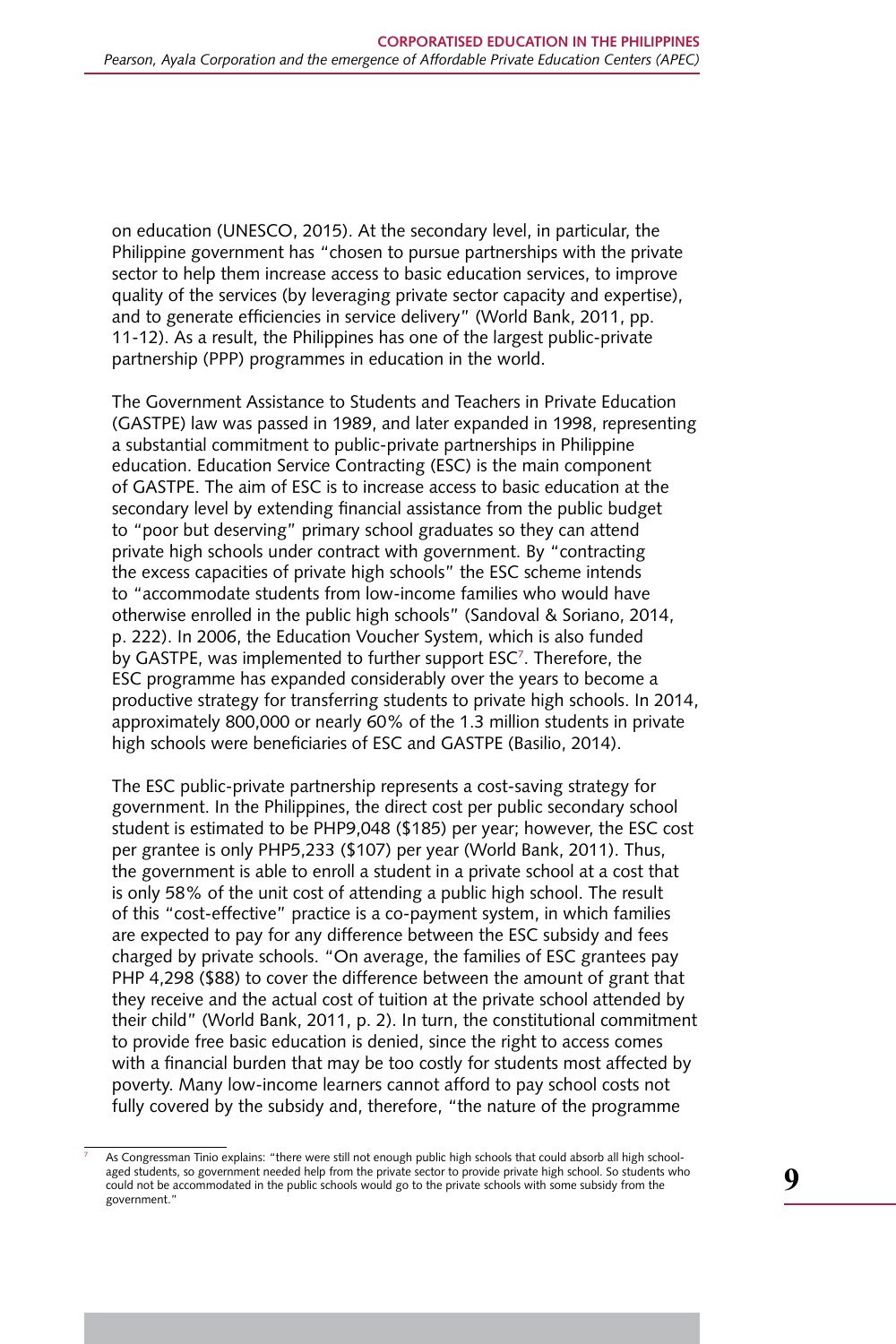7

has kept the poorest of the poor from participating" (Sandoval & Soriano 2014, p. 230). It has been estimated that government allocations directed towards ESC and GASTPE since 2009 have grown to more than PHP31 billion, which could have financed the construction of more than 60 thousand classrooms and addressed the perennial backlogs in public school classrooms by housing approximately 3 million more students (Basilio, 2014).

With the ratification of the Enhanced Basic Education Act in 2013 the government declared a fundamental overhaul of the country's education system. Education Secretary, Armin Luistro, claims it is "the most comprehensive basic education reform initiative ever done in the country since the establishment of the public education system more than a century ago". Under the K-12 programme, two additional years of senior high school will be added, bringing the basic education cycle up to 12 years instead of 10, which DepED claims is the "global standard" and necessary for students and professionals who intend to study or work abroad. The K-12 programme is aimed to produce "regional and international recognition and competitiveness" (SEAMEO INNOTECH, 2012, p. 6) by ensuring that diplomas, degrees or other professional accreditations received in the Philippines are easily recognisable, transferable, and employable in the global labour market. In many ways, the K-12 scheme is an appendage of the Philippines labour export policy. Currently, the Philippines is among the world's largest "repositories of cheap labour" (San Juan, 2103, p.9). Approximately 3,500 Filipinos go abroad each day to work and become Overseas Filipino Workers. Critics of K-12, therefore, suggest that the underlying purpose of the programme is to produce a new generation of semi-skilled labourers who can be employed by transnational corporations for low-wages upon high school graduation (San Juan, 2013).

In the Philippines, a college or university degree is redundant for marginalised learners because it is not required for the deskilled labour positions presented before them, such as the emerging Business Process Outsourcing (BPO) sector (which will be discussed later on). Instead, the K-12 programme has been marketed as beneficial to families who cannot afford to send their child to college or university since "families can better afford education as the cost of the additional two years in high school" rather than costly rates faced at the tertiary level (SEAMEO INNOTECH, 2012, p. 5). "In the government's view, under the K to 12 system, its only necessary to spend for two years of senior high school instead of four years of college, for poor families to have an 'employable child'" (San Juan, 2013, p. 14).

In order to finance the K-12 system, the Philippine government plans to extensively expand the voucher programme to leverage private investment and resources to help grow more private schools. The DepED's Senior High School Voucher Policy Brief outlined in March, 2015 that: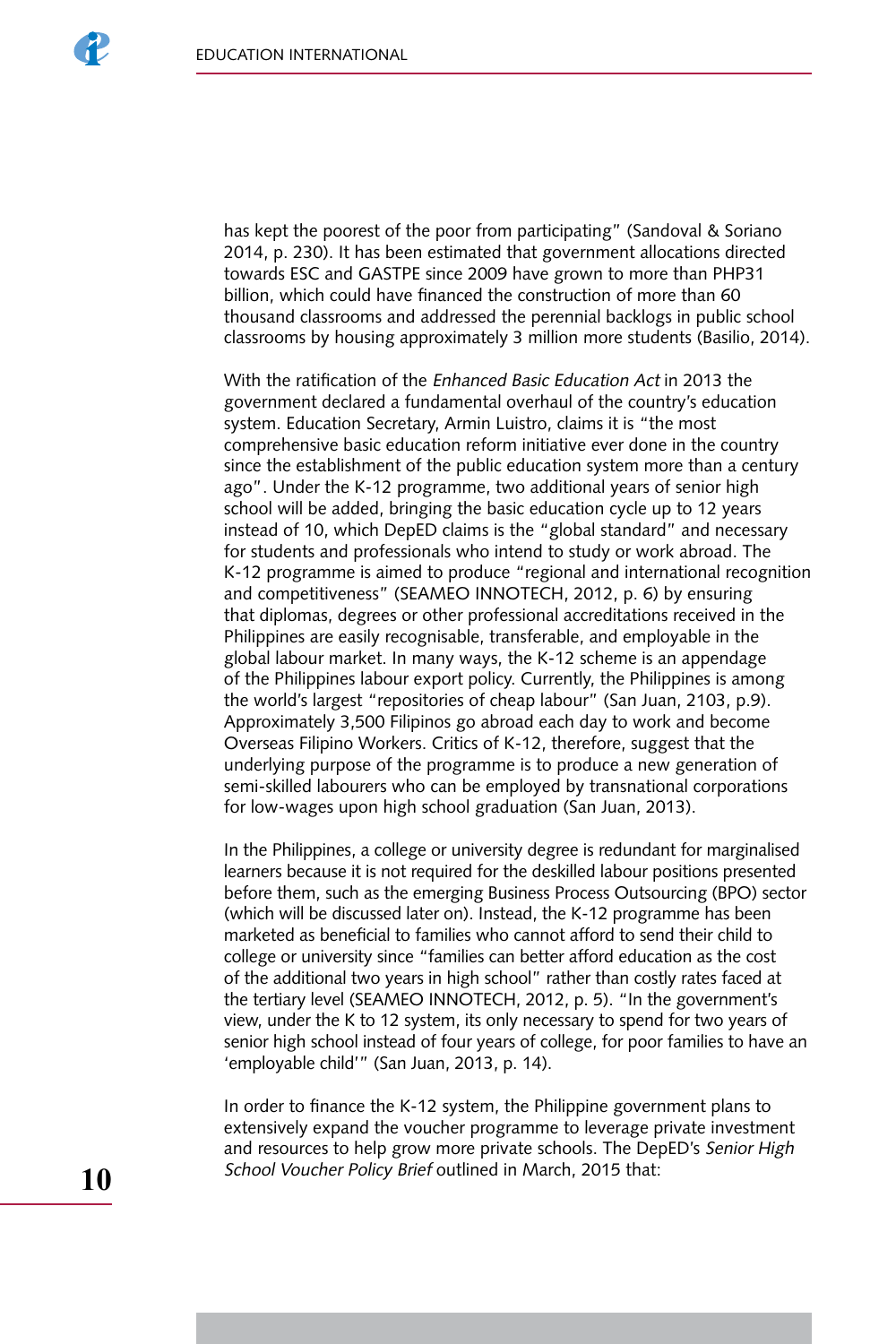*The Enhanced Basic Education Act explicitly expands the coverage of the Government Assistance to Students and Teachers in Private Education (GASTPE) to include Grades 11 and 12. The DepED would like to use this mechanism to enable 30-40% of its students to enroll in non-DepED schools which will offer SHS (senior high school), including private JHSs (junior high schools)…This publicprivate partnership (PPP) would serve to decongest public school, reduce or delay the need to construct DepED SHS facilities and hire government teachers, and provide less affluent students more options for SHS education. (DepED, 2015, p.1)*

As one School Manager at APEC explained:

*DepED needs a lot of help from the private sector in order to fulfil the need of providing Grade 11 and 12. That's why they are releasing those vouchers. They can't build enough buildings or hire enough teachers. They can't afford it. We've had a lot of favorable responses from government for our APEC schools to help provide Grade 11 and 12. (personal communication, May 26, 2015)*

The strategy adopted by government to use vouchers to expand private high schools that also charge user fees reflects a politics of cost-recovery and privatisation. Hence, the expectation is that the burden of finance will unduly fall on the backs of families that will be responsible to co-finance the added years of senior high school in a system barely stitched together with public-private partnerships and external linkages that are partially subsidised through government vouchers, contracting schemes and other GASTPE provisions.

Throughout periods of imperialism and neoliberalisation, national education in the Philippines has been structured and restructured in ways that benefit the profit-oriented political and economic interests of foreign and domestic elites. Intensifying privatisation in the form of expanded PPPs and vouchers in Philippine education has brought along commercial opportunities for private enterprise to participate in the sector. In the Philippines, the education services industry represents an enormous market opportunity for global edu-businesses. Consequently, Pearson, the world's largest multinational education corporation, entered the Philippine education market by partnering with Ayala Corporation to establish APEC.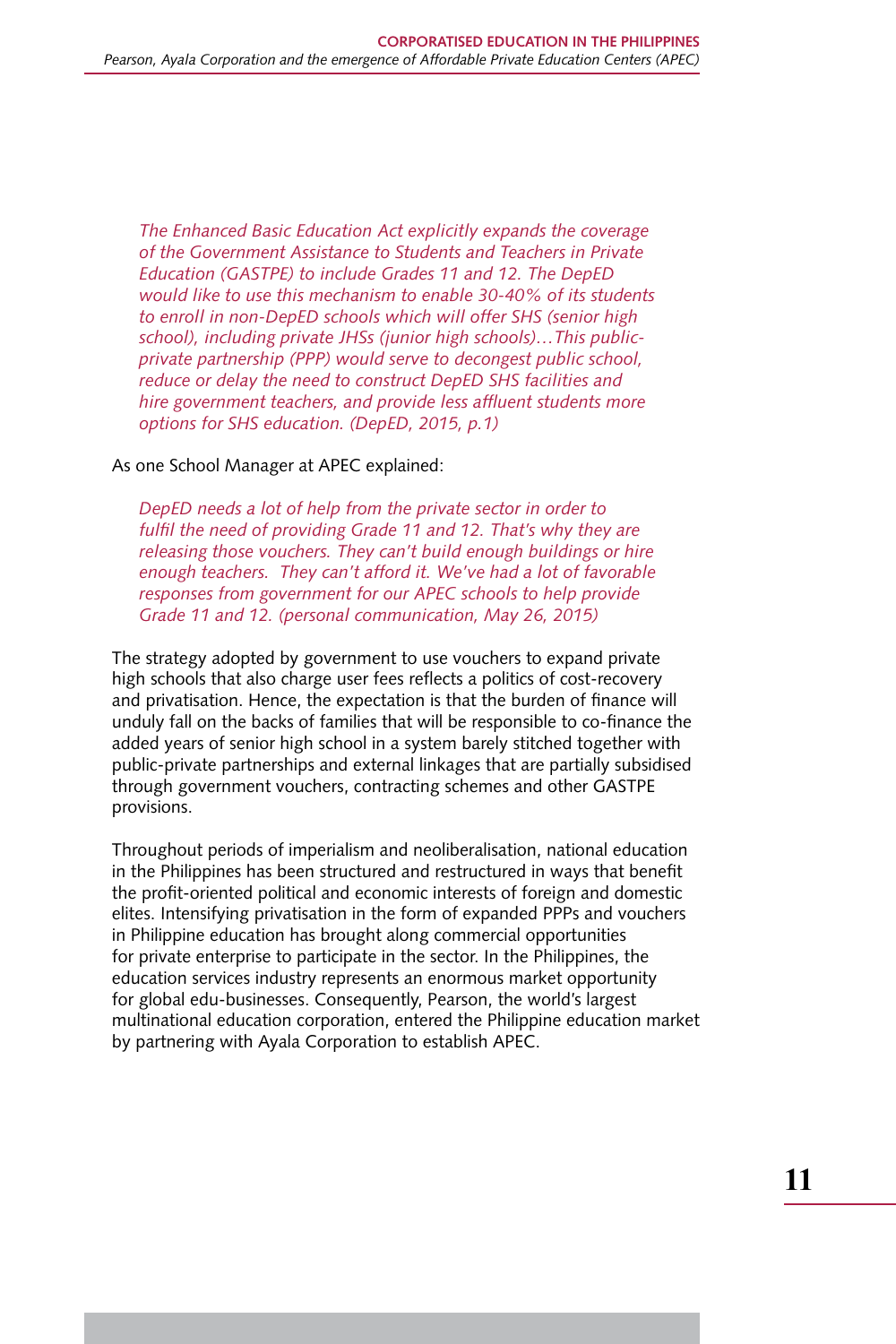

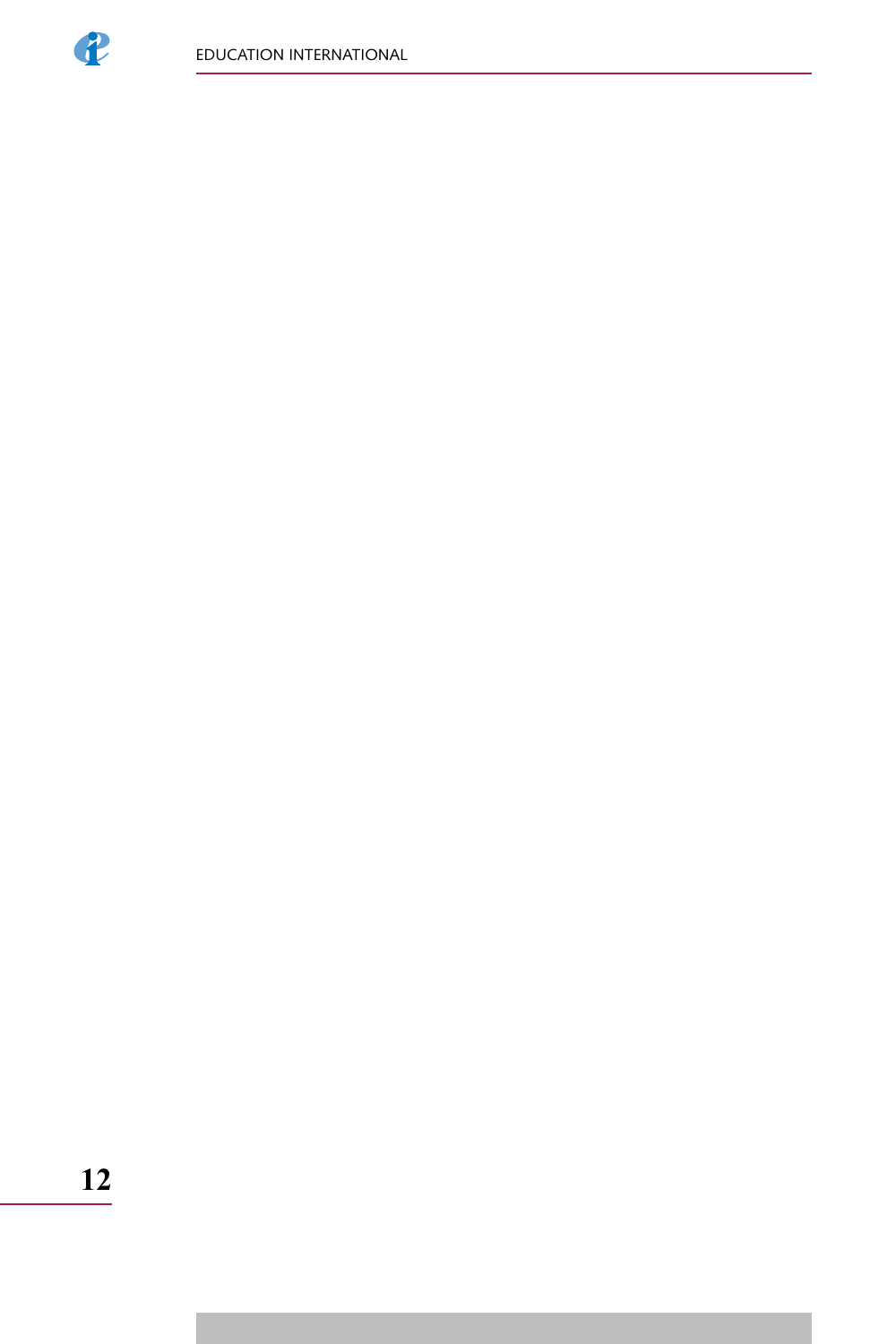### PEARSON / PEARSON AFFORDABLE LEARNING FUND

### **SEEKING NEW GEOGRAPHIES, MARKETS, AND PARTNERS IN THE GLOBAL BUSINESS OF LOW-COST PRIVATE EDUCATION**

Pearson was founded in 1844 by Samuel Pearson as a small construction company in England. By the end of the 19<sup>th</sup> century Pearson had become "one of the world's largest building contractors at a time when the industry controlled development of the transportation, trade and communication links that fuelled world economies"<sup>8</sup>. Today, Pearson is again at the forefront of another growing industry expected to fuel an increasingly "knowledgebased" economy, that is, the global education services industry.

Pearson's chief executive, John Fallon, claims: "We think education will turn out to be the great growth industry of the  $21<sup>st</sup>$  century" (Pearson, 2012, p.8). This belief in the lucrativeness of the education industry stems from socio-economic trends taking place on a global scale:

*As rapid advances in technology continue to disrupt the world of work, the economic value of education and skills will continue to increase. Governments spend trillions of dollars per year on education and training [their citizens so they can to compete in the global workforce]; and, each year, the still rapidly growing middle class invests more of its own increasing wealth in the education of themselves and their children. And yet, the world fails to meet the learning needs of far too many of our fellow citizens. One in five adults in today's world still lack the written communication skills they need to progress in life, 57 million children remain out of school, and many millions more are in education, but not really learning anything very much at all. (Pearson, 2013, p. 9)*

<sup>8</sup> *<https://www.pearson.com/about-us/our-history.html>*. Accessed on July 6, 2015.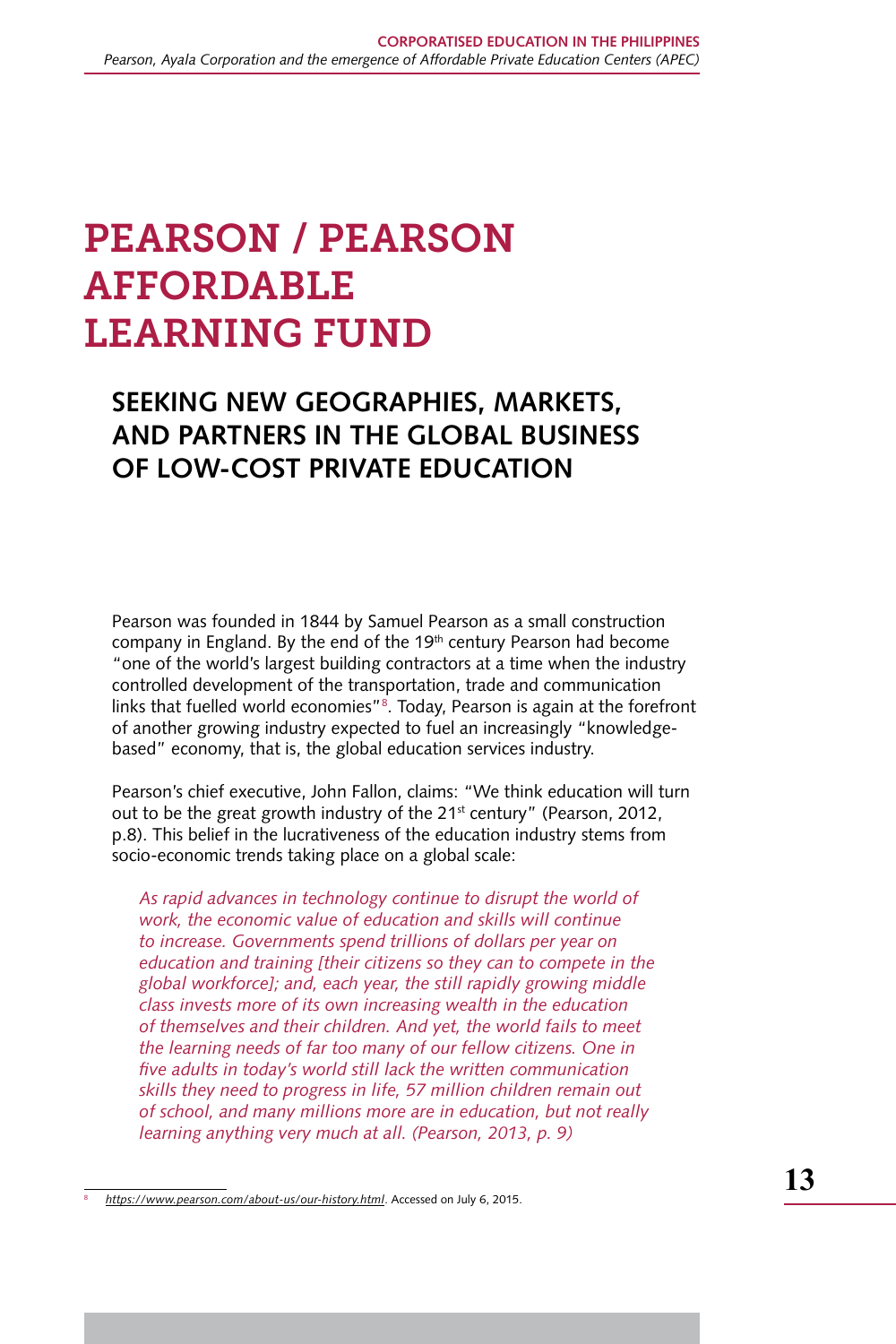

For Pearson, the global "crisis" in education presents a lucrative business opportunity. By transitioning the company into a globally integrated education conglomerate, Pearson believes they "can build a stronger, more profitable and faster growing company" (Pearson, 2013, p. 9).

*For more than a decade now, Pearson's strategy has revolved around our commitment to become the leading global learning company. The company saw tremendous social and economic need for education and skills, giving rise to significant business opportunities. We have therefore initiated – and continue to pursue – a radical shift in our business portfolio towards education. (Pearson, 2011, p.5)*

Pearson's extensive business portfolio in education includes: publishing, testing and assessment, curriculum, pedagogical instruments, information technology, digital learning products, administrative products, software packages, and customisable and integrated education services. The company "create(s) curriculum materials, multimedia learning tools and assessment programmes that help to educate more than 100 million people in over 70 countries worldwide — more than any other private enterprise"<sup>9</sup>. Pearson has 40,000 employees worldwide and in 2014 the company's revenues grew to US\$7.9 bn. Pearson is the largest and most powerful multinational education corporation in the world.

Pearson's corporate growth strategy involves capitalising on "the sustained and growing global demand for greater affordability, access, and achievement in education" (Pearson, 2014, p. 17). Profitability, therefore, is dependent upon the company's ability to demonstrate its edu-business activities have "social impact". As John Fallon states: "the bigger Pearson's social impact – in improving access to good quality education and ensuring that translates into meaningful learning outcomes for far more people – the more we can create a faster growing and more profitable company, and do so in a sustainable manner"10. For Pearson, having a social purpose is "a form of justification of the company's commercial activities, or a form of legitimation for profit" (Junemann & Ball, 2015, p. 6). In order to secure social and political legitimation and continue profit-making in education, Pearson also strategically and actively participates in global policy development and processes via new forms of network governance. As a result, Pearson has become a powerful policy actor in education (see Ball, 2012; Lingard et al., 2015).

In the company's Annual Report (2014), it states: "Pearson is committed to playing our part and is active in helping shape and inform the global

<sup>9</sup> *[https://www.pearson.com/content/dam/corporate/global/pearson-dot-com/files//international/Pearson-](https://www.pearson.com/content/dam/corporate/global/pearson-dot-com/files//international/Pearson-International-brochure.pdf)[International-brochure.pdf](https://www.pearson.com/content/dam/corporate/global/pearson-dot-com/files//international/Pearson-International-brochure.pdf)*. Accessed on July 6, 2015

<sup>10</sup> *<https://www.pearson.com/news/announcements/2015/july/pearson-2015-half-year-results.html>*. Accessed on July 8, 2015.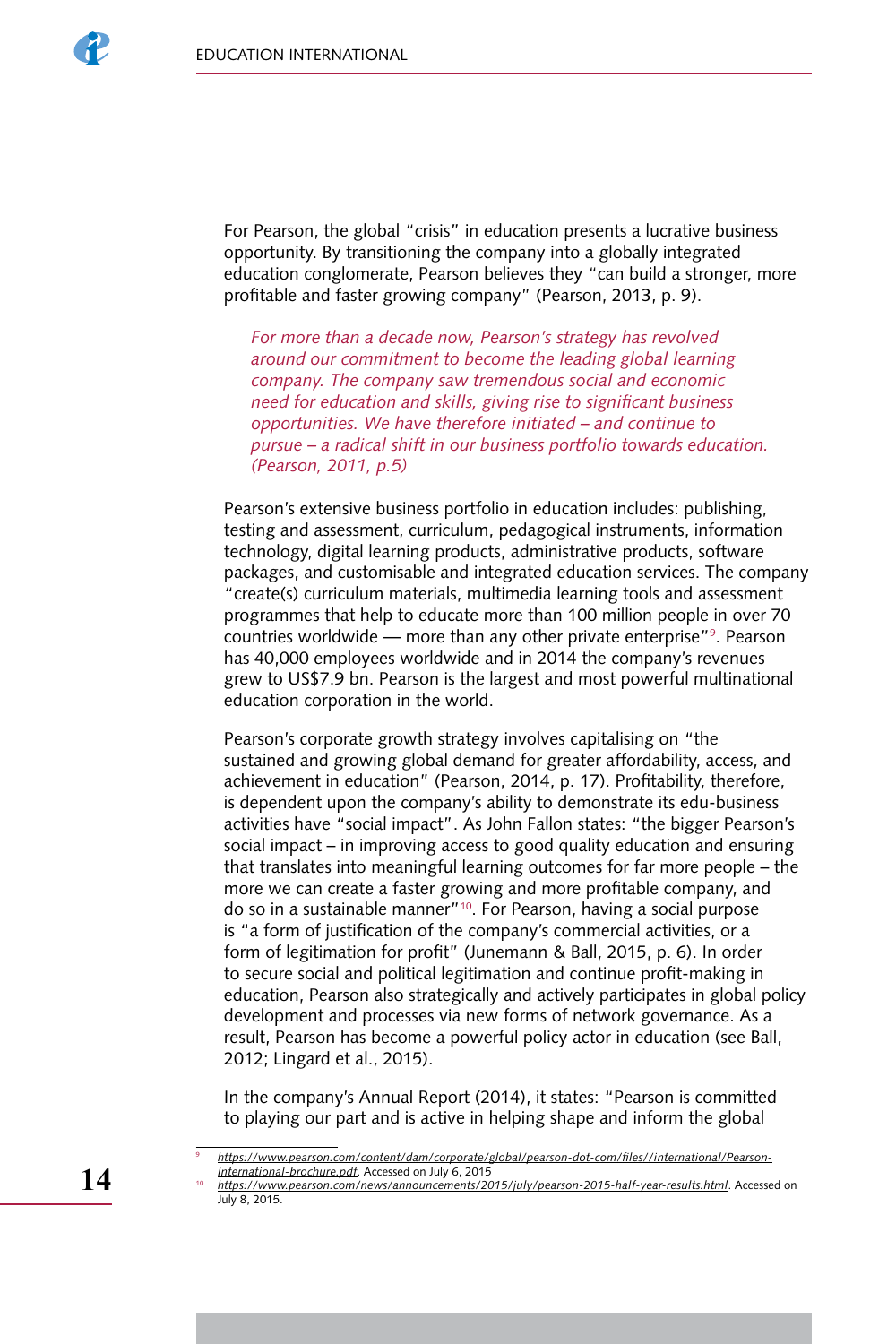debate around education and learning policy" (p. 56). Among some of its roles, Pearson represents the private sector as a board member of the Global Partnership for Education (GPE); is a founding member of the Global Business Coalition for Education; sponsors, collaborates, and participates in high-profile global policy forums and events including the World Economic Forum and World Innovation Summit for Education (WISE), and; markets its technical "expertise" and cost-effective service delivery methods to international governmental organizations such as the Organization for Economic Co-operation and Development (OECD), the World Bank, and UNESCO. Therefore, "at the same time as Pearson is contributing to the global education policy debate, it is constructing the education policy problems that will then generate a market for its products and services in the form of the solutions" (Junemann & Ball, 2015, p. 6). The global failure to provide affordable quality basic education for marginalised children and youth is a particularly marketable problem that Pearson is seeking to profit from, by aligning its social purpose with its commercial interests in the form a private sector solution referred to as the Pearson Affordable Learning Fund (or PALF). It is through PALF that Pearson created APEC.

Established in 2012 as a venture capital investment fund, PALF "makes significant minority equity investments in for-profit companies to meet the growing demand for affordable education across the developing world"11. By investing in low-fee private schooling services and products in Africa, Asia and Latin America, PALF is undertaking a for-profit experiment designed to "tackle access to and effectiveness of education where it is now absent" $12$ . Michael Barber, formerly of McKinsey & Company and education advisor to Tony Blair's administration in the UK as well as other governments, was hired by Pearson in 2011 and soon after established PALF as: "a for-profit venture fund, in response to the vital market and government need for low-cost private education in the developing world"<sup>13</sup>. PALF aims to expand the educational franchise to more of the world's "poorest" students through market-making activities that include strategic investments in LFPS companies operating locally in low-income countries. PALF's focus includes not only chains of LFPSs but also providers of support services to chains of schools. Pearson launched PALF in 2012 with \$15 million of initial capital and in 2015 it was announced an additional \$50 million would be invested over the next three years, bringing PALF's total assets under management to \$80 million<sup>14</sup>. By 2020, Pearson expects PALF to be helping provide "millions" of the poorest children in the world with a quality education, in a costeffective, profitable and scalable manner"15.

<sup>14</sup> Ibid.  $15$  Ibid.

<sup>11</sup> *<https://www.affordable-learning.com>*. Accessed on July 23, 2015

<sup>12</sup> *[https://www.pearson.com/news/announcements/2012/july/new-pearson-investment-fund-to-enhance](https://www.pearson.com/news/announcements/2012/july/new-pearson-investment-fund-to-enhance-education-opportunity-amo.html)[education-opportunity-amo.html](https://www.pearson.com/news/announcements/2012/july/new-pearson-investment-fund-to-enhance-education-opportunity-amo.html)*. Accessed on January 6, 2013

<sup>13</sup> *<https://www.affordable-learning.com>*. Accessed on July 23, 2015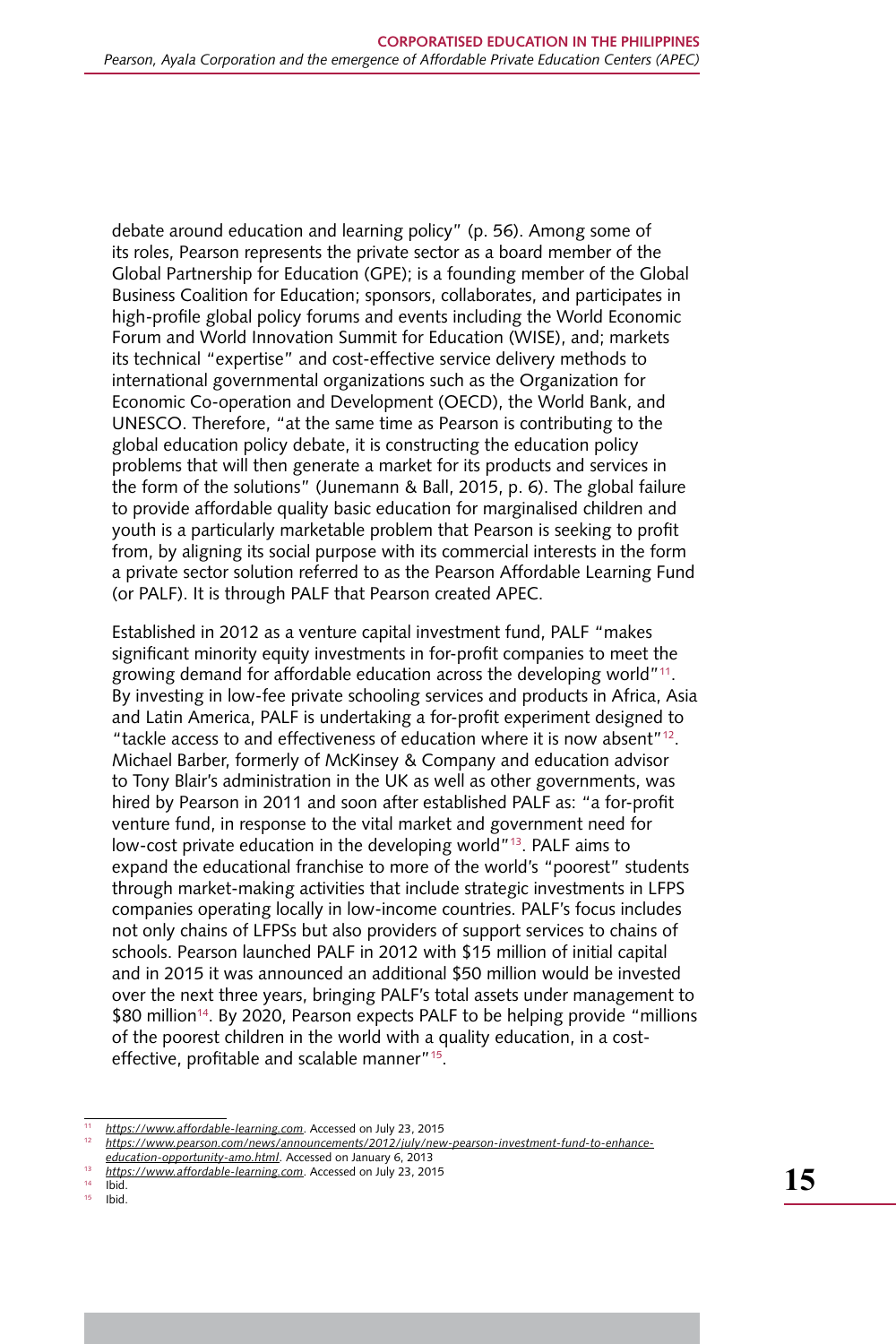

PALF has been highly influenced by the work of C.K. Prahalad, author of *The Fortune at the Bottom of the Pyramid* and a board member for Pearson. Bottom of the pyramid (BOP) is an economic strategy that suggests multinational corporations "look at globalisation strategies through a new lens of inclusive capitalism" (Prahalad & Hart, 2002, p. 1). As Prahalad explains:

*Most companies target consumers at the upper tiers of the economic pyramid, completely overlooking the business potential at its base. But though they may each be earning the equivalent of less than \$2,000 a year, the people at the bottom of the pyramid make up a colossal market–4 billion strong–the vast majority of the world's population. (Prahalad & Hammond, 2002, p. 7)*

PALF represents a purposeful and deliberate BOP venture that aims to educate the world's poor, profitably and extensively, by selling a highvolume of low-cost education services to "millions of the poorest children in the world"16. When Pearson first announced the formation of PALF, the company noted in its press release:

*There are about 4 billion people around the world who live on less than \$2 a day, and this low-income population suffers the most from poor quality education. While there has been progress in meeting the UN Millennium Development Goal of universal primary education, there are still more than 70 million primary-age children not in school.17*

For Pearson, millions of learners at the "bottom of the pyramid" represent an immensely lucrative and untapped market from which it can profit through its provision of low-cost services. C.K. Prahalad has advised that: "companies might also create venture groups and internal investment funds aimed at seeding entrepreneurial efforts in BOP markets. Such investments reap direct benefits in terms of business experience and market development" (Prahalad & Hammond, 2002, p. 9). PALF is a paradigmatic BOP venture, which is also referred to by Pearson as "PEARSON BOP INVESTMENTS LIMITED"18 – further indicating the nature and purpose of the Fund.

Currently, the global investment portfolio of PALF includes ten companies (listed and described in Table 1 below) that operate in the low-cost education sector in emerging markets such as India, South Africa, Nigeria and Ghana. PALF demonstrates three different types of investment approaches:

As indicated in the MOU between DepED and APEC.

<sup>16</sup> *<https://www.affordable-learning.com>*. Accessed on July 23, 2015

<sup>17</sup> *[https://www.pearson.com/news/announcements/2012/july/new-pearson-investment-fund-to-enhance](https://www.pearson.com/news/announcements/2012/july/new-pearson-investment-fund-to-enhance-education-opportunity-amo.html)[education-opportunity-amo.html](https://www.pearson.com/news/announcements/2012/july/new-pearson-investment-fund-to-enhance-education-opportunity-amo.html)*. Accessed on January 6, 2013.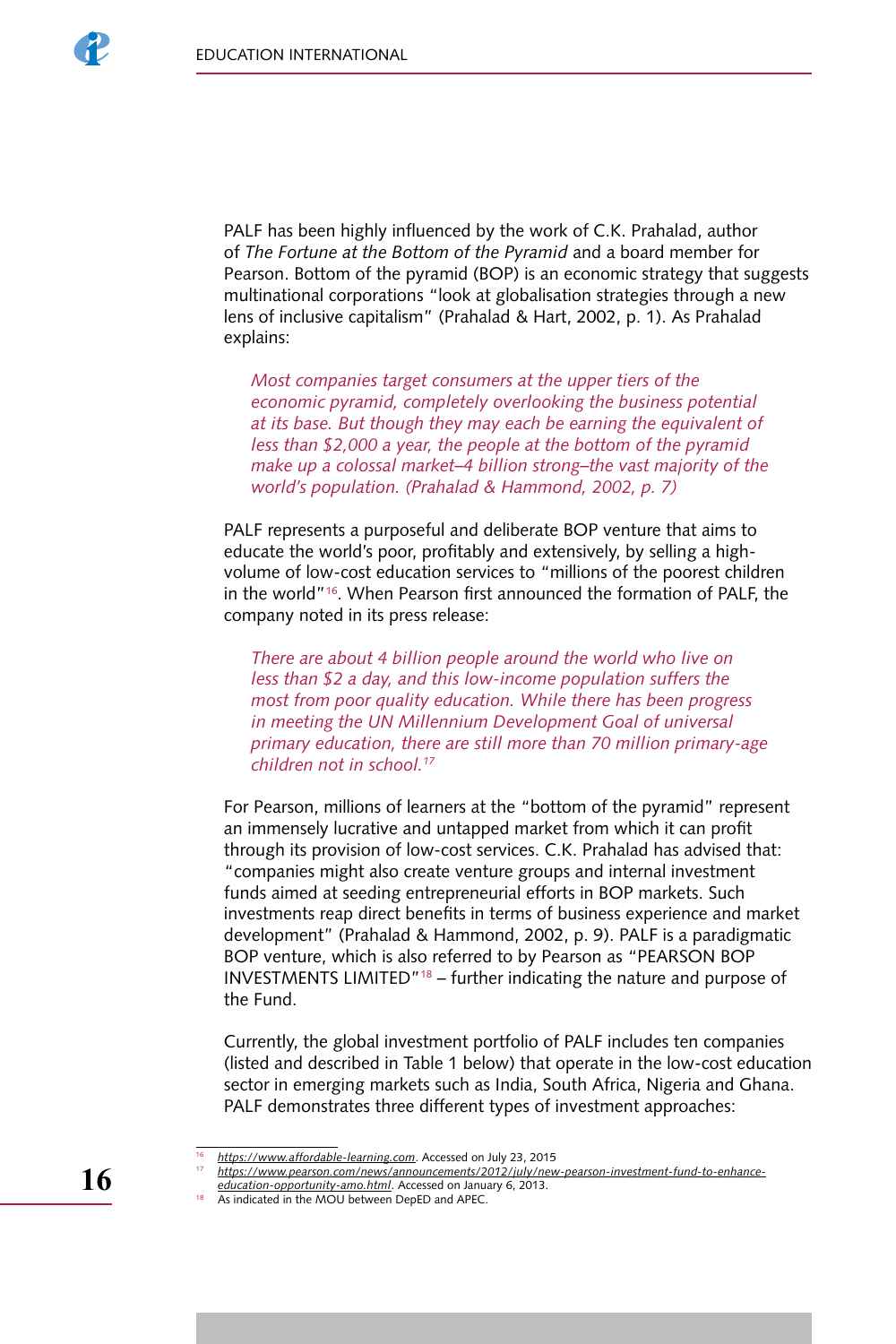(1) venture capital, which focuses on financial sustainability, financial metrics, profit maximisation, scalability based on standardisation, and competitive market returns generated over the investment lifecycle; (2) impact investing, which involves long-term investment horizons in products or services that claim to demonstrate improved learning outcomes, and; (3) emerging markets investing, which focuses on creating and developing an enterprise and market-oriented ecosystem in regions that are presently underserved (Junemann & Ball, 2015, p. 15-16). PALF, therefore, aims to kick-start and stimulate the supply side growth of low-cost education markets through venture capital and private equity investments in edu-businesses that intend to serve "the bottom of the pyramid"19. On PALF's website, the company claims: "We find and invest in entrepreneurs who are focused on delivering learning outcomes and scale to the affordable education sector. We bring our expertise in education, management and business models to enable and accelerate the success of our portfolio companies"20.

| Company                                | Country | <b>Description</b>                                                                                                                                                                                                                  |  |  |
|----------------------------------------|---------|-------------------------------------------------------------------------------------------------------------------------------------------------------------------------------------------------------------------------------------|--|--|
| Omega Schools<br>Franchise             | Ghana   | low cost private school franchise the currently consists<br>of 38 profit-generating branches, serving over 20,000<br>pupils with plans to double that number by 2016                                                                |  |  |
|                                        |         | "innovative" daily fee payment system (or Pay-As-<br>You-Learn) in which each pupil pays \$0.65 per day for<br>classroom services                                                                                                   |  |  |
|                                        |         | "school-in-a-box" franchising approach that involves<br>standardised materials and scripted teaching and<br>learning models as well as unqualified and underpaid<br>teachers in order achieve scalability and economies of<br>scale |  |  |
| Sudiksha                               | India   | • low cost chain of 21 pre-schools                                                                                                                                                                                                  |  |  |
|                                        |         | recruit local women to run branches under an<br>incentivised profit sharing scheme                                                                                                                                                  |  |  |
|                                        |         | Edupreneurs India 2013 - Winner                                                                                                                                                                                                     |  |  |
| <b>Experifun Learning</b><br>Solutions | India   | low cost, interactive science learning products that<br>support teachers to integrate science products into the<br>classroom                                                                                                        |  |  |
|                                        |         | Edupreneurs India 2013 - Winner                                                                                                                                                                                                     |  |  |

#### *Table 1: Global Investment Portfolio of PALF (excluding APEC)*

As part of the Fund's strategic diversification of investments, in 2013, PALF also established its "Edupreneurs" initiative, which is a "three-month incubator programme, supporting the best affordable education start-ups that are delivering affordable, quality education solutions to low-income populations" (Affordable Learning 2012). By investing in start-up companies operating in the low-cost education sector, the Edupreneurs incubator programme intends to support edu-businesses that are in their early stages of development. As Pearson claims: "We've seen a lack of early support and risk capital in the low cost education space and we are pleased to take the lead in creating a robust ecosystem for impact-oriented edupreneurs and incubate innovative models of education to dramatically improve learning at scale (Pearson plc., 2013).

<sup>20</sup> *<https://www.affordable-learning.com>*. Accessed on July 24, 2015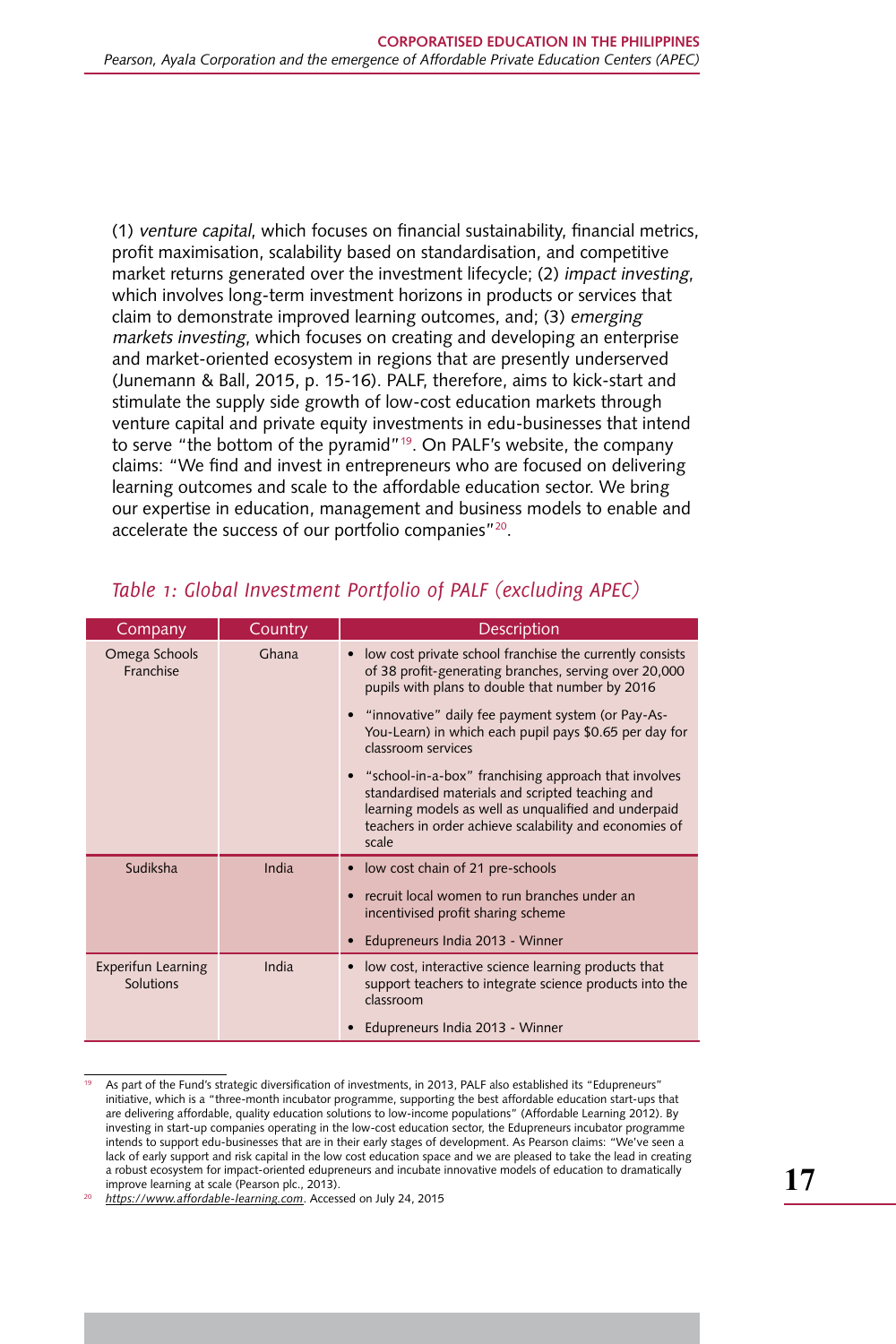4

| Company                                  | Country      | Description                                                                                                                                                                                                                                                                                                                                                                                                                                                                                                                                                                                                                                                                                       |  |  |
|------------------------------------------|--------------|---------------------------------------------------------------------------------------------------------------------------------------------------------------------------------------------------------------------------------------------------------------------------------------------------------------------------------------------------------------------------------------------------------------------------------------------------------------------------------------------------------------------------------------------------------------------------------------------------------------------------------------------------------------------------------------------------|--|--|
| Advanti Learning<br><b>Solutions</b>     | India        | blended learning after-school math and science exam<br>$\bullet$<br>preparation centres with 600 students in 9 learning<br>centres and 4 schools across India                                                                                                                                                                                                                                                                                                                                                                                                                                                                                                                                     |  |  |
| Zaya                                     | India        | implements scalable, affordable technology to<br>$\bullet$<br>increase access to quality education and bridge the<br>achievement gap for students in low-income schools                                                                                                                                                                                                                                                                                                                                                                                                                                                                                                                           |  |  |
| Bridge International<br><b>Academies</b> | Kenya        | low cost private school franchise that currently<br>$\bullet$<br>consists of more than 350 profit-generating branches,<br>serving over 100,000 pupils who pay \$6 a month for<br>classroom services<br>By 2025, BIA aims to be the global leader in providing<br>$\bullet$<br>education to families who live on \$2 a day per person<br>or less while operating in at least a dozen countries<br>and having 10,000,000 pupils attending class every<br>day<br>"school-in-a-box" franchising approach that involves<br>standardised materials and scripted teaching and<br>learning models as well as unqualified and underpaid<br>teachers in order achieve scalability and economies of<br>scale |  |  |
| Lekki Peninsula<br>Affordable Schools    | Nigeria      | low-cost primary school company that aims to serve<br>$\bullet$<br>economically disadvantaged families in Nigeria<br>Edupreneurs South Africa 2014 - Winner<br>$\bullet$                                                                                                                                                                                                                                                                                                                                                                                                                                                                                                                          |  |  |
| eAdvance/ Spark<br>Schools               | South Africa | low cost chain of primary schools called Spark Schools<br>$\bullet$<br>plans to reach 64 schools and over 60,000 students<br>$\bullet$                                                                                                                                                                                                                                                                                                                                                                                                                                                                                                                                                            |  |  |
| Ubongo                                   | Tanzania     | interactive "edutainment" for learners in Tanzania<br>$\bullet$<br>and across East Africa broadcast in households with<br>functional televisions that intend to teach math skills<br>through educational cartoons                                                                                                                                                                                                                                                                                                                                                                                                                                                                                 |  |  |
|                                          |              | Edupreneurs South Africa 2014 - Winner<br>$\bullet$                                                                                                                                                                                                                                                                                                                                                                                                                                                                                                                                                                                                                                               |  |  |

*Source: https://www.affordable-learning.com. Retrieved on April 16, 2015.* 

James Centenera, formerly a business development manager for PALF, explained that PALF makes investments in new geographies and markets based on three broad assessments: (1) "social opportunity," meaning "where are there large numbers of people not learning" or not in school; (2) "commercial opportunity," meaning "where are there people with some money who are willing to spend it on education" and; (3) "ease of implementation," meaning "the ease of dong business in a country, including regulations, corruption, ease of finding a local business partner, building a team, local capacity, skills, etc." (personal communication, May 1, 2015). According to Centenera, the "Philippines ranked the highest" compared to other shortlisted countries, including South Africa, Brazil, Colombia and Indonesia. "Pearson BOP considers the Philippines a major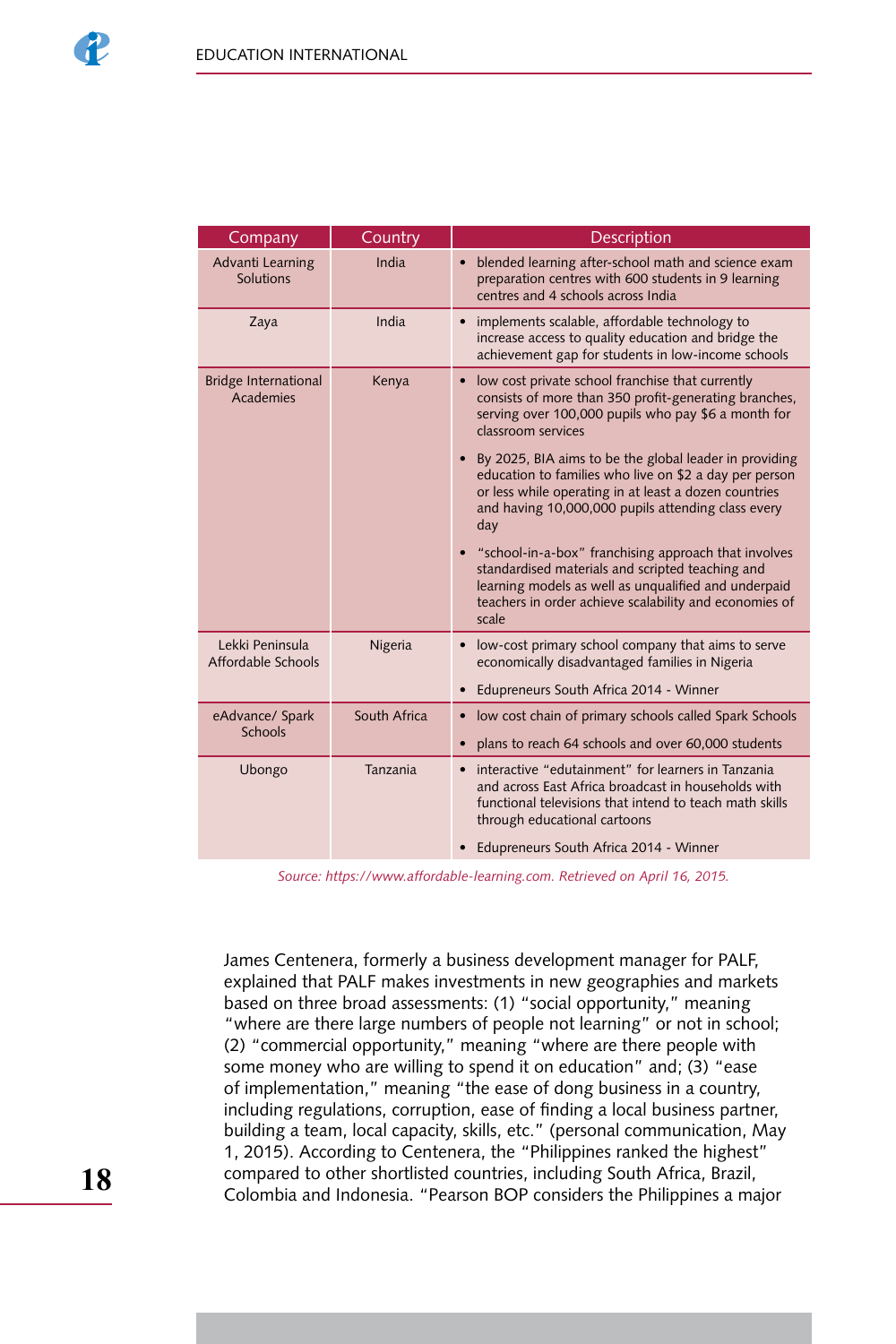priority because of the opportunity to help improve the education for millions and the support from government for innovative models to quality education" (DepED & APEC, 2013, p. 4). PALF partnered with local partner Ayala Corporation to develop APEC.

In the Philippines, foreign investment in strategic sectors such as mass media and education are constitutionally restricted. The Philippine Constitution states that:

*Educational institutions, other than those established by religious groups and mission boards, shall be owned solely by citizens of the Philippines or corporations or associations at least sixty per centum of the capital of which is owned by such citizens.*

In turn, foreign companies such as Pearson who wish to enter the Philippine education market, must find a local partner and majority stakeholder – reflecting at least 60% domestic ownership – before going into business. APEC, therefore, is 60% owned by Ayala and 40% owned by Pearson. This study will now turn its attention to Ayala Corporation: the local business partner and majority shareholder of APEC.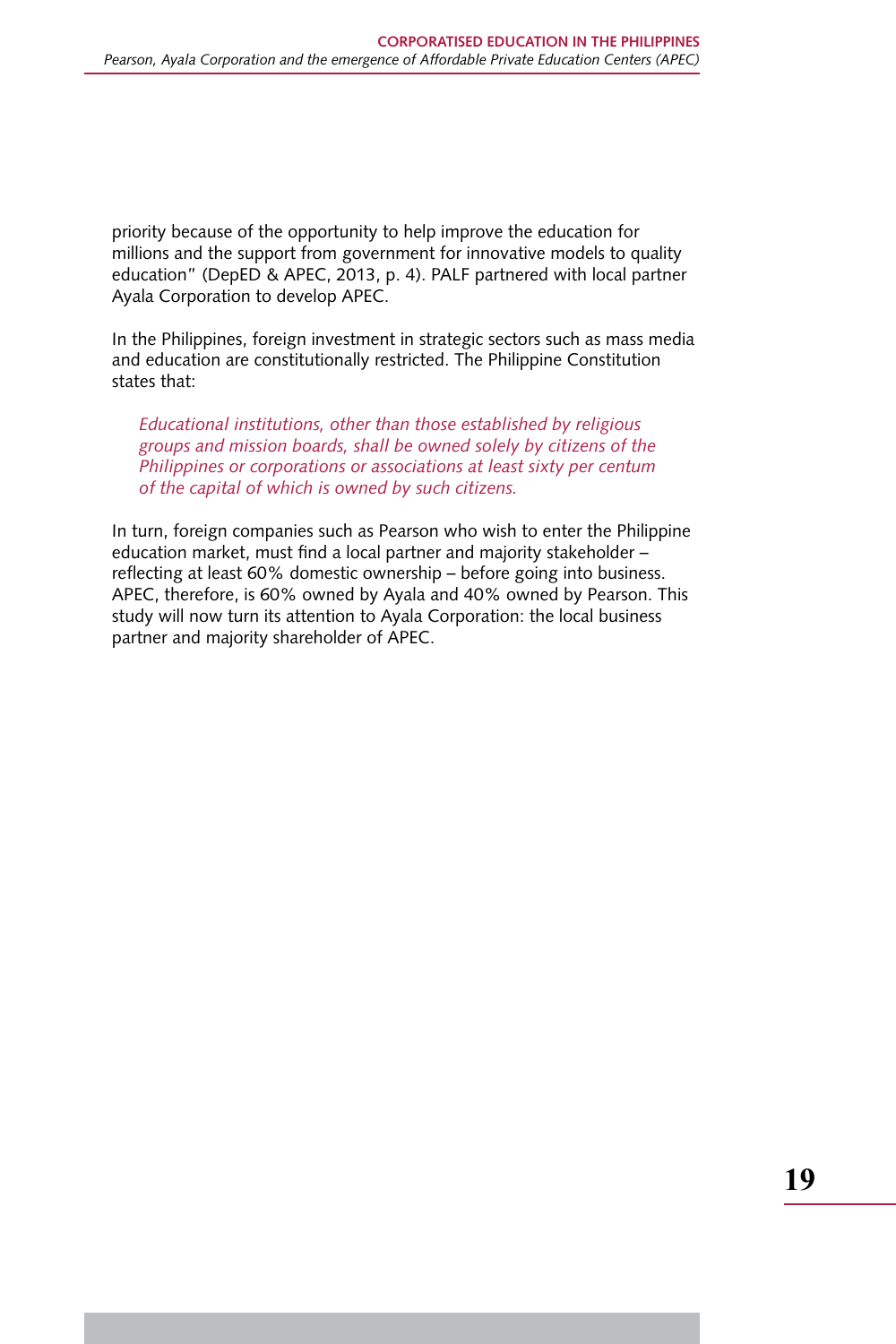

### AYALA CORPORATION / LIVEIT GLOBAL SERVICES MANAGEMENT INSTITUTE

### **VENTURING INTO THE BUSINESS OF EDUCATION FOR BUSINESS PROCESS OUTSOURCING (BPO)**

Ayala Corporation is the holding company of one of the largest and oldest companies in the Philippines. Since 1834, Ayala has demonstrated a strong commitment to national development in the Philippines, claiming that:

*We take seriously our responsibilities as corporate citizens over and above compliance with the rule of law. We believe that beyond our business objectives, we must also do our share in nation building through programmes in corporate social responsibility that help develop individuals, communities, and the country as a whole.21*

For over 180 years, Ayala has re-invented and expanded its business operations in order to pursue new market opportunities that contribute to social and economic development in the Philippines.

Ayala Corporation is an industry pioneer in the Philippines in real estate, banking and financial services, telecommunications, water infrastructure, electronics manufacturing, automotive distribution, business process outsourcing (BPO), power generation, transport infrastructure, and now, education. For example, Ayala Land Inc., which is owned by the Ayala Group, is one of the largest land developers in the Philippines. Bank of the Philippine Islands (BPI), also owned by the Ayala Group, is one of the largest and oldest banks in the country. Globe Telecom is a major provider of telecommunication services in the Philippines, which is another subsidiary of Ayala. When water services were privatised in Metro Manila in 1997,

<sup>21</sup> *[http://www.ayala.com.ph/about\\_us/page/core-values/105](http://www.ayala.com.ph/about_us/page/core-values/105)*. Accessed on June 25, 2015.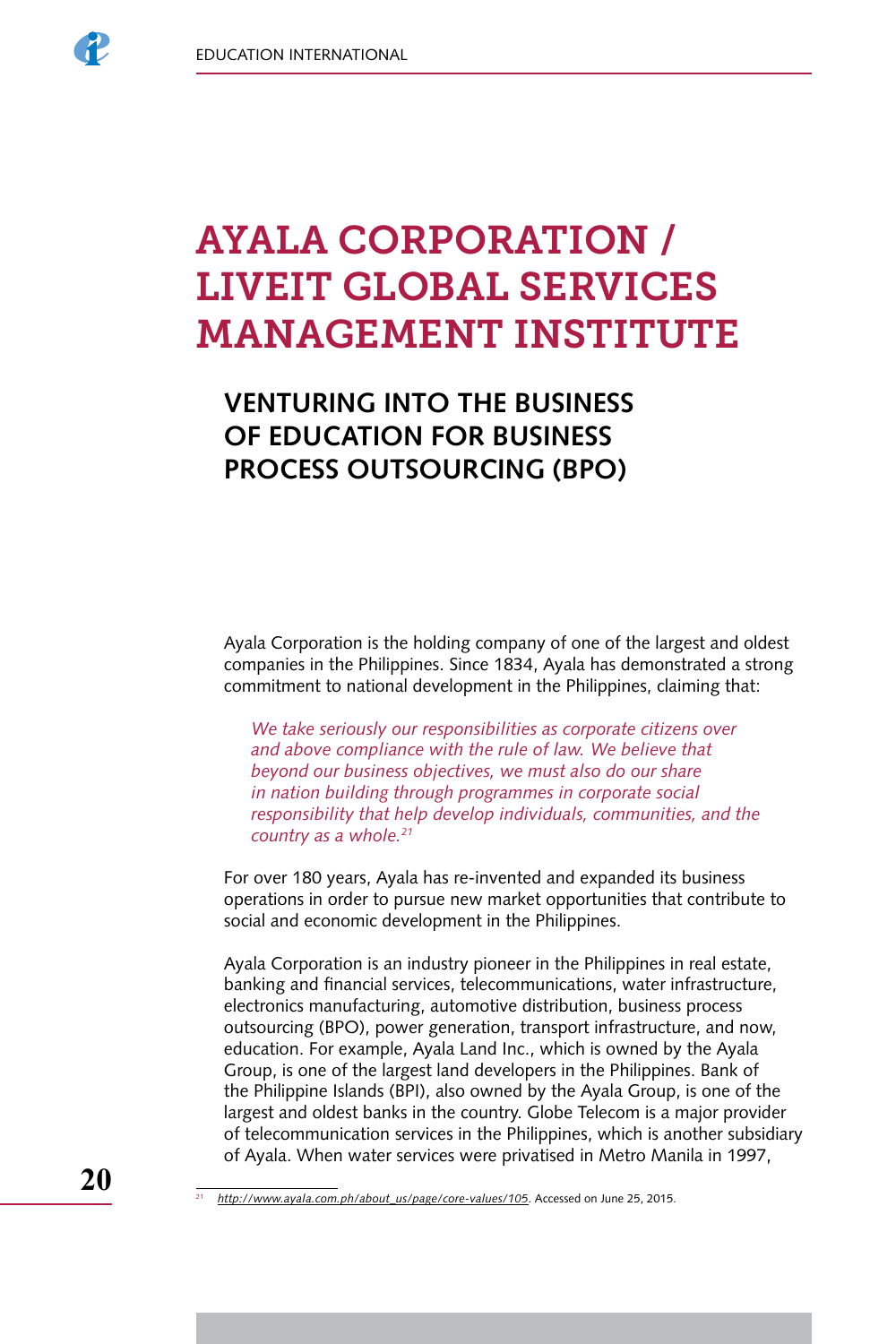Ayala formed the Water Manila Company, which is now the sole provider of water and waste water services to more than six million people in the East Zone of Metro Manila – one of the largest private providers of water services in the developing world. AC Infrastructure Holdings Corporation, another subsidiary of Ayala, selectively pursues road, rail, and airport projects through public-private partnerships with the Philippine government. Therefore, Ayala serves its own business interests by aligning its for-profit activities with the governments' mandate of neoliberal development based on cost-recovery and privatisation of public infrastructure and services in order to meet the demands of a growing Filipino population.

For Ayala, the growth of the company is directly linked to the social and economic growth of the communities it serves. In business literature, this approach is referred to as "creating shared value" (CSV). First introduced in a Harvard Business Review article by Michael Porter and Mark Kramer, CSV aims to improve business profitability and sustainability, while also improving the economic and social conditions in communities where the company operates. Porter was a former professor and mentor to Ayala Corporation's chairman and chief executive officer, Jaime Augusto Zobel de Ayala, during his time at Harvard Business School. Zobel claims that: "Many of us have sought to blur these lines of separation and align our profit goals more specifically with the needs of the communities we interact with"<sup>22</sup>.

In the Philippines, putting the concept of "shared value" into practice, according to Ayala, "can mean operating in the low end of the socioeconomic pyramid, which many businesses almost immediately dismiss as an unviable market"<sup>23</sup>. CSV, therefore, is highly congruent with "bottom of the pyramid" principles. As Zobel points out: "There are untapped opportunities across the base of the economic pyramid which, when addressed using market-oriented solutions, can become a viable market in itself. We are in a unique position as a business group to put resources to work to address this market effectively"<sup>24</sup>. Brought together by a shared corporate culture of "bottom of the pyramid" and "shared value" principles, Pearson and Ayala are venturing together into the affordable private education sector in the Philippines. Referring to national education in the Philippines, Fernando Zobel de Ayala, explains: "It's a massive requirement and we're doing everything we can to help the government in making more things happen. We felt that we have a unique role to play in bringing affordable education to the country" (Fojas, 2014).

Beyond "corporate social responsibility," Ayala has entered the affordable private education sector because of its commercial interests in the BPO industry in the Philippines. LiveIt Investments Ltd. is a subsidiary of Ayala

 $\frac{22}{24}$  *[http://www.ayala.com.ph/about\\_us/page/csr-and-beyond](http://www.ayala.com.ph/about_us/page/csr-and-beyond).* Accessed on June 28, 2015

<sup>23</sup> Ibid. <sup>24</sup> Ibid.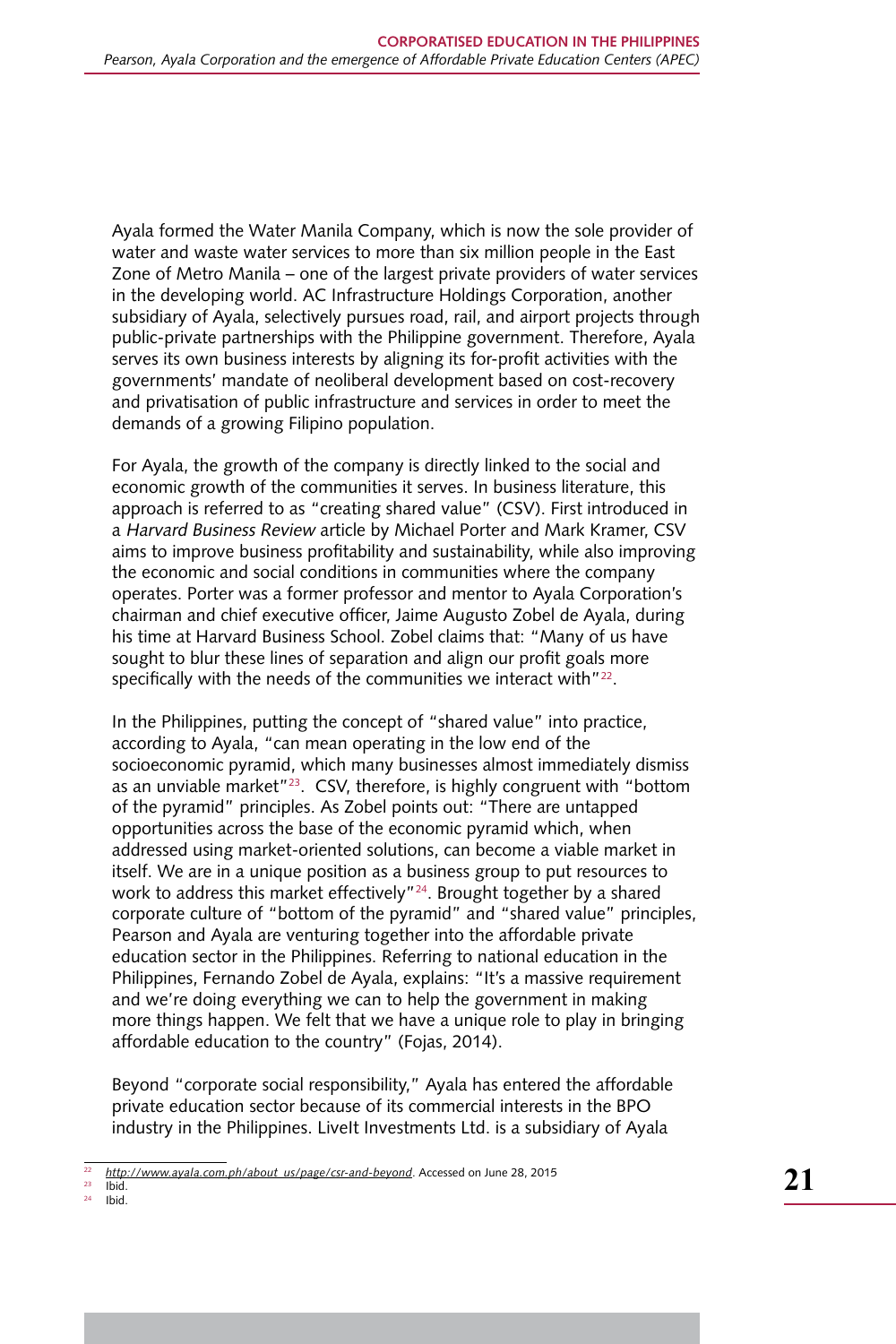Corporation that operates in the BPO sector. And it is through LiveIt Investments that Ayala is the majority stakeholder of APEC.

*As part of its continuing nation building efforts, [Ayala] has established LiveIt as its investment vehicle in the education sector. LiveIt's goal is to educate and equip students with the skills that will make them globally competitive and employable by Philippine and global businesses. (DepED & APEC, 2013, p. 3)* 

A growing demand for Filipino labour in the BPO sector has motivated Ayala to "become one of the largest educators in the country specifically catering to the service sector like information technology-BPO" explained Alfredo Ayala, CEO of LiveIt<sup>25</sup>. By selling for-profit education services tailored towards employment in the BPO sector, Ayala intends to capitalise on the growing demand for Filipino labour in BPO-related industries.

The BPO sector is a highly lucrative and growing industry in the Philippines. The Business Processing Association of Philippines, of which Alfredo Ayala is also the chairman, estimates that by 2016 the BPO sector will reach revenues of US\$25 billion with 1.3 million direct employees 26. At this rate, the BPO sector would account for approximately 8% of the country's GDP. Essentially, the industry represents a cost-saving technique for companies that outsource or contract the duties and responsibilities of a specific business process to third-party service providers. The global outsourcing of business processes has increased competition for low-skilled operations such as data entry, word processing, and call center duties, as well as higher skilled activities such as software development and engineering services. The "bulk of employment (around 60%) in the Philippines BPO sector comprises call centre work (inbound customer and outbound telemarketing) and this reflects the dominance of lower value added services" (Beerepoot & Hendriks, 2013, p. 7). Since 2000, the exponential growth of call centers in the Philippines (for US corporations like Bank of America, JPMorgan Chase, Citigroup, Chevron and IBM) has resulted in the Philippines overtaking India as the call center capital of the world. An enduring legacy of US colonial influence in Philippine education, media, and culture has emphasised English and transformed the country into a huge repository of Americanised English language speakers, which has given the country a competitive advantage over India. Figure 1 on the next page demonstrates the recent growth of the BPO industry in the Philippines.

Growth in the BPO/call center industry remains concentrated in Metro Manila where nearly 80% of BPO companies and jobs are located. However,

<sup>25</sup> *<http://www.philstar.com/business/2014/04/14/1312266/ayala-goes-education-uk-partner>*. Accessed on May  $14, 2015$ 

<sup>26</sup> *<http://www.kpmg.com/PH/en/PHConnect/ArticlesAndPublications/Documents/IOS%20Debrief%20Final.pdf>*. Accessed on August 5, 2015.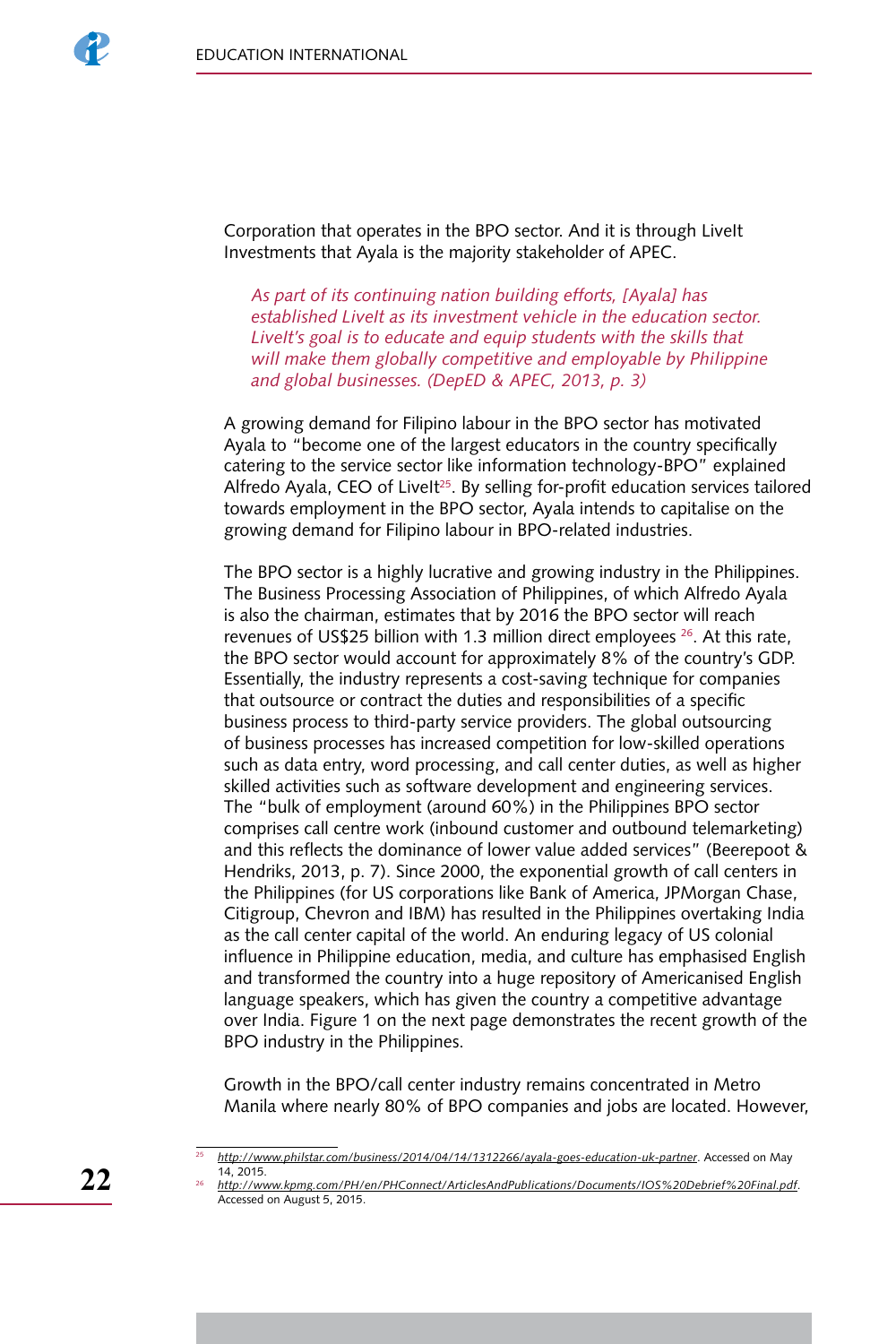for the BPO industry in the Philippines to remain competitive, a sizeable and sustainable supply of cheap labour with the English language skills and accent necessary to work in call centers is required.

Ayala views the demand and looming skill shortage for BPO workers as a potentially lucrative market that can be addressed through for-profit education services that focus on employability and industry training. Centenera, who was principal in orchestrating the partnership with Ayala on behalf of Pearson, explained that:

*The scope and scale of English skills is not adequate enough here to facilitate the massive growth of BPO workers similar to India in relative terms. So Ayala has felt that skill shortage of English speakers but also other professional skills including punctuality, time management, planning, social skills, that type of thing. So these skill shortages that impeded growth in the BPO sector was the trigger that got Ayala interested in this education venture. Ayala was training so many people when they recruited them so they said why don't we just set up our own training institutes and universities and focus on higher education and that's what they were thinking when I met them. But when I met them I said actually the earlier you invest the more impact you can have, universities are really only a band-aid solution, it will hardly impact their English speaking ability unless you get them earlier on, you would be able to repair them a little bit but not as much as we needed. So I said why don't we start* earlier and we decided to compromise and focus on high school and secondary education. (personal communication, May 1, 2015)

By establishing its own chain of private secondary schools in Metro Manila, Ayala plans to (re)produce the human capital required for a growing BPO industry in the Philippines. Centenera further added that: "the trigger to make this deal happen was the skill shortage experienced by Ayala but since we could also drive national development with a business that would make money as well, it was a done deal" (personal communication, May 1, 2015). Therefore, Pearson found a local business partner in Ayala that shared a similar belief in the profitability of basic education. Ayala's chairman, Jaime Augusto Zobel de Ayala, claims: "Education is an important strategic focus for Ayala. There is strong global demand for Filipino talent and our vision is to deliver high quality, affordable education that can significantly enhance students' employment potential"<sup>27</sup>.

<sup>27</sup> *[https://www.pearson.com/news/announcements/2014/january/](https://www.pearson.com/news/announcements/2014/january/pearson-announcesschoolchainjointventurewithayalacorporationinth.html) [pearsonannouncesschoolchainjointventurewithayalacorporationinth.html](https://www.pearson.com/news/announcements/2014/january/pearson-announcesschoolchainjointventurewithayalacorporationinth.html)*. Accessed on April 22, 2015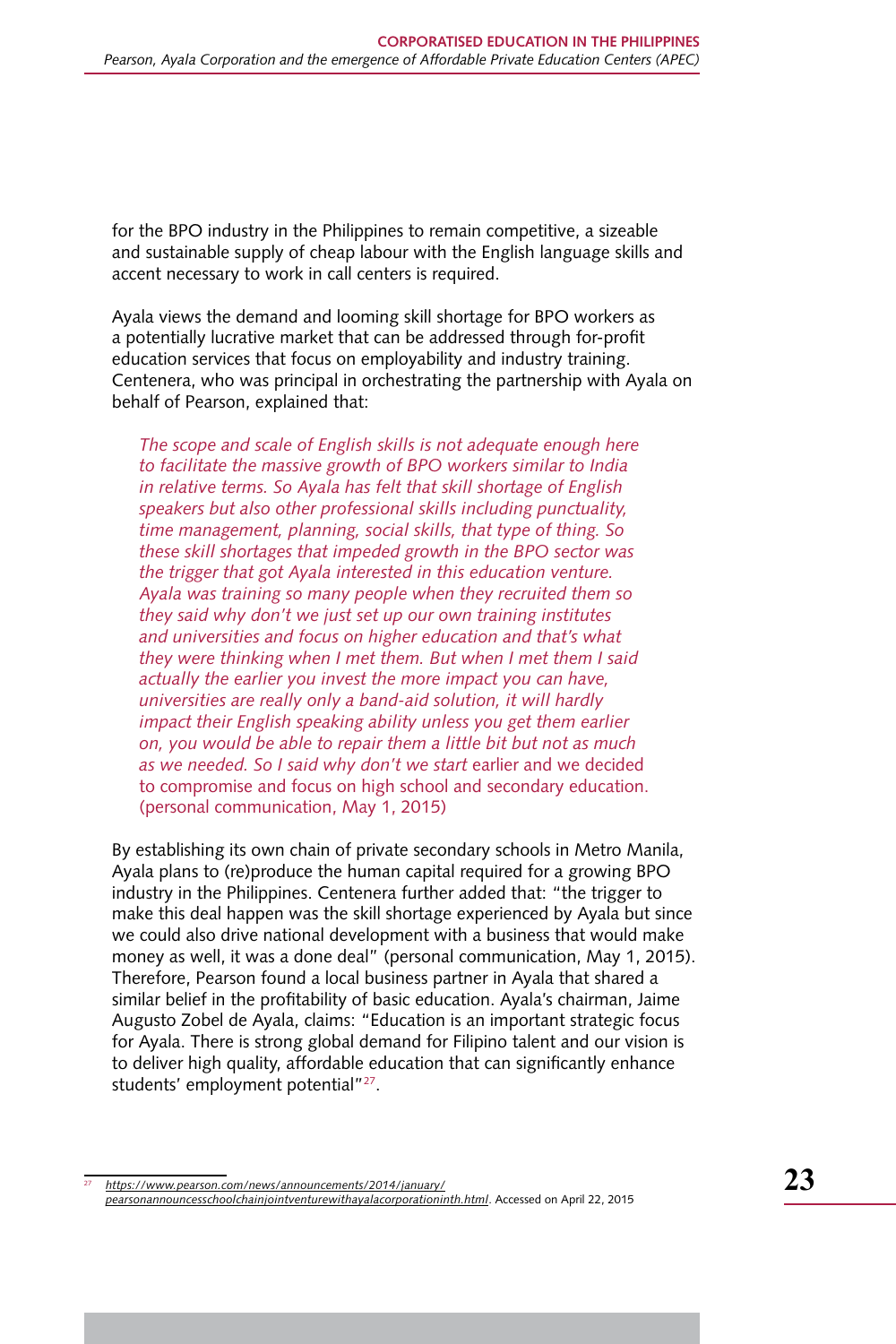$\mathbf{P}$ 

#### *Figure 1: Philippines' BPO Revenue and Employment Growth*



*Source: Business Processing Association of Philippines*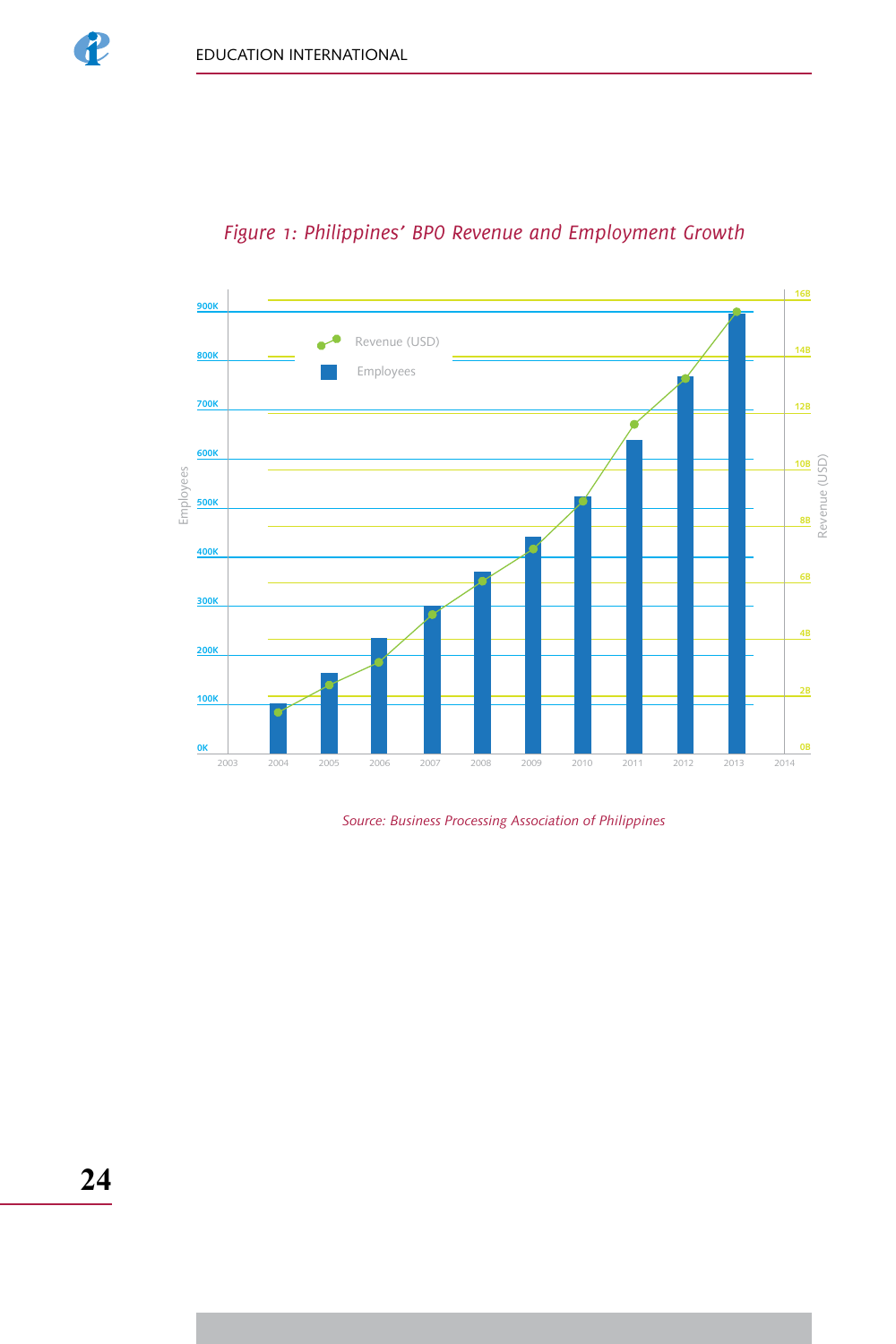# AFFORDABLE PRIVATE EDUCATION CENTERS'S EDU-BUSINESS MODEL

### **LOW-COST, FOR-PROFIT SECONDARY SCHOOLING AND ITS AFFECTS**

The low-cost edu-business model implemented by APEC is based on the following principles (DepED & APEC, 2013, p. 1):

- Build off global "best practices" in low-cost private schooling, such as BRAC in Bangladesh and chains previously invested in by Pearson including Omega Schools in Ghana and Bridge International Academies in Kenya.
- Inject a strong element of employability by leveraging industry training approaches and working closely with employer partners, particularly for Grades 11 and 12.
- Utilise standardised and replicable processes in order to achieve economies of scale and allow rapid development.
- Leverage low-cost, high-impact technology, implemented in other similar countries such as India.
- Reduce costs by leasing school facilities rather than owning them, and eliminating unused space.
- Maximise use and life of material through sharing and recycling approaches.
- Maximise the effectiveness of teaching staff [who are not required to be accredited teachers] by continuously providing them with training, feedback, mentorship and support materials.

APEC is patterned after other rapidly growing chains of LFPSs such as Bridge International Academies in Kenya and Omega Schools in Ghana. Similar to these other LFPS companies, APEC is based on long-term rates of return<sup>28</sup> and profitability achieved through economies of scale. APEC plans to benefit

<sup>28</sup> An internal rate of return for its investors in the range of 10-15% is expected over 10-15 years (J. Centenera, personal communication, May 1, 2015).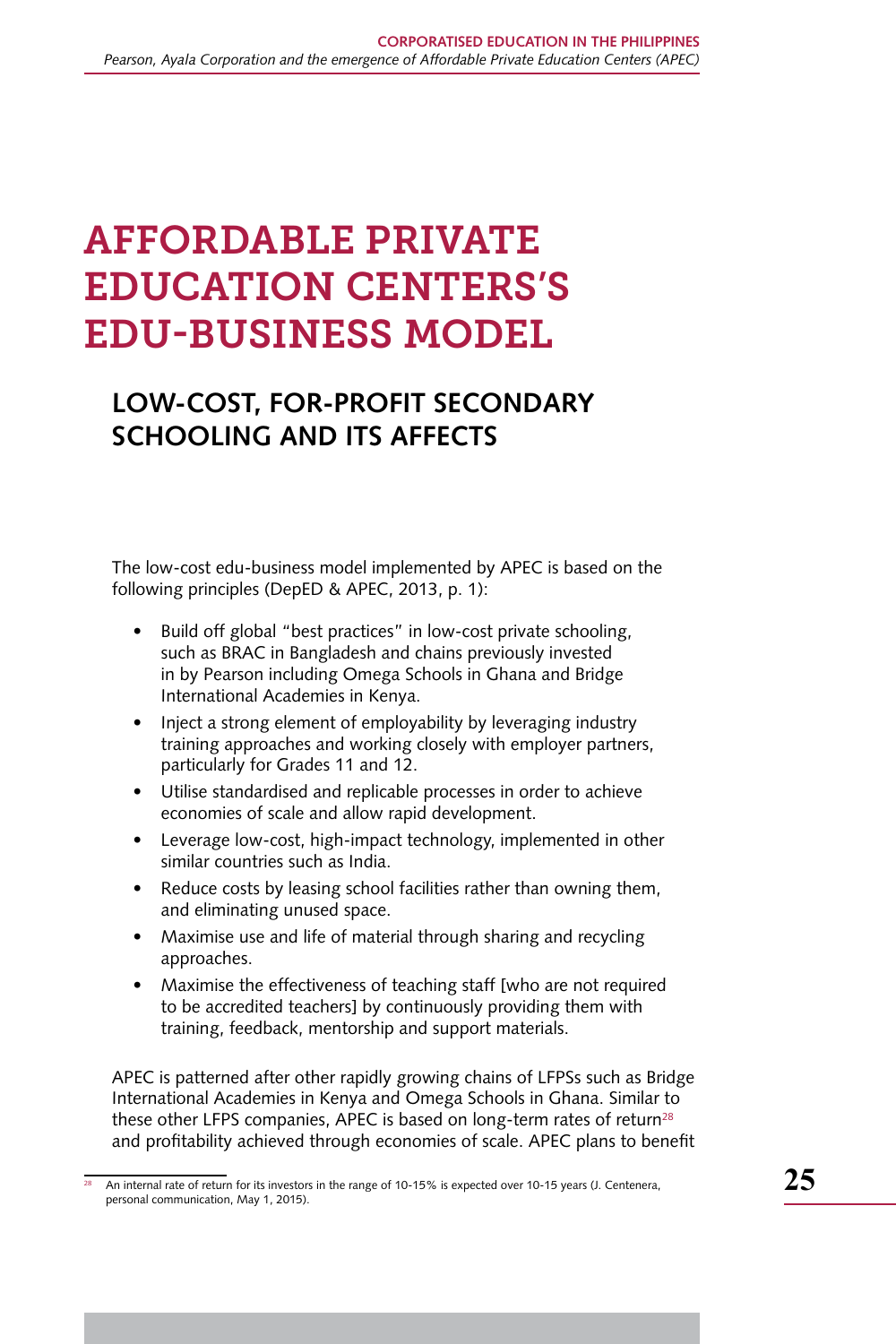

from economies of scale by lowering the per-unit cost "to educate" each student/customer, while expanding the size of its operations, in order to increase rates of profitability.

The basis was to deploy a chain of schools starting with 20 schools in year one and up to 50 schools in year two. So, scaling up really fast just like Starbucks does. But only scaling in modular fashion, so starting with one grade at a time. All grade 7 in the first year and then grade 8 in the next and so on until we get to grade 12. Then in 10 years' time maybe we'll have 500 schools – that's the vision. And with 500 schools each with 500 students or so, we could serve 250,000 students. (J. Centenera, personal communication, May 1, 2015)

By serving a large volume of fee-paying students, while reducing the costs of production as the company scales-up its for-profit services, APEC plans to increase its market-based returns as it continues to grow. With 250,000 students – each paying more than US\$500 per year – APEC is set to become a highly lucrative venture.

Minimising input costs through a number of cutbacks is integral to APEC's capital growth model. Input costs, including labour and materials used in the production of services, are minimised by hiring underqualified and underpaid teachers as well as making use of standardised learning materials and processes that can be replicated across the chain in order to achieve scalability and economies of scale. APEC also rents unused office space in commercial buildings rather than purchasing land and constructing school facilities as a way to cuts costs significantly. These cost-cutting techniques will be discussed in greater detail below along with APEC's plan to "inject a strong element of employability" into their for-profit education services. Ultimately, this low-cost edu-business model is intended to be "replicable (i.e. follow standardised processes) and commercially sustainable (i.e. generate a reasonable commercial return for investors)" (DepED & APEC, 2013, p. 2). APEC intends to achieve this by utilising low-cost learning processes that can reduce operational costs, while increasing profitability.

APEC suggests that its low-cost chain of private schools will:

- Decongest overcrowded public schools by making private schooling more affordable to the economically disadvantaged segments of the population.
- Deliver quality education that prepares students for a successful future.
- Make students more employment-ready.
- Achieve impact at scale.
- Help pilot and develop a private sector approach to senior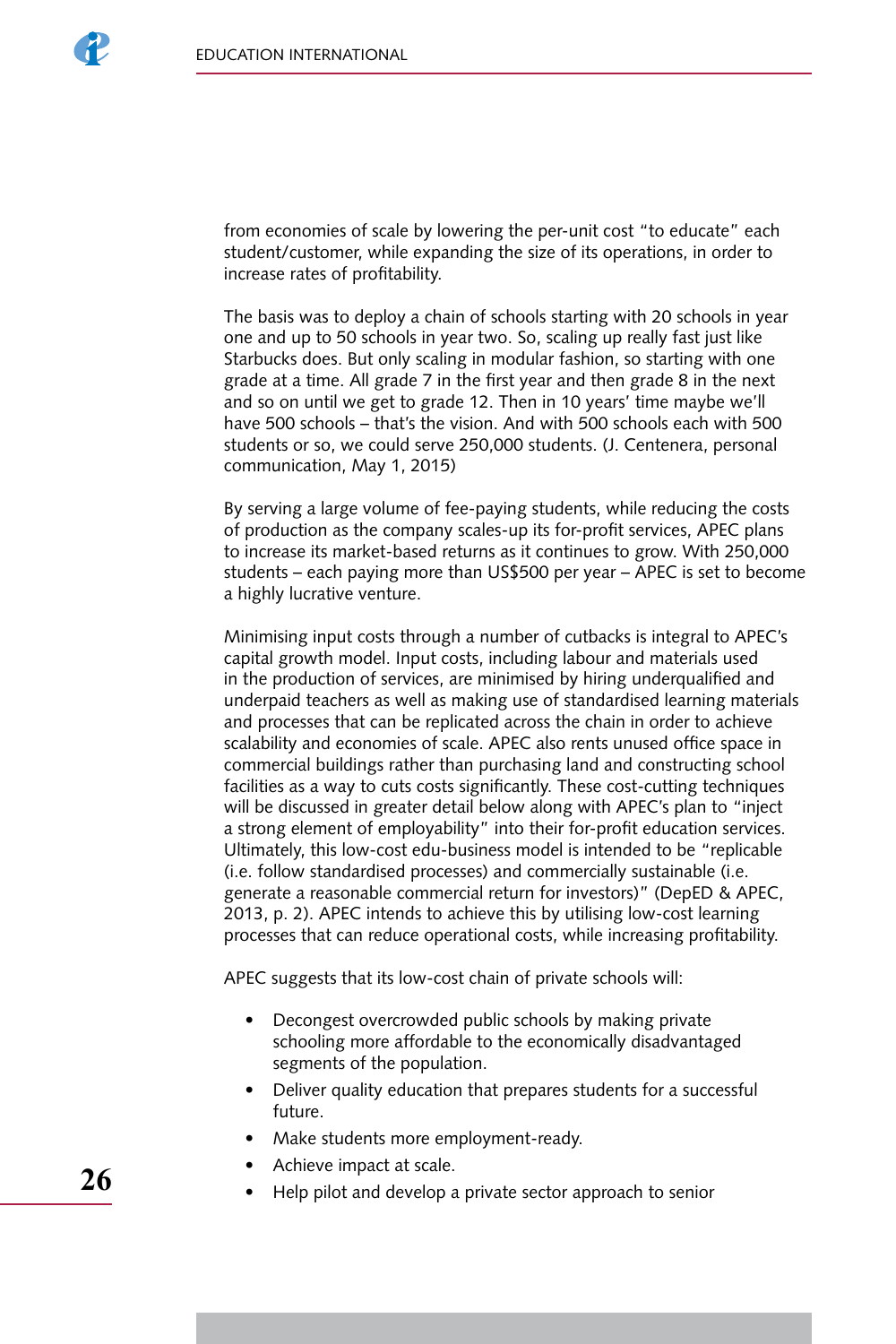high school (Grades 11 and 12) required by 2016, including an enhanced curriculum and teaching style, that will help alleviate the pressure of DepED to build schools for millions of children.

• Introduce new global best practices to advance student learning for Filipino students (DepED & APEC, 2013, p. 2).

A lack of political will to finance public education sufficiently in the Philippines has culminated in an overburdened system unable to accommodate all students effectively. This has legitimated the corporate sector "solution" put in place by APEC that aims to supply "affordable" private education to large numbers of "economically disadvantaged" Filipino students who are willing to pay for basic education. Therefore, DepED and its corporate partners, Pearson and Ayala, have agreed "that it is in the best interest of the Filipino children of secondary school age, particularly those from economically disadvantaged families, to roll out APEC Schools beginning in July 2013 […] in order to prove its viability in the Philippines" (DepED & APEC, 2013, p. 4).

The growth strategy of APEC is based on: (1) demand, that is, a high concentration of lower income families (i.e. the target market) who may be underserved by existing schools (i.e. overcrowded public schools or expensive private schools), and; (2) low cost, that is, adequate services in the desired price range (DepED & APEC, 2013). For APEC, the secondary school sector in the Philippines represents the greatest market opportunity in which it can grow its chain of low-cost, for-profit schools. This is because, generally, the options available for secondary school goers in the Philippines include overburdened public schools or very expensive private schools. APEC, therefore, believes there is a distinct "gap" in the market due to the scarcity of "affordable" or "low-fee" private secondary school options in Metro Manila and throughout the rest of the Philippines. By underselling its private school competitors, APEC aims to capture an underserved yet potentially lucrative market willing to pay for low-cost private secondary schooling.

APEC has also focused on the secondary school market because of the introduction of grades 11 and 12 to the national education system. With the implementation of the new K-12 system, DepED is eager to engage the private sector to help accommodate increased enrolment at the senior high level. For instance, DepED plans to extensively expand the voucher programme to include grades 11 and 12, in order to leverage private investment and resources through public-private partnerships and external linkages that can help grow more private high schools. According to the Philippine government, an expansionary voucher system "would serve to decongest public schools, reduce or delay the need to construct DepED SHS [senior high school] facilities and hire government teachers, and provide less affluent students more options for SHS education" (DepED 2015, p. 1).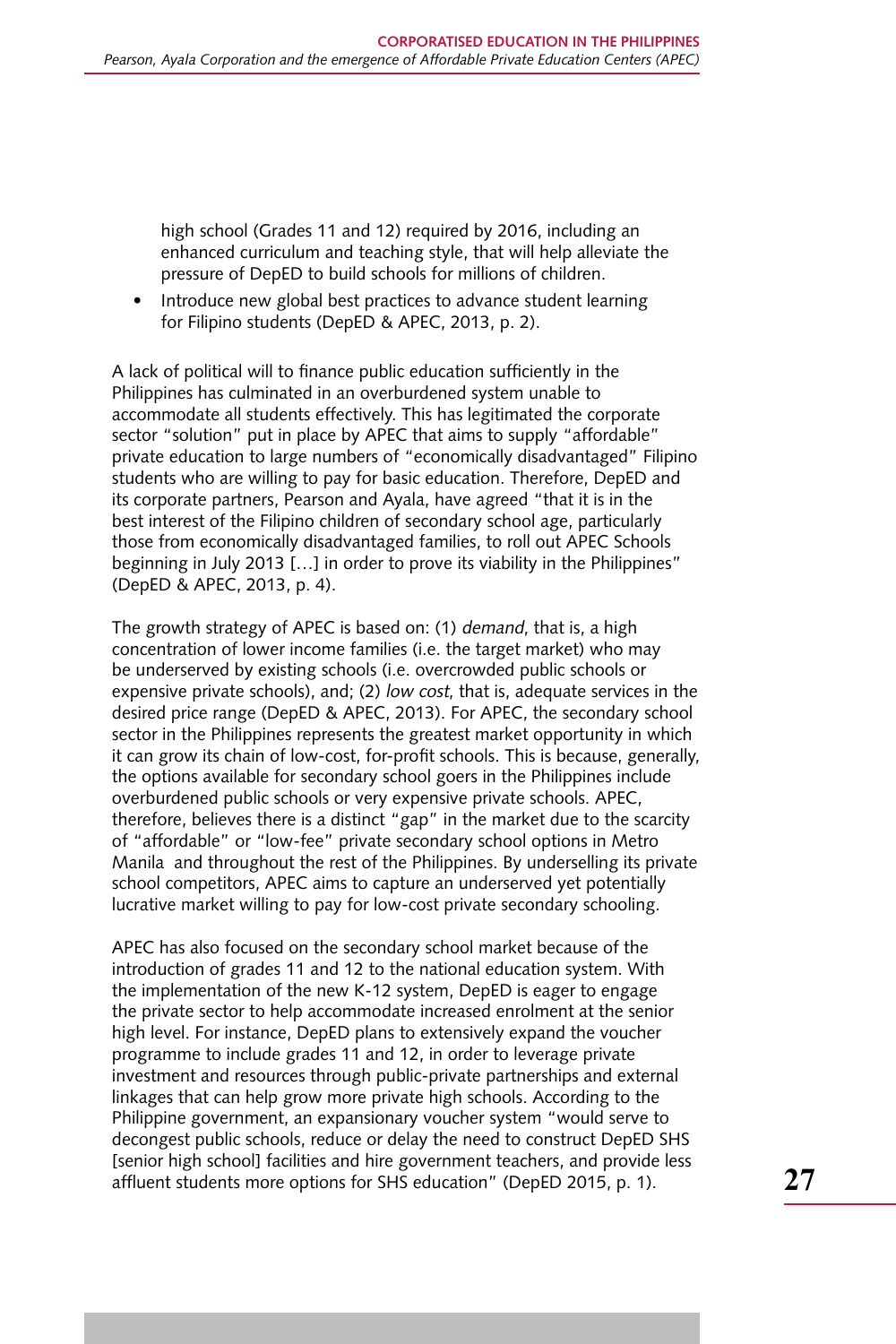James Centenera claims that: "the long-term vision of APEC, once its been operating for long enough, is to participate in this voucher programme. Its not critical to our success but it definitely expands the market so that more students can access our schools" (personal communication, May 1, 2015). APEC has strategically set the price students pay – PHP 24,850 – more or less equal to the amount government provides through the voucher scheme – PHP 22,500 $^{29}$ . By doing so, if APEC becomes an eligible provider and is permitted to accept government vouchers (as they intend too), eligible students will only be required to pay the difference between the price in school fees and the value of the voucher. In turn, this could result in a significant transfer of public funds to private corporations. Congressman Antonio Tinio, who represents the Education-Party list in the Philippines' Congress, explains:

*This is how privatisation has always been put into effect in the Philippines — where the government funds these ideas and decides to subsidise the profits of private corporations. From the big infrastructure projects to the social services sector we see the government handing over huge subsidies annually to private corporations. These big corporations, whether they are foreign-owned or not, see education in the Philippines as a profitable sector and so they are investing. (A. Tinio, personal communication, May 6, 2015)*

APEC, therefore, reflects a capital accumulation strategy in Philippine education that aims to take advantage of K-12 restructuring, current "gaps" in the secondary school market, as well as an expansionary voucher system. Offering low-cost private high schooling aligns with the government's mandate to support and subsidise neoliberal development, including privatisations in/of education.

Although APEC claims its services will expand the educational franchise to more low-income learners who otherwise might not be able to afford private education, at a price of PHP24,850 (or more than US\$500) per year, these commercialised services are still far out of reach for the poorest students in the Philippines. Socio-economic classifications in the Philippines are broken down into the following:

The value of the government voucher for senior high schools in the National Capital Region, where APEC schools are located.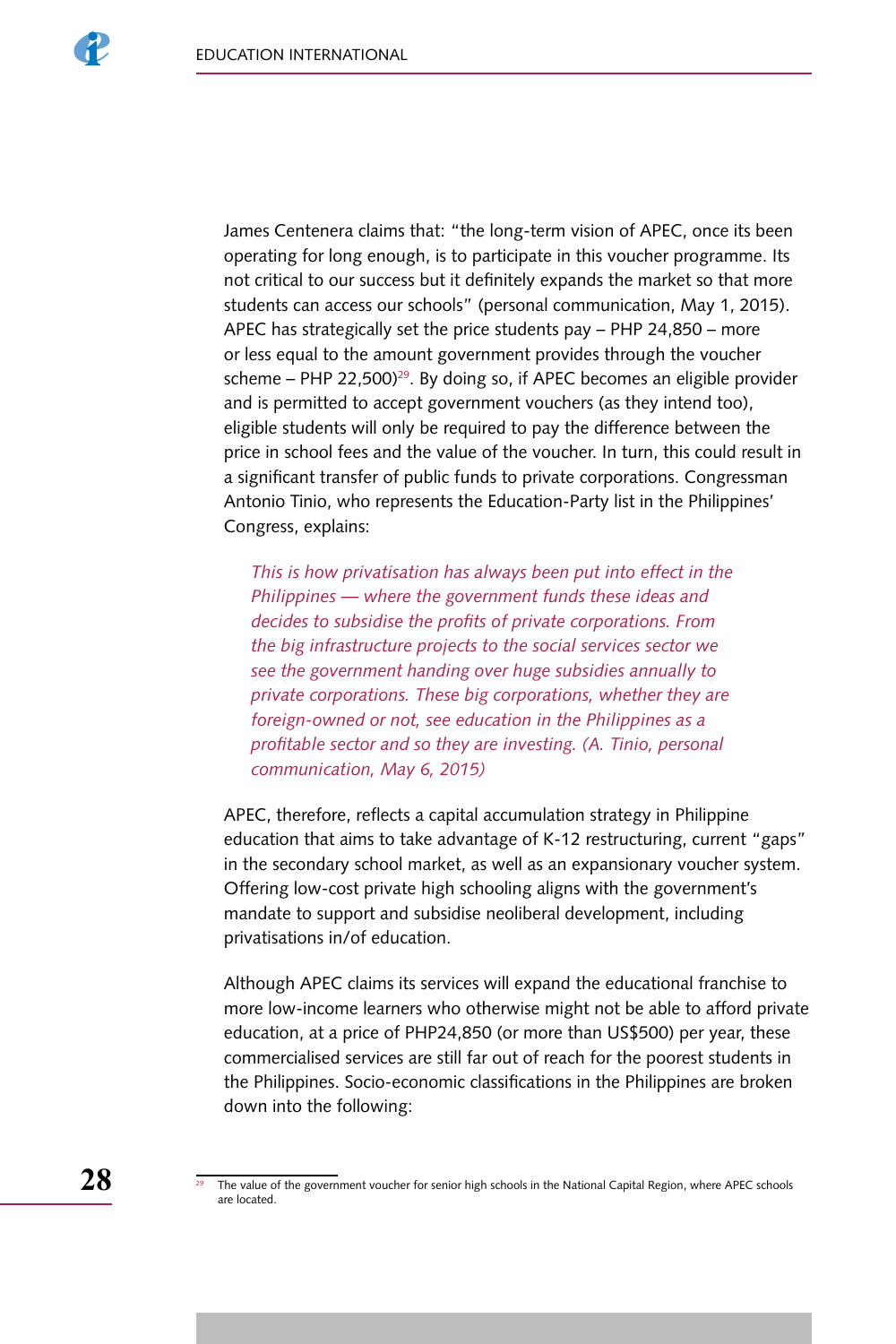| <b>Class</b> | % Share in<br>Number of<br><b>Families</b> | % Share in Total   Average Annual<br>Income | Income (PHP) | Average Annual<br>Income (USD) |
|--------------|--------------------------------------------|---------------------------------------------|--------------|--------------------------------|
| B            |                                            | 9                                           | 1,857,000    | 40,057.72                      |
|              | 9                                          | 26                                          | 603,000      | 13,007.43                      |
|              | 60                                         | 56                                          | 191,000      | 4,120.10                       |
| E            | 30                                         | 9                                           | 62,000       | 1,337.41                       |
| Total        | 100                                        | 100                                         | 206,000      | 4,443.67                       |

*Source: http://www.pinoymoneytalk.com/sec-abcde-percentage-population/*

The lowest-income families in the Philippines (Class E) would have to expend, on average, an estimated 40% of their annual household income to send one child to an APEC school. The second lowest socio-economic class (Class D) would have to expend roughly 13% of their annual income to send one child to an APEC school. This dilemma is further compounded by the fact that the average number of children per household in the Philippines is more than three <sup>30</sup>. Therefore, user fees charged by APEC are not "affordable" for Class E or the majority of Class D households. "Currently more than 80% of APEC's current students come from the D and lower C socioeconomic classes"<sup>31</sup>. Services offered by APEC, therefore, do not reach the most "economically disadvantaged" youth in the Philippines. Instead, APEC is serving a select minority of lower-middle to middle-income families that can afford to pay for commercialised learning. APEC itself has defined "affordable schooling" as that which offers "a price point affordable to lowincome families (i.e., parents from C, D, and some E households that have the capacity to pay) as well as "a lower cost alternative to existing private schools" (DepED & APEC, 2013, p. 2). And while APEC has been able to provide a lower cost alternative compared to other exclusive private schools operating in Metro Manila, its services still remain overpriced, unaffordable, and therefore, inaccessible for a large majority of Filipino families.

As one APEC school administrator explained:

*At APEC we try to target low-income families and recruit them to our schools, but this has not really happened since about 50-60% of our students have shifted from private schools and the rest came from public schools. (APEC school manager, personal communication, May 13, 2015)*

This is common throughout the chain of schools. Several school administrators at APEC have explained that a slight majority of their students have moved from private schools, which is an indication of their higher

<sup>30</sup> *<https://www.cia.gov/library/publications/the-world-factbook/fields/2127.html>*. Accessed on September 6, 2015.

<https://www.affordable-learning.com/portfolio/apec.html>. Accessed on July 18, 2015.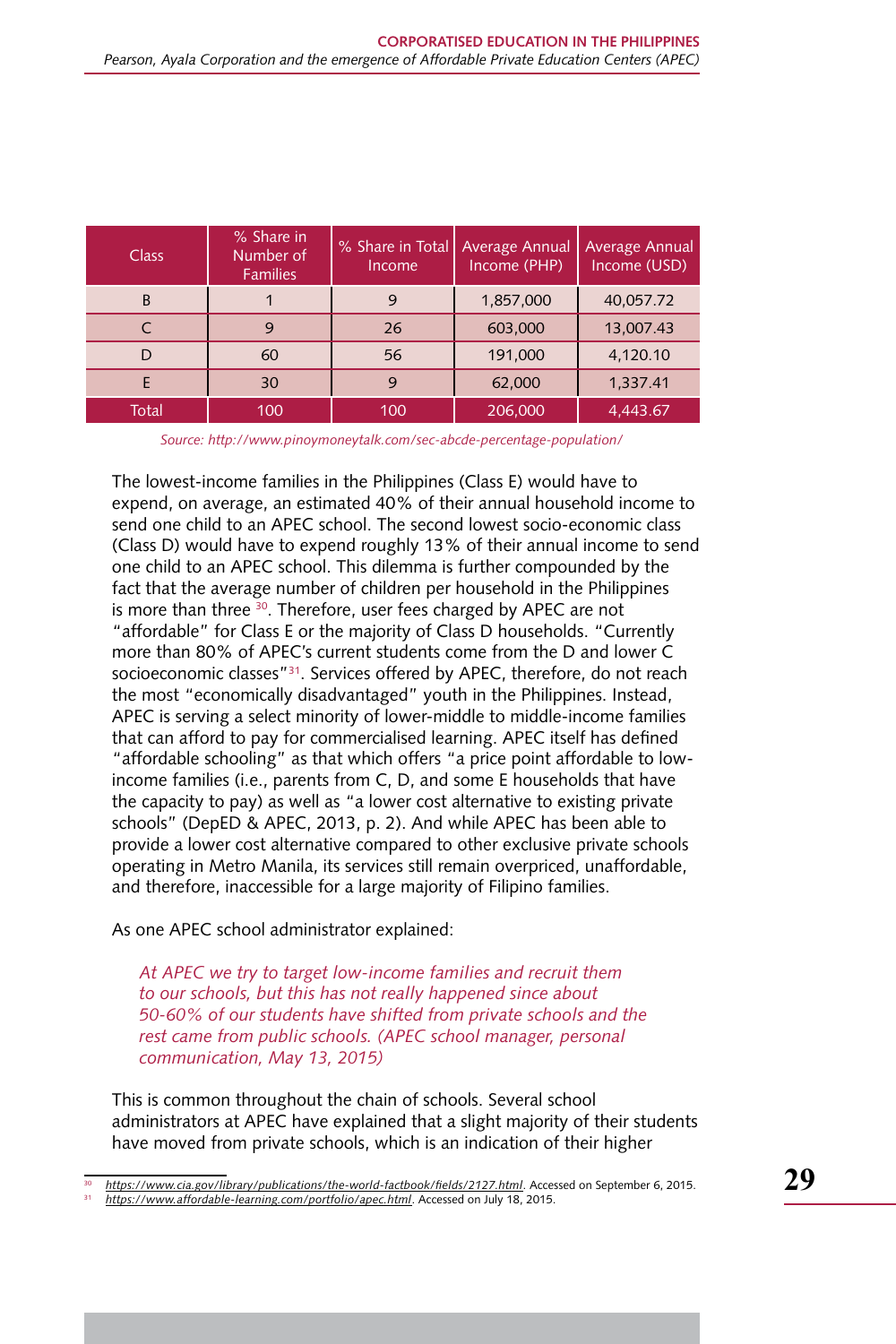socio-economic background. Fee-paying private schools like APEC are more an elective for those who can already afford to pay their way into private school, rather than a system for extending access to the poorest and most marginalised students. Unless government fully subsidises the fees charged by APEC through vouchers, this chain of for-profit schools should not be expected to accommodate the most "economically disadvantaged" youth in the Philippines. "Fee-paying forms of commercialised learning for the poor involve a distinct and unmissable structural inequity, user fees, which deny access to those already marginalised by poverty" (Riep, 2015, p. 20).

DepED has been very supportive of APEC's low-cost private school model in the Philippines. In an effort to reduce operating costs incurred by APEC, DepED has agreed to relax a number of policies and regulations so that APEC might be able to lower fees to a price-point that is affordable for economically deprived students in the Philippines. DepED's decision to ease regulations for APEC has allowed Pearson and Ayala to conduct their forprofit experimentation in low-cost private schooling with less governmental restrictions. Yet, other school proprietors have not been given this type of special treatment by DepED. The following excerpt from the MOU between APEC and DepED reflects a structural shift in the balance of power between government and enterprise, from the former to the latter.

*The parties acknowledge that they have a mutual interest in the success of the APEC Model. The DepED acknowledges that they also have a duty to support the introduction of innovative models delivering quality private education such as the APEC Model. Hence, APEC Schools, with DepED's assistance and cooperation, shall be established and operated in accordance with the APEC Model. The DepED, in recognition of the unique characteristics of the APEC School Model and the necessity of all its features for the success and scaling of the APEC schools, shall hence afford APEC Schools all assistance and the flexibility to operate in accordance with the APEC model. (DepED & APEC, 2015, p. 4)*

Here government is expected to concede its sovereign power over matters of educational governance in order to serve the interests of private enterprise – even though APEC's edu-business model is in direct violation of a number of regulations concerning basic educational provision in the Philippines. Those violations, and their affects on teachers and learners, will now be discussed in further detail.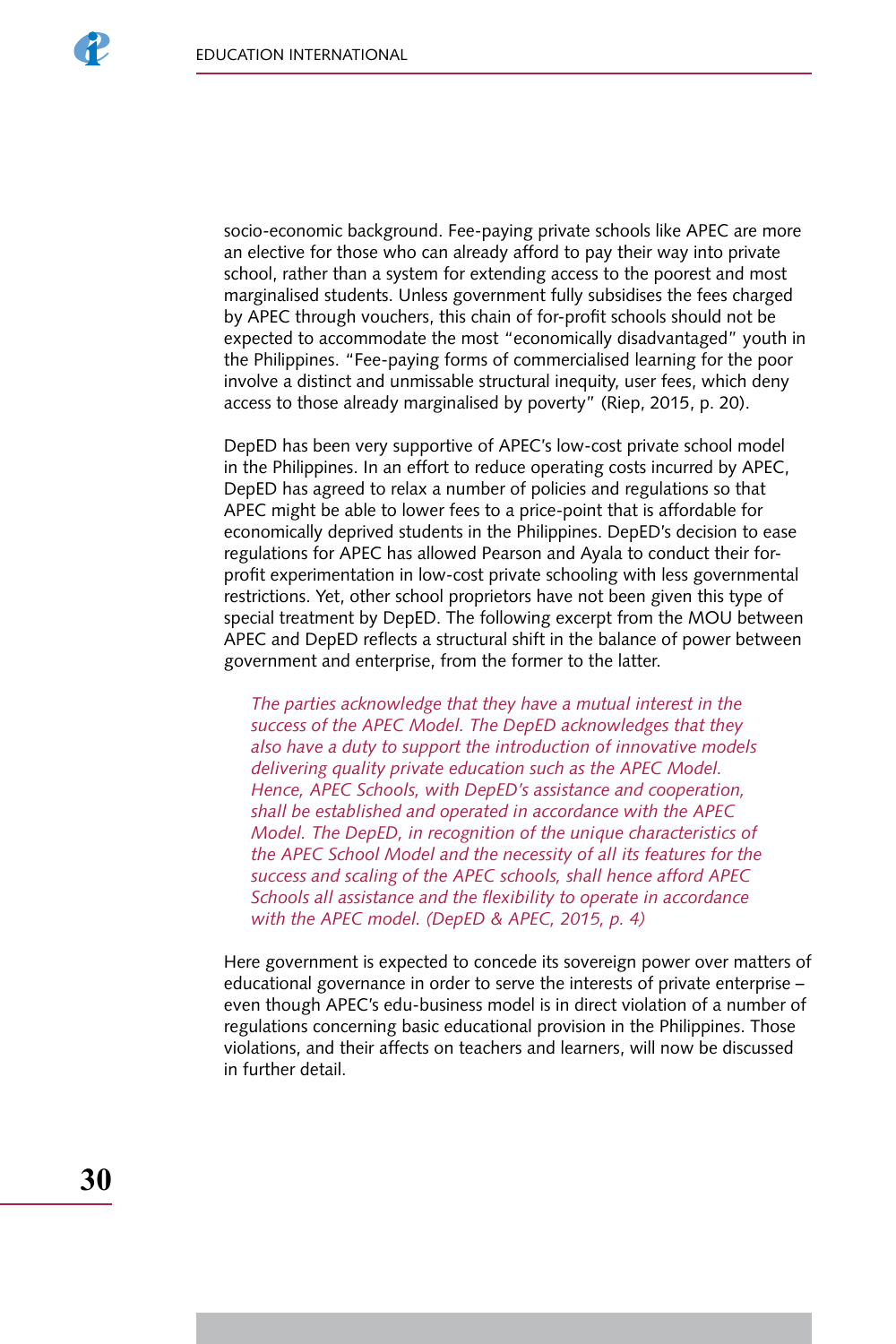### SCHOOL FACILITIES

APEC has implemented a variety of cost-cutting techniques that have had detrimental affects on the quality and adequacy of school facilities. By renting unfit and unused space in commercial buildings, rather than purchase land and construct their own school buildings, APEC has drastically cut costs in order to increase profit margins. Yet, this has resulted in harmful consequences to the learning environment, since obsolete office space is leased and refashioned as commercial classrooms. The DepED's Manual of Regulations for Private Schools in Basic Education stipulates that:

*Unless exempted by the Secretary, each private school shall own its site, or shall have a definite and feasible program for ultimate ownership thereof within a reasonable period, which should be adequate and suitable for the buildings and activities of the school. (DepED, 2010, p. 82)*

Yet, APEC "facilities will be leased, initially under short-term arrangements (e.g. 4 years), then potentially long-term (e.g. 10 years) once a location is proven" (DepED & APEC, 2013, p. 4). Therefore, APEC has been given special permission to rent commercial property, with no plans for ultimate ownership, in which they operate their private, for-profit schools. As James Centenera explains:

*In the Philippines you must own the land and the building before you even apply for the permit. So before you even have any idea if you're going to be allowed to operate so you can generate revenue, you must have invested hundreds of thousands of dollars in Metro Manila and even in other provinces. So no one is going to set up a school as a business. Here in the Philippines we looked at all that and thought this wouldn't work. We would have to charge a high amount of money just like the other private schools to manage our risk and the upfront capital would just be so much for the number of kids we'll reach. So we decided we needed to get a rent model going and we need to have other regulations relaxed as well. So we talked to the government. (J. Centenera, personal communication, May 1, 2015)*

By engaging DepED directly, APEC has been able to bypass governmental regulation and implement a low-cost, short-term rent system as part of its edu-business model. Centenera further added that: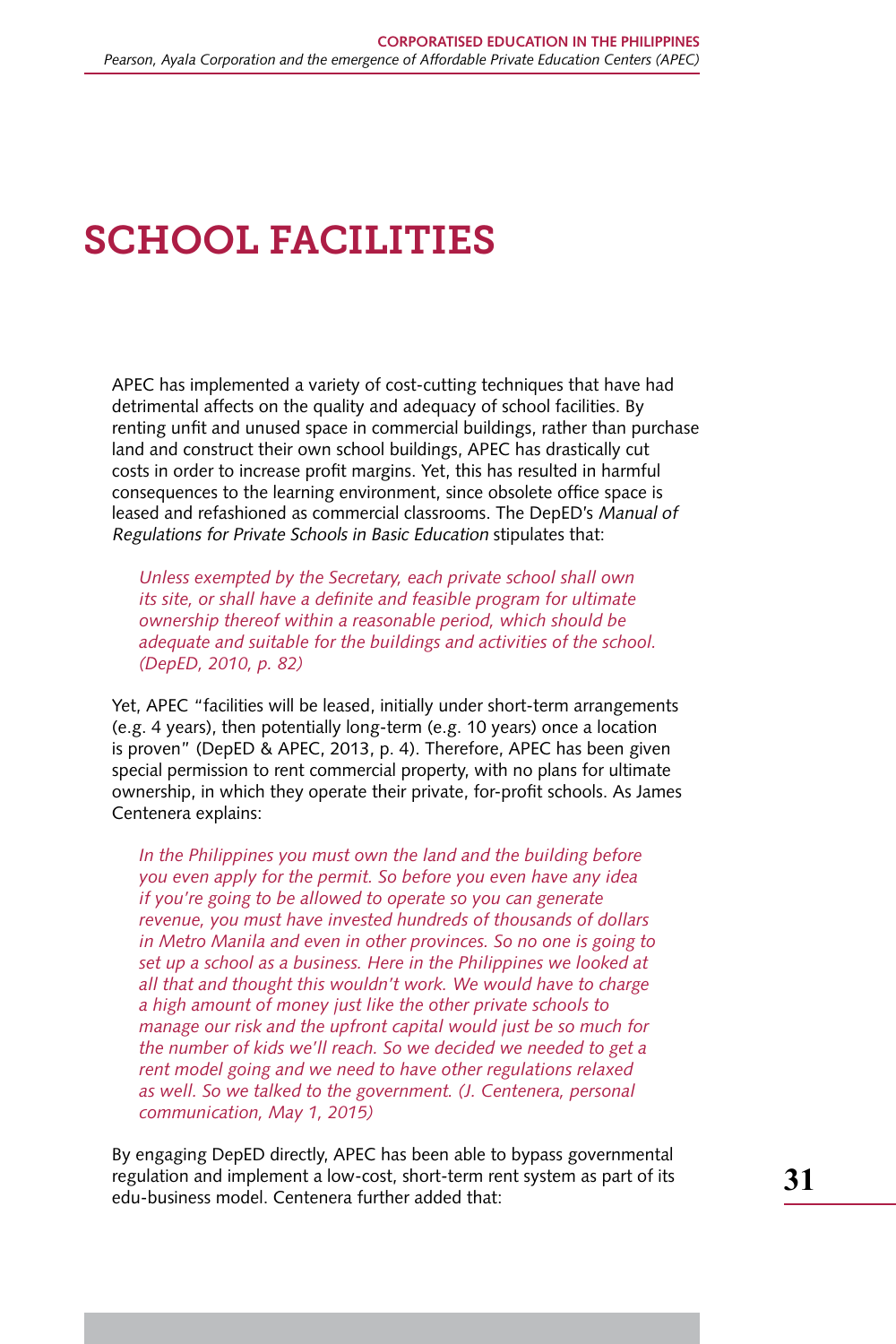*The rent system is something that has worked in other countries as well by using facilities that are not being used and renting them — because try to find land in Metro Manila to buy, there's hardly anything. But, there are second floor and third floor spaces in commercial buildings that are not being used. The ground floor is always taken by retail but there's many other spaces. And then there are some buildings that are not being used at all and the landlord wouldn't mind it to be used as a commercial school. (J. Centenera, personal communication, May 1, 2015)*

However, the location, size, nature and surroundings of these rented spaces warrant further attention.

Property space rented by APEC is typically on the upper levels of vacated commercial buildings that include three to four office rooms, transformed into secondary classrooms that house approximately 30-45 students each. Retail businesses such as banks and auto repair shops occupy the ground floor. While the size and layout of classrooms vary, some APEC teachers have described their classrooms as "crammed" and "congested." Minimising costs by downsizing school site facilities means there are no science laboratories, gymnasiums, or fully-stocked libraries at APEC schools. All of which are required in private secondary schools, according to DepED regulations. Instead, APEC is forced to be creative in their usage of operational space for classes such as physical education or laboratory-oriented courses. One APEC teacher explained that: "Physical Education is difficult in our space because it's so small the children can't really move around. But we try to maximise the space to try and get the children to move around a bit" (APEC teacher, personal communication, May 21, 2015).

A reoccurring complaint heard while visiting APEC schools and interviewing teachers was the "unbearable" conditions caused by poor air ventilation and overcrowded classrooms. APEC has cut costs by retrofitting their school sites with fans rather than air-conditioning. However, congested office spaces filled with secondary school aged students, and particularly in summer months, has resulted in overheated classrooms with poor air circulation. A School Head at one of APEC's school described their experiences in the following way:

*We are considering putting in air-conditioning but of course we have to take into consideration that it will add costs and part of that cost has to be passed onto the clients. So we are considering this. But will the school still be profitable? Because at the end of the day we are not a charitable institution, we are still a business. So is it going to be profitable for the company? But, on the other hand, are we depriving the students of something if we don't do it? (APEC school head, personal communication, May 19, 2015)*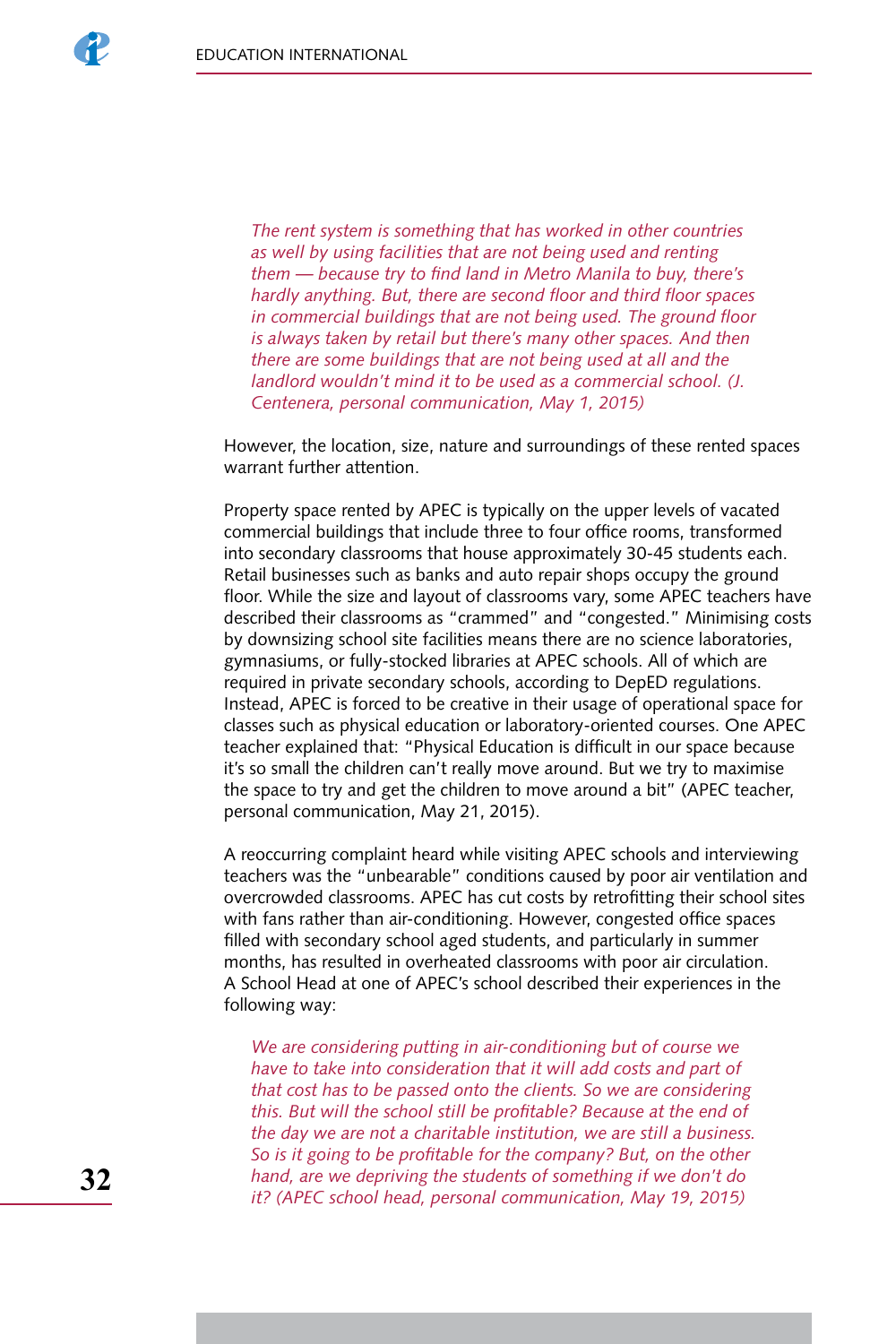Therefore, the quality of the learning environment is determined by concerns for continued profitability for APEC and its stakeholders. Concurrently, further investment required to upgrade inadequate facilities, such as airconditioning, is the responsibility of the paying customer.

The low-cost, rent model deployed by APEC also involves a form of "modular" school development, meaning that:

*…a site will only be required to support the incoming population for that operational year (i.e. if the school only offers 2 sections for grades 7 and 8, then 4 classrooms will be required), rather than having excess space before it is needed. Under this approach, an individual school will slowly expand as students move through the grades and may therefore end up being a mix of several campuses to support all students at steady state operations. (DepED & APEC, 2013, p. 4)*

Due to the limitations of space for growth associated with APEC's commercial property leasing scheme, a significant dilemma is presented by this model: where will additional classrooms be situated when APEC schools begin to add more grades? Each year the company intends to introduce additional grades to each school site in modular fashion, beginning with grade 7, then adding grade 8, 9 and so on until reaching grade 12. Yet, school sites currently rented in commercial buildings by APEC may not have the space or capacity to facilitate these additional grades. As one senior level planner at APEC explained:

*We're looking at both renting out more commercial space in the building we're already in but if that's not possible we will lease out space in nearby commercial buildings. So we have started looking at other spaces nearby our existing sites to facilitate our grade 8 classes and the parents seem to be okay with that…At the most these different sites will be 3km apart. (personal communication, June 4, 2015)* 

A consequence of APEC's low-cost rent model is an educational experience in which student/customers will likely have to move annually from one commercial building to another with each additional grade in order to maintain market relations with this corporate provider.

Another problematic aspect of this arrangement is that DepED has agreed to assess the adequacy of APEC facilities based on the company's own criteria. That is:

*The determination by the DepED of the adequacy of school facilities of APEC Schools shall be based solely on the APEC*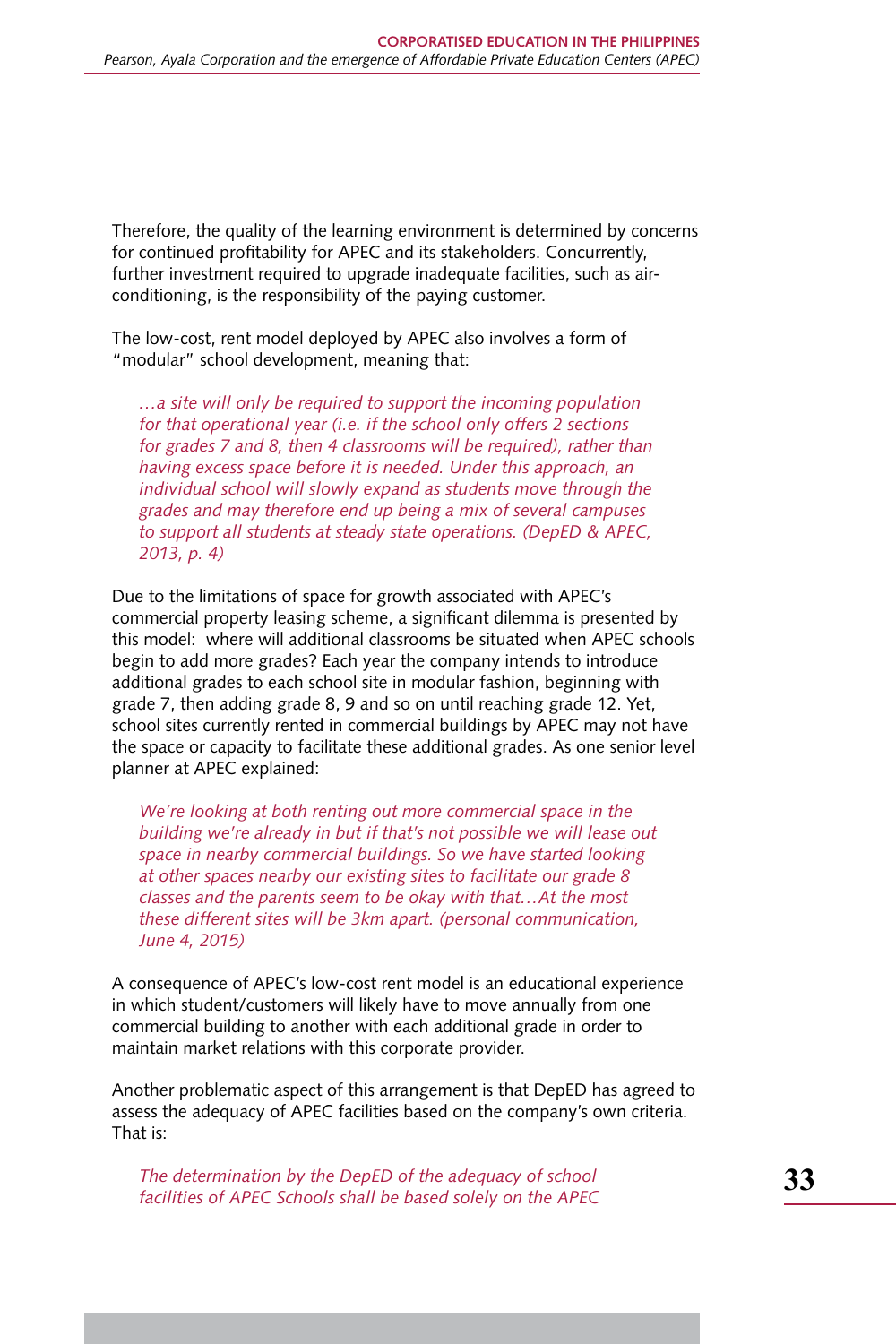P

*Model...and shall be on an examination of the school facilities as a whole. Hence, individual components of the APEC Model relevant to facility adequacy shall not, by themselves, be considered grounds to declare the facilities of an APEC School inadequate, provided that the APEC School complies with the APEC Model and Health and Safety standards in determining adequacy of school facilities. (DepED & APEC, 2013, p. 4)*

According to this stipulation, therefore, the determination of APEC school facilities by DepED are to be based on the conditions set forth by APEC and not DepED regulations. This is highly problematic since it gives APEC permission to continue their for-profit schooling venture in commercial facilities that may be deemed inadequate according to DepED regulations. Below are photos taken of APEC school facilities in June, 2015.



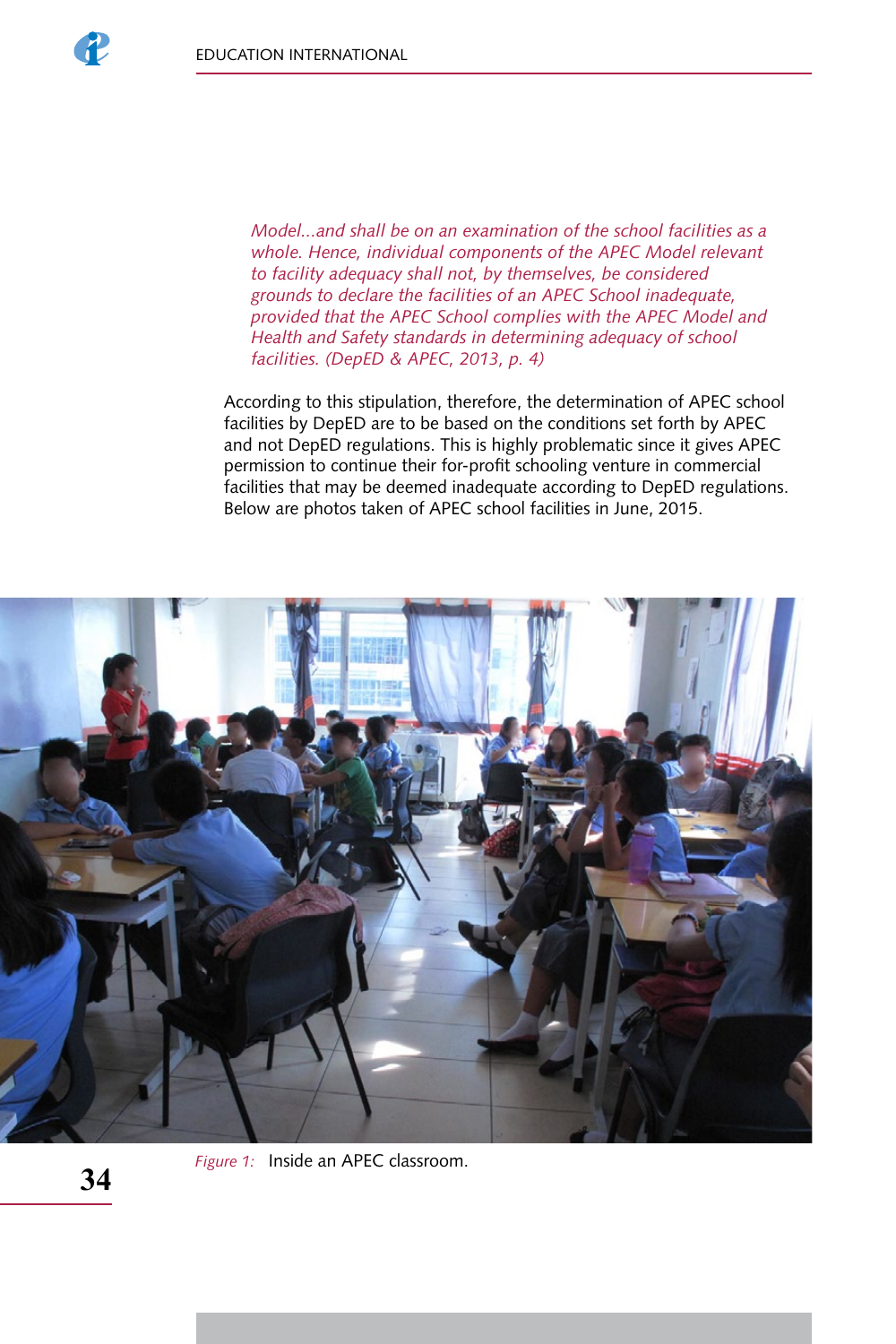

*Figure 2:* Physical Education, and its discontents, in an unfit APEC schoolroom.



*Figure 3:* APEC school "library" (on the left) compared to a public school Library (on the right) in the same community in Manila.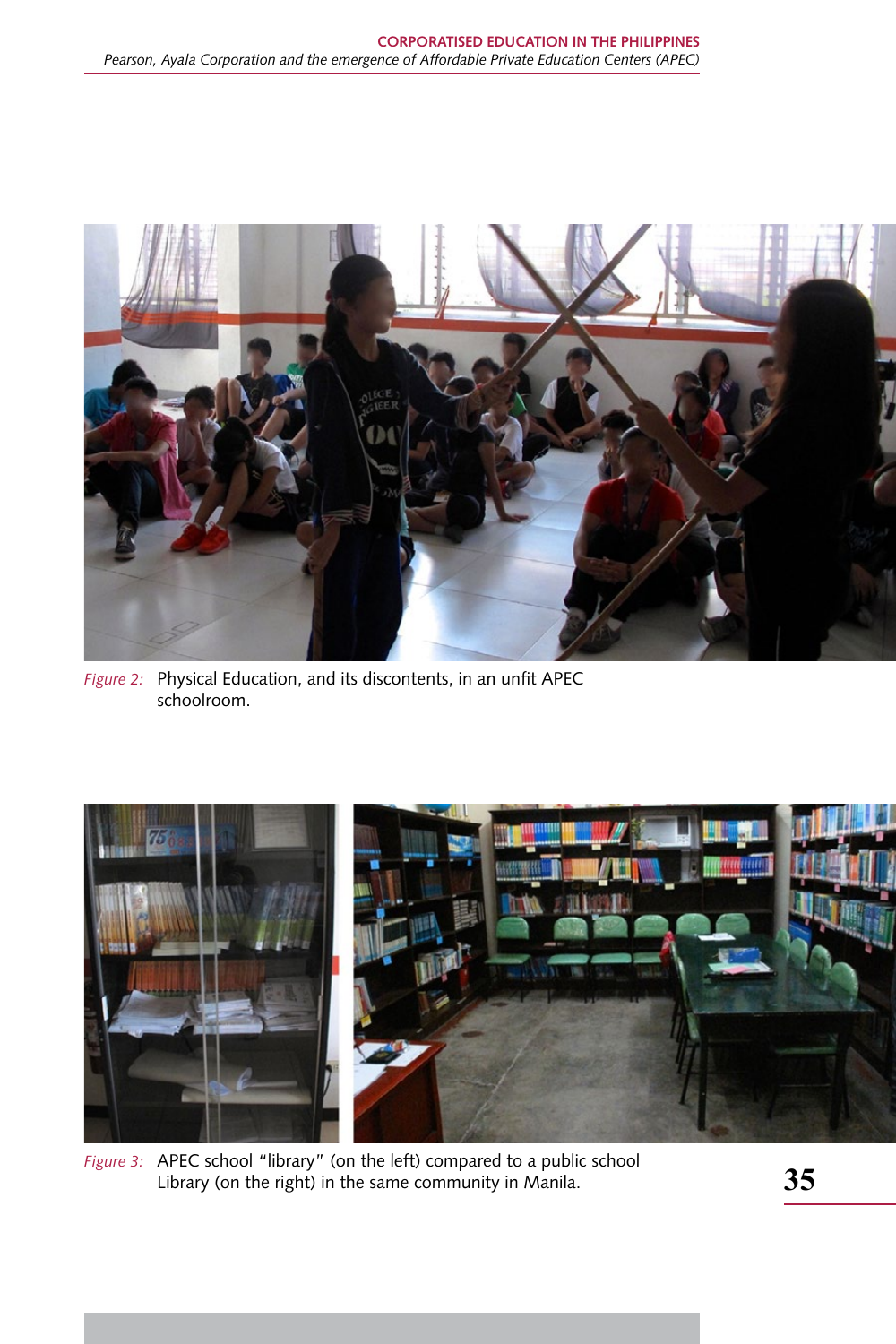

 $\mathbf{P}$ 

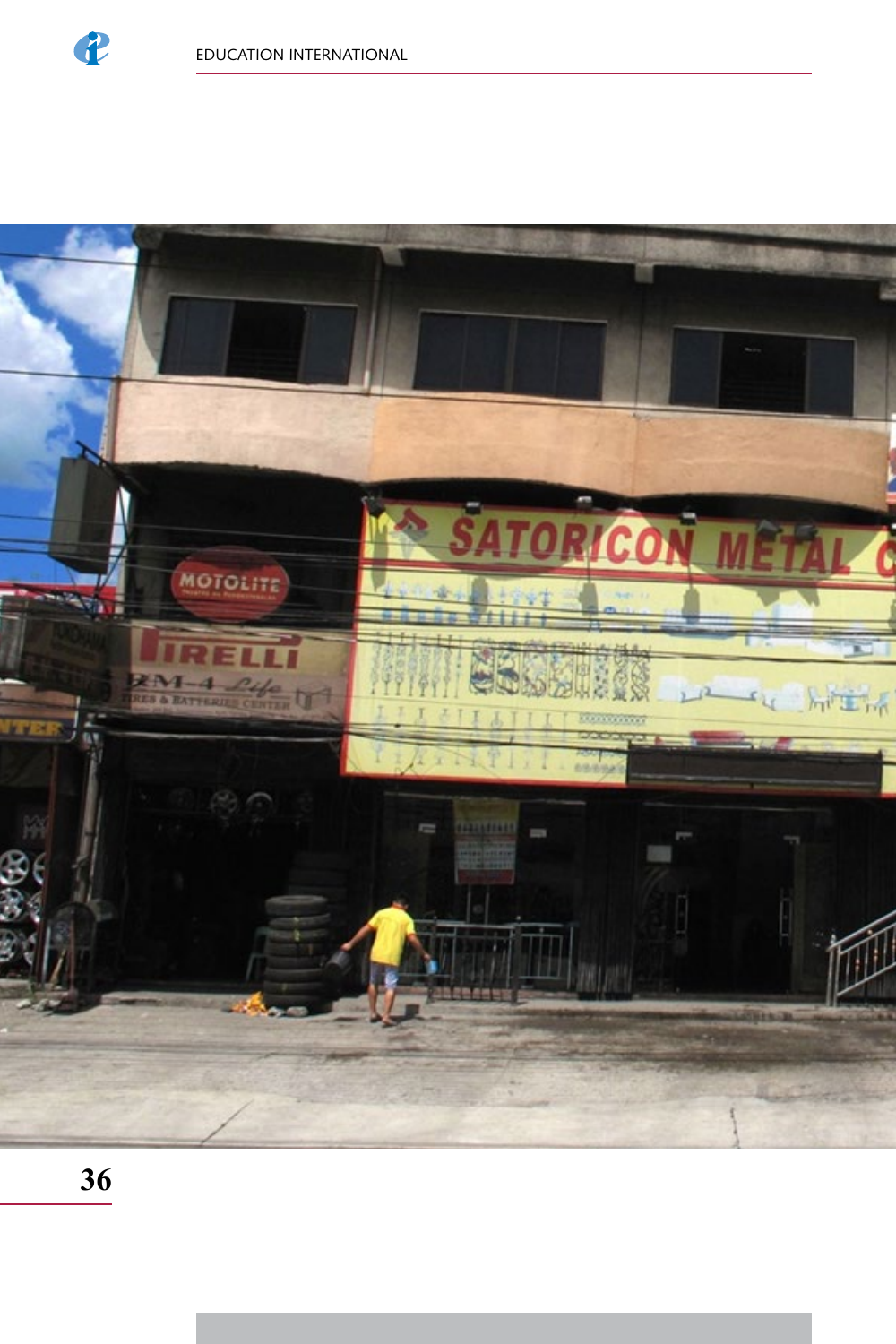

*Figure 4:* APEC school on second on second level of street-side commercial property.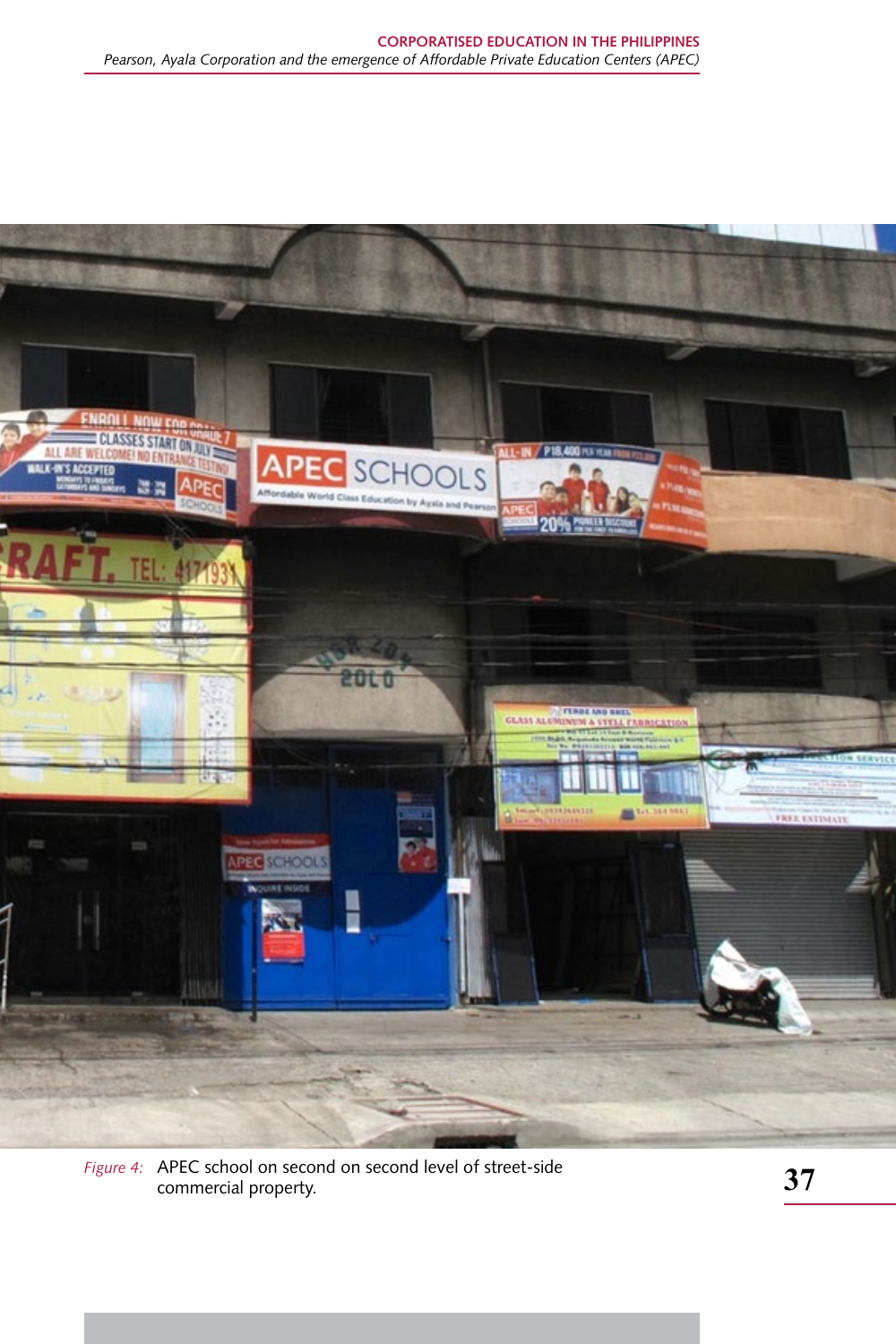7



Beyond the rent system, APEC's other main source of cost-saving has come as a result of employing underpaid and underqualified teachers. Teacher salaries make up the majority of costs incurred by any education system. APEC, however, has drastically reduced its operational costs by hiring college graduates who are paid severely low wages. Newly hired APEC teachers earn PHP12,500 per month, which is "nearly 50% lower than what regular public school teachers make" (APEC teacher, personal communication, May 11, 2015). A household income of PHP12,500 per month puts APEC teachers in the second lowest socio-economic classification (class D) in the entire country. As one APEC teacher confessed: "I can barely survive on this wage. I have to work a second job to make ends meet just for myself. What if I had a family? I could never support a family making so little" (personal communication, May 11, 2015). APEC teachers receive less than minimum wage for an employee in the National Capital Region (NCR), which ranges between PHP13,320 and PHP14,430 per month<sup>32</sup>. APEC's low-cost school model, therefore, has resulted in low compensation for teachers. The Human Resources director of APEC explained that: "We're not paying very high, because we ensure that we will be able to balance our cost and revenue" (Rivera, 2014).

Most APEC teachers – approximately 70% – do not have the proper professional accreditation required to teach secondary school in the Philippines, that is, a Licensure Examination for Teachers (LET). Instead, a college diploma in any field is accepted by APEC instead of a teaching license or a Bachelor of Sciences degree in Secondary Education, both of which are required to teach in public schools.

*APEC teachers are all college graduates and most of them have some involvement in education. Some of them are licensed but we've been open to taking anyone. At APEC we look at character traits, mindsets and basic skills. They need to speak English well, they need to be organised, they need to be fairly engaging. (J. Centenera, personal communication, May 1, 2015)*

APEC teachers (also referred to as "Learning Facilitators") receive basic training when hired by APEC that focuses on pedagogy and instructional methods. APEC's method of teaching involves:

<sup>32</sup> *[http://www.nwpc.dole.gov.ph/pages/statistics/stat\\_comparative.html](http://www.nwpc.dole.gov.ph/pages/statistics/stat_comparative.html)*. Accessed on June 14, 2015.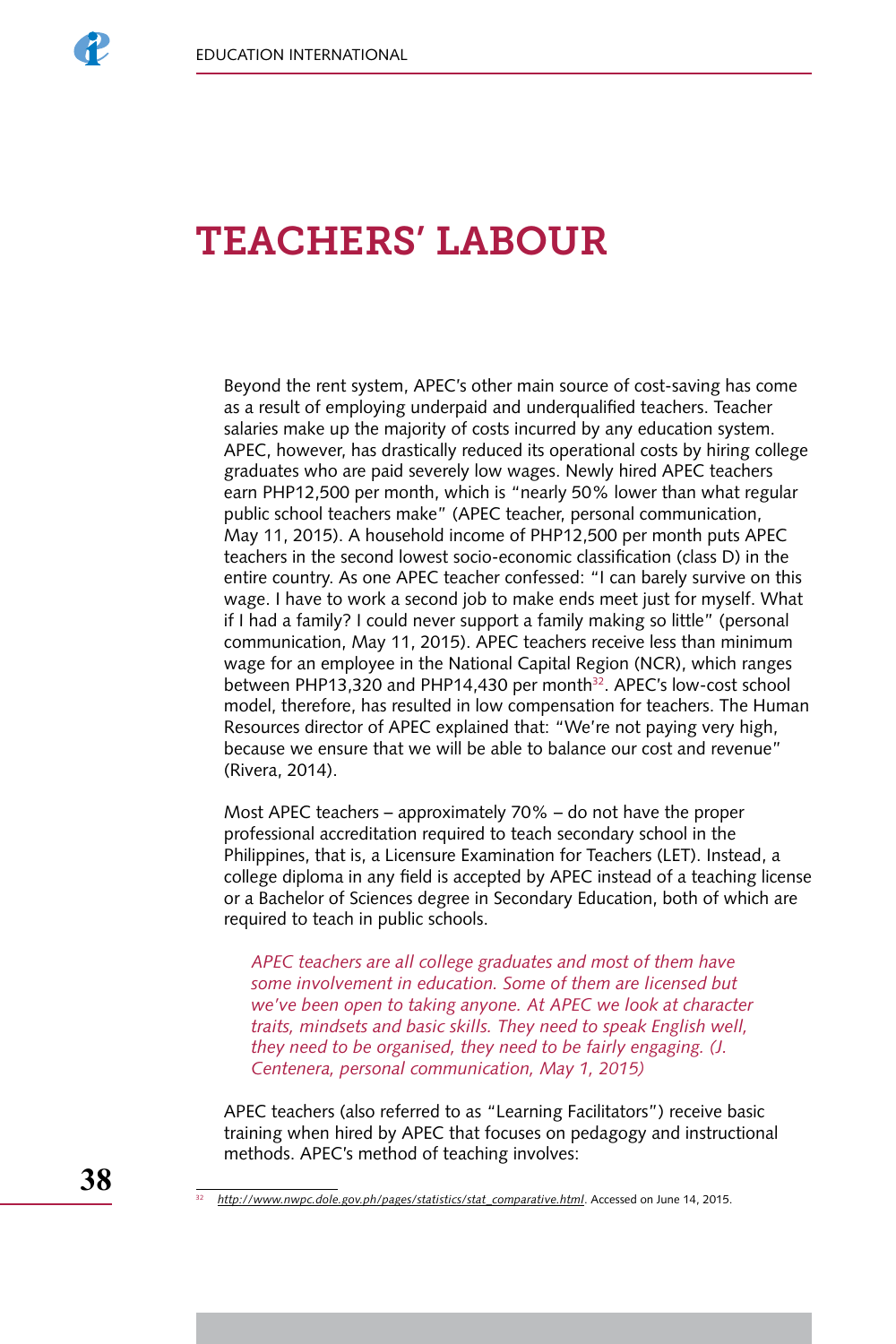*…handing out lesson guides to learning facilitators that are prepared by our team of expert teachers, that tell them what to cover and provides them with activities to facilitate a class. We ask teachers not to deviate from the lesson guide because it can provide inconsistency across the chain and we don't know if all teachers are equipped to do it otherwise. (J. Centenera, personal communication, May 1, 2015)*

Standardised and replicable lesson plans delivered by underpaid and primarily unlicensed teachers represents a form of deskilled labour, in which the pedagogical autonomy of "learning facilitators" is delimited and narrowly structured by lesson guides that must be followed in class.

Unlicensed teachers are permitted by DepED to teach in private schools. However, the expectation is that all APEC teachers become licensed within three years of beginning their teaching career. Currently, APEC has a permit to provide private basic education but no recognition from DepED. After operating for a minimum of three years and passing all the necessary requirements, APEC can apply for recognition. However, as a senior official at DepED who oversees the operations of private schools explained: "We can give them a permit but we cannot give them recognition unless the majority of their teachers are licensed. If their teachers are not licensed, then how can we give them recognition?" This DepED official added that:

*As much as possible we want licensed teachers, but the truth is we lack licensed teachers. That is why in the private schools we have teachers who are not licensed but they are accepted and allowed to teach. But this is only in the private schools. In the public schools you will not be allowed to teach if you're not licensed. But in the private schools, because we call it 'reasonable supervision' we are giving them time to come up with private teachers. But the problem is once these teachers get a license, they move to the public school. And the reason is because small private schools pay less. The big private schools, the exclusive private schools, may pay more than public schools but the majority of the small private schools pay teachers less than in government schools. So once these teachers get the license they move to the public school and then private schools lose their teachers again, so they get fresh graduates who aren't licensed, again. The turnover is so fast in the private schools. The teachers move to public schools because they get better pay, better tenure, and better compensation when they retire. This is a common problem in the Philippines. (personal communication, June 1, 2015)*

It seems inevitable that this problem will reproduce itself, since several APEC teachers explained that "once I pass my LET exam I will try to get a job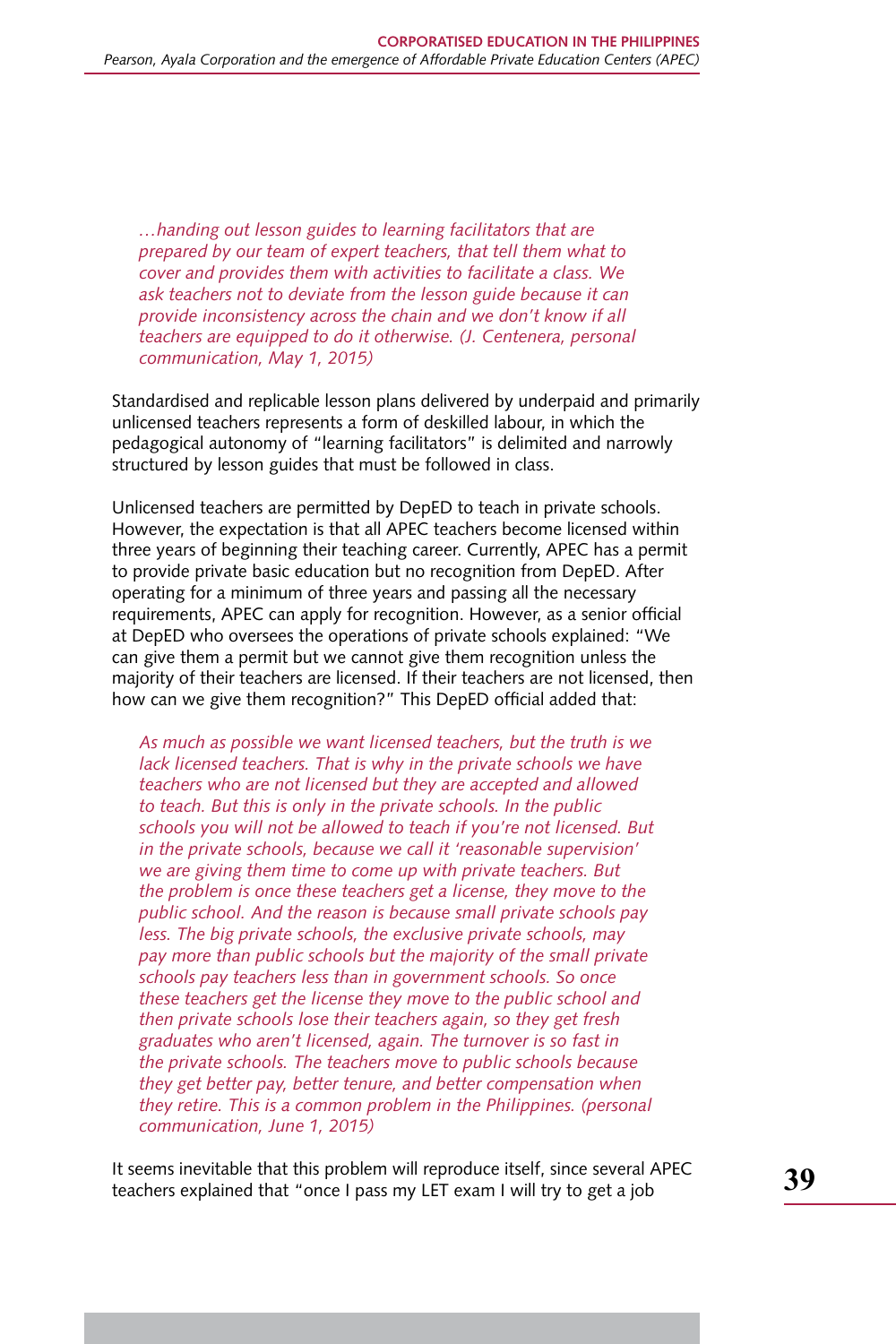

7

teaching in a public school where I can earn more money" (APEC teacher, personal communication, May 20, 2015).

APEC also hires Coaches (also referred to as "Master Teachers") who are licensed and more experienced teachers, in order to help mentor inexperienced learning facilitators. "For every six teachers, we hire one coach who observes some classes, helps guide teachers on how to manage students and how to better ask questions to students" (APEC teacher, personal communication, June 4, 2015). Coaches support teacher development by providing on-site feedback, best practices, and mentorship to learning facilitators. Coaches also split their working hours among different APEC branches. APEC also hires school managers to oversee the day-to-day operations of each school. School managers are responsible for ensuring consistent implementation of the APEC model based on standards set out by the company as well as ensuring costs are managed properly and kept low. Under APEC's model,

*...the role of the principal has been divided. So the administrative role that has to do with everything related to finance, business operations and some parts of marketing is the role of our school managers. The role of school managers is not related to curriculum and content. The actual teaching provided and how teachers teach is the goal of our learning facilitators and coaches. (APEC executive, personal communication, May 14, 2015)*

The division of labour employed by APEC has effectively removed the position of principal and transferred the burden of teaching and learning onto underqualified and underpaid learning facilitators who are supported by teacher mentors, as a way to reduce the costs of production.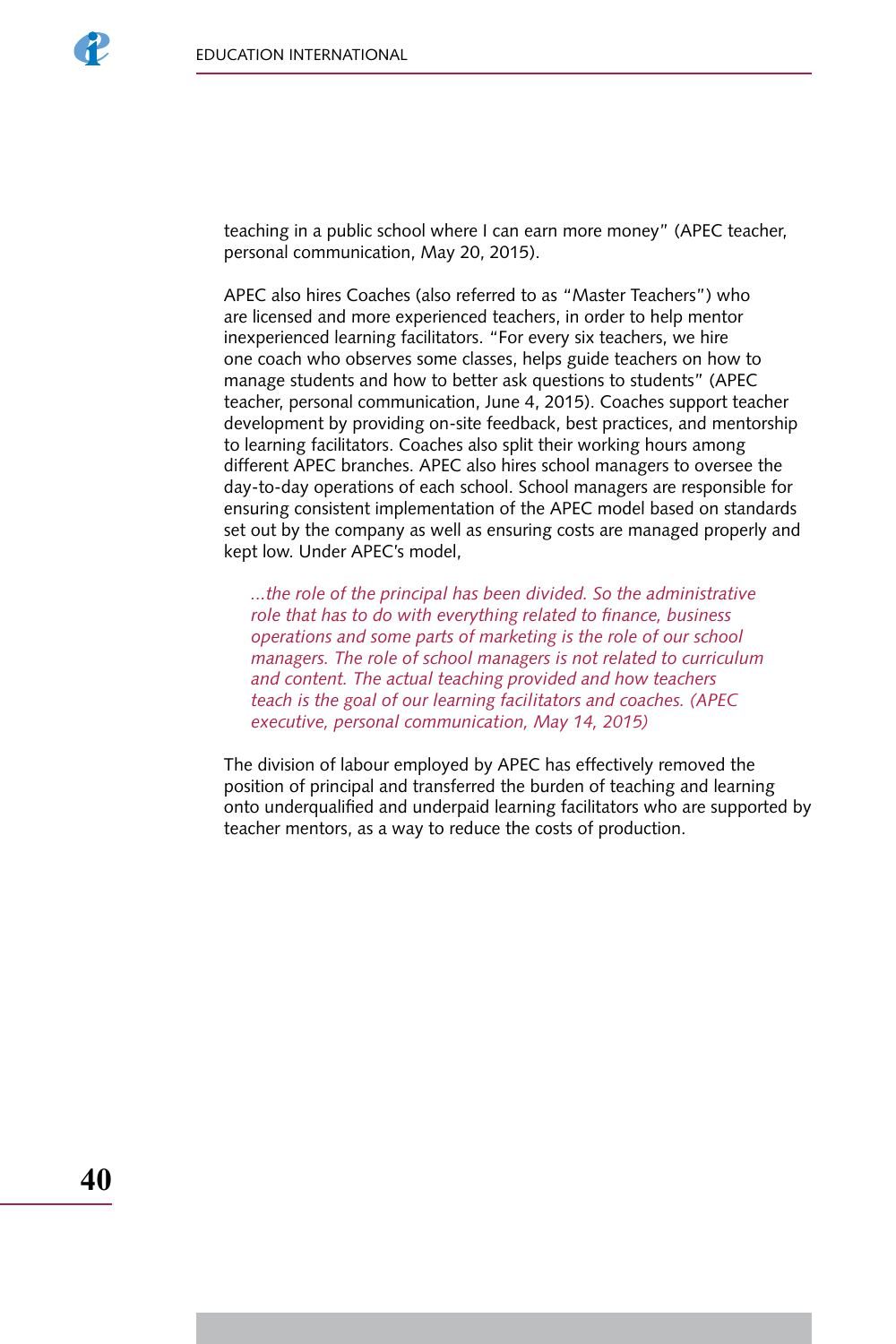### "REVERSE-ENGINEERED" CURRICULUM: INCULCATING SKILLS & VALUES FOR INDUSTRY

APEC has developed its own "reverse-engineered" curriculum to address the skills gap in the local and global labour market. By focusing on skills and traits required by industry and reverse-engineering a curriculum to inculcate the necessary dispositions, APEC's corporatised system of education has oriented learner outcomes to serve the interests of industrial capitalists. While pilot-testing APEC's edu-business model in 2013, for example, the president of APEC, Alfredo Ayala, explained that: "We literally brought Ayala companies to the campus and asked BPI or Globe (Telecom) to tell us what they need to hire by March, what are the specs, observe the high performers and let's reverse-engineer the curriculum"<sup>33</sup>. In turn, APEC students learned skills that included processing bank loans and selling Android phones <sup>34</sup>.

Alfredo Ayala claims that APEC "aims to bridge the gap between industry and academe by working hand in hand with employers, the HR [human resources department] of large companies and educators from high schools and colleges to ensure that the students are ready for the real world"<sup>35</sup>. By establishing its own chain of private, for-profit schools that utilise a corporate-led curriculum in order to manufacture the human labour required to sustain business growth and profitability, APEC aims to address the skill shortage experienced by Ayala and its many subsidiary companies. In particular, an inadequate repository of workers with the necessary English language and communication skills to be employed as call center/ BPO workers has impeded the growth of this industry in the Philippines. As previously mentioned, LiveIt (the subsidiary of Ayala focusing on BPO industries) is an equity investor and majority stakeholder of APEC. APEC has therefore focused on English communication skills required for employment in call centers.

The curricula designed and implemented by APEC puts particular emphasis on employability skills, values, and attitudes rather than core subject learning. Centenera, who was instrumental in developing the edu-business model implemented by APEC, explains:

<sup>33</sup> *<http://business.inquirer.net/168342/ayala-ventures-into-education>*. Accessed on April 25, 2015.

<sup>34</sup> Ibid.

<sup>35</sup> *<http://newsinfo.inquirer.net/605684/here-come-the-new-high-schools>*. Accessed on April 26, 2015.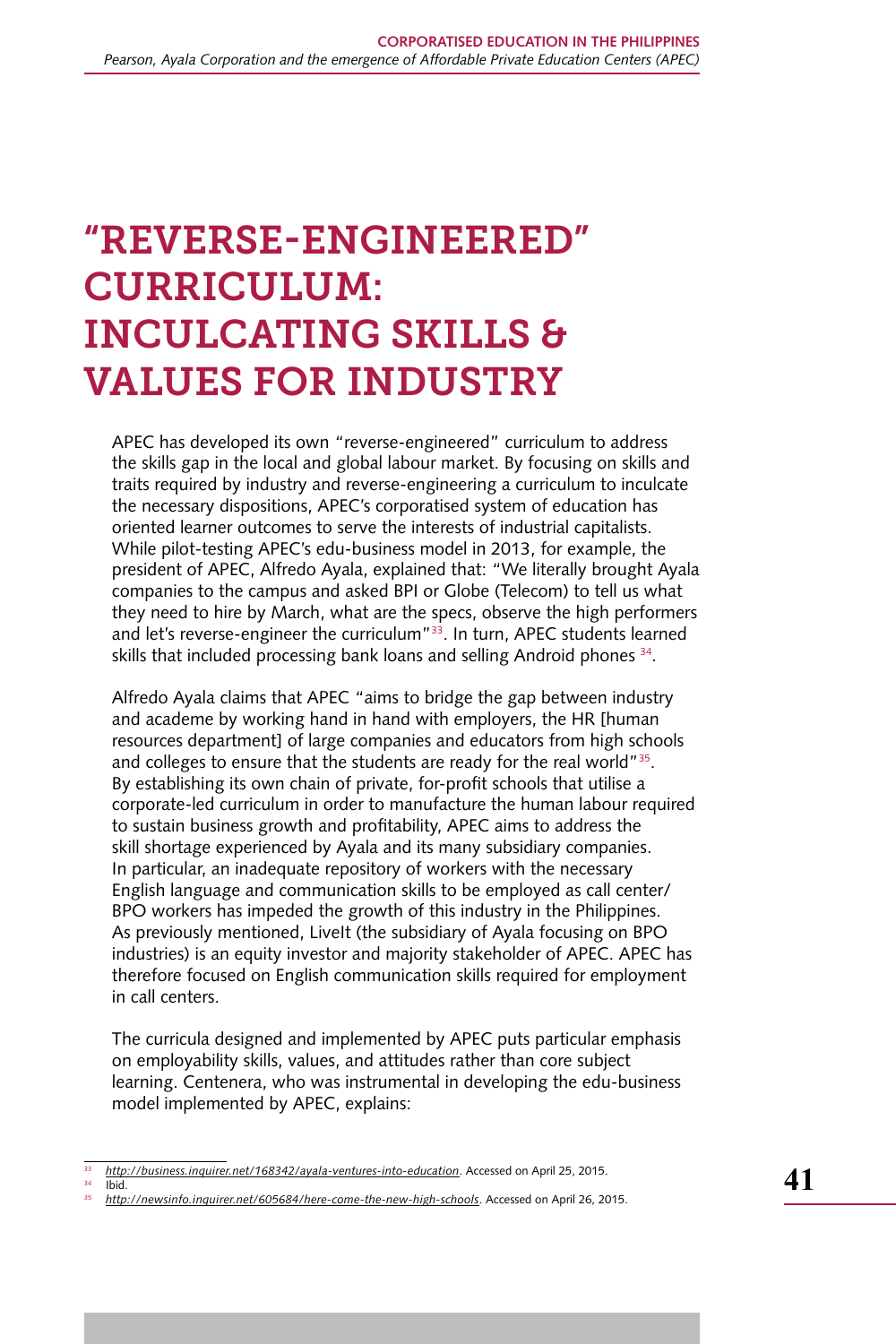*I think subjects are completely outdated and unnecessary. If I ask any employer around the world, regardless of which country or which job, and I ask them to describe to me the ideal new recruit, they will mention thinking skills. They'll mention leadership, communication, hard work, character traits and skills. They may mention they need to be good at math. They may mention English a little bit, but they'll talk more about communication because everyone will be expected to speak English. So yeah, sure you need the minimum, but [employers] won't mention deep knowledge of science or anything like that. So why are we focusing so much on these subjects when we could actually explicitly be teaching these skills, character traits, and attitudes? And sure, the subject could be kind of the context or medium of teaching but they should not be the focus. (personal communication, May 1, 2015)*

While APEC follows the Department of Education's K-12 curriculum by offering mathematics, science, English, Filipino, social studies, MAPEH (music, arts, physical education and health) and TLE (technology and livelihood education), APEC's curricula focuses on employability skills and traits at the expense of foundational subject learning. This emphasis on "education for employability" is advertised by APEC as an innovative model that can lead to increased "global competiveness" for Filipinos graduates. Centenera further reveals that:

*APEC has a curriculum made up of three parts: knowledge, skills and values. Arguably values are most important and then skills are next and then knowledge for employers. Because you could have the most skilled person who is really knowledgeable but if they give up every time they encounter failure then you don't want them working for you. If they are really pessimistic than you don't want them working for you. If they have a bad personality then you don't want them working for you. So values are really important to employers and so that's what we are working on. Performance values, which are the character traits or behaviors you need to succeed: grit, curiosity, optimism, pro-activeness, selfcontrol, discipline, understanding, bravery, compassion, integrity, appreciation – those are the moral values about being a good person. And then the thinking skills, social skills, leadership skills, professional skills like time management, planning, literacy – those are explicitly taught. Subjects are taught as well but they're mostly important for determining grades and assessment and just exposing kids to things. (personal communication, May 1, 2015).* 

This industry-driven educational vision involves producing flexible and cheap labour that can be utilised by (multinational) companies in positions that require minimal area specific knowledge. In turn, the knowledge that is sold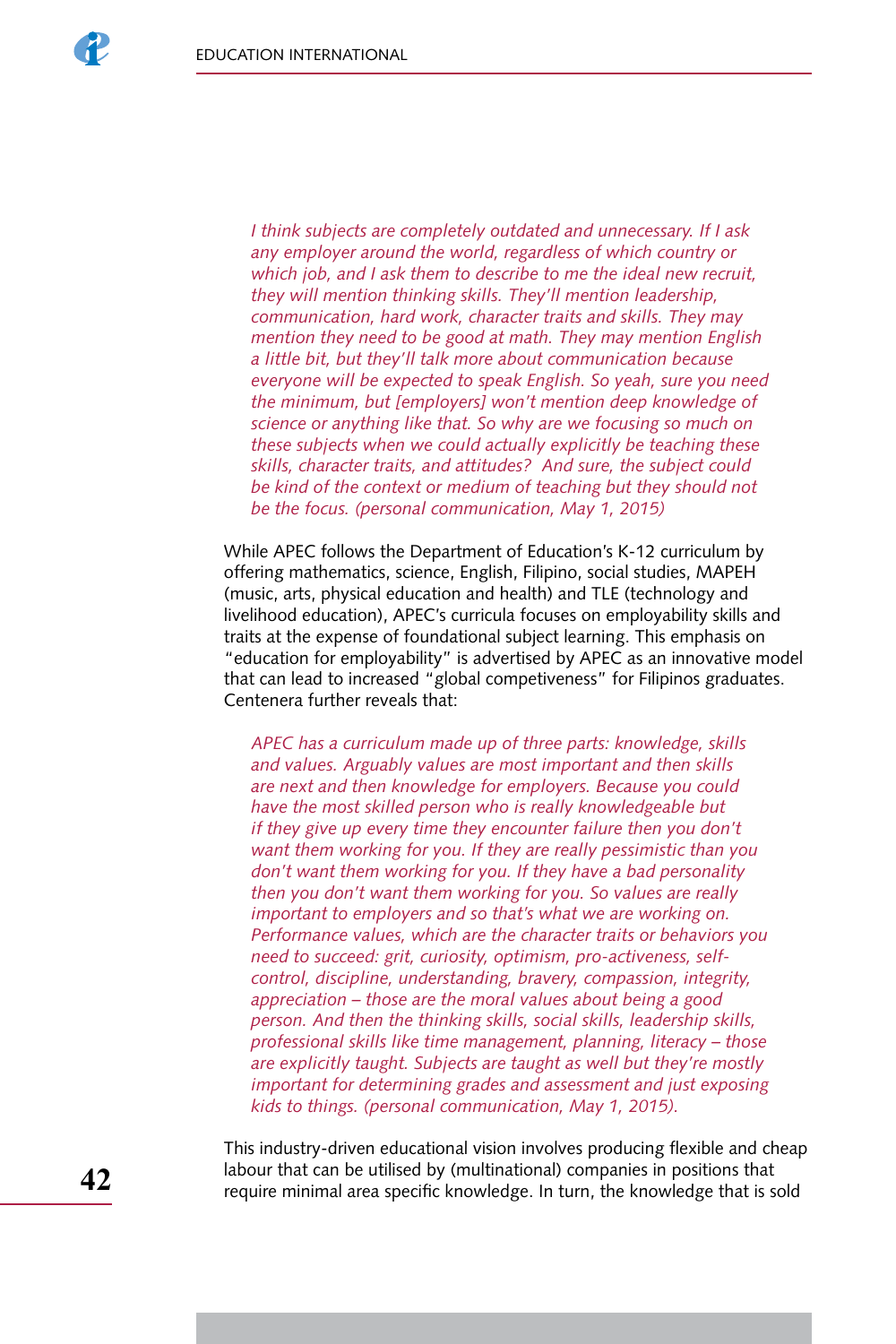by APEC is commodified and altered to align with the social relations of production that can sustain corporate capital growth.

APEC advertises its low-cost, for-profit education services as an investment that "significantly enhances students' employment potential and readiness for competing in the global employment market" by equipping students "with real-world skills through programs designed in close partnership with prospective employers" (Ayala, 2014, p. 44). As Alfredo Ayala claims: "Our value proposition is your student will have the option to either directly go to a professional job in banking, telecommunications, IT, BPO or, if they want to continue to college, they will have that option, as well"<sup>36</sup>. APEC's strategy for upholding its "education for employability" proposition is based on its private-sector perspective of "the skills that employers are looking for, based on conversations with industry, and the current jobs that Ayala needs filled and what they look for in their employees" (APEC executive, personal communication, June 4, 2015). In the future, APEC also intends to develop some type of a streamlined programme that would transition APEC graduates into positions working for Ayala Corporation. Yet, as Centenera explains, "unfortunately we're not there yet but that is the plan to build some connection with the Ayala Group and their companies whether it be through internships, job placements, explorations and things like that for our graduates" (personal communication, May 1, 2015). Therefore, a "reverseengineered" curriculum sold and administered by its own private chain of for-profit secondary schools is part of Ayala's corporate growth strategy that aims to manufacture a repository of human labour that can be employed by its many subsidiary companies.

<sup>36</sup> *<http://www.businessmirror.com.ph/ayala-led-apec-schools-to-open-11-more-branches/>*. Accessed on April 26, 2015.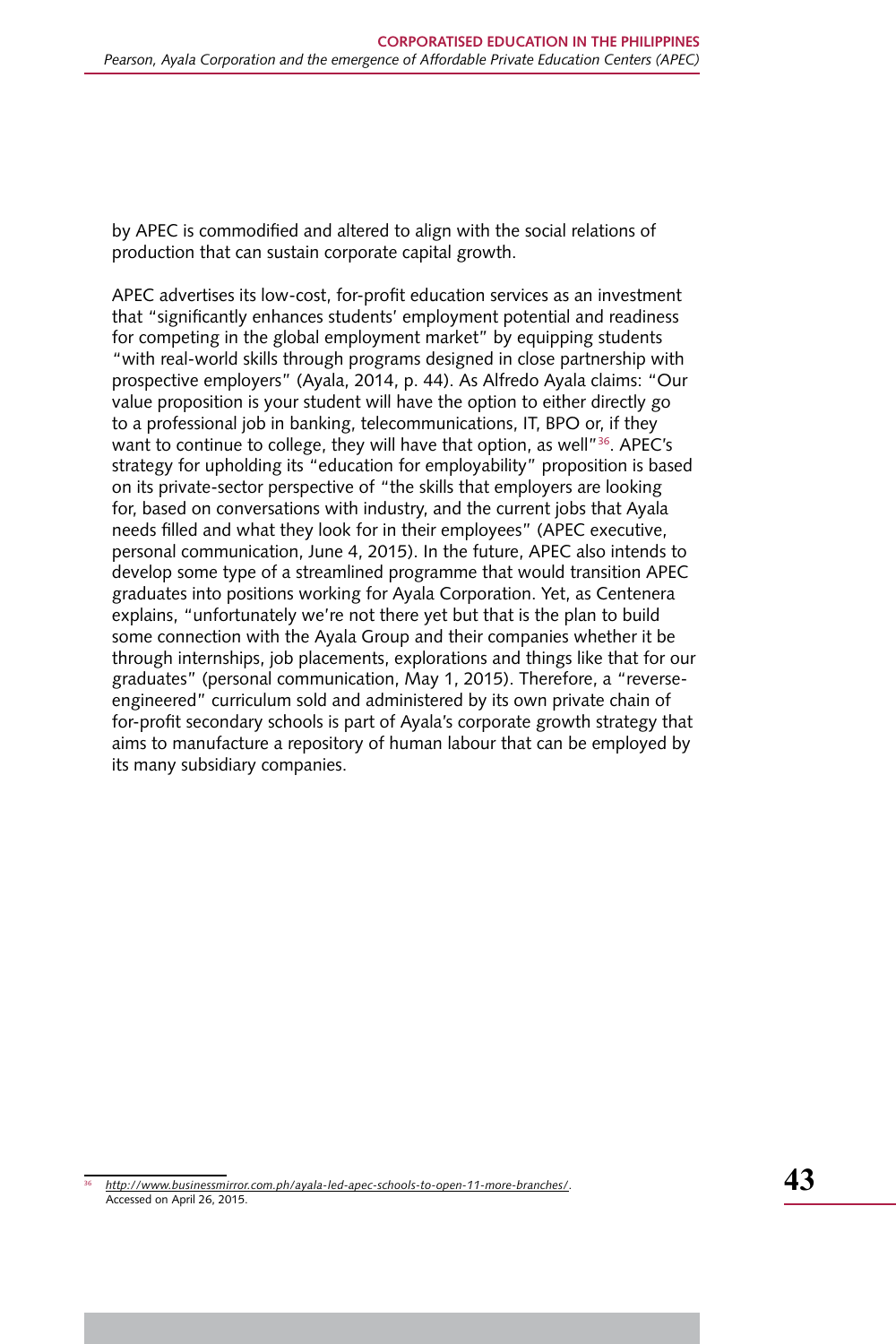7



Corporatised education in the Philippines, reflected by APEC and its low-cost chain of private for-profit schools, has emerged due to a number of specific and interrelated factors, including: neoliberal restructuring in Philippine education (both historically and currently), government failure to supply and finance public provision adequately, and the ambition demonstrated by private enterprise (i.e. Pearson and Ayala) to seek out new areas and markets for capital growth. With the implementation of the new K–12 Programme, DepED has been eager to engage the private sector through partnerships and contracts to grow more private schools that can help accommodate increased enrolment. By subsidising the growth of private provision through an expansionary voucher system, DepED is delaying the need to construct more government high schools and hire more government teachers. Instead, a market-based approach involving increased private enterprise and participation has been encouraged in order to leverage private investment and resources that might help alleviate pressures on an overburdened public system. In turn, this has opened-up new commercial opportunities for global edu-businesses. Pearson and Ayala have entered the sector to both fill the "governance gap" and profit from its provision of low-cost education services. APEC intends to reduce production costs to "educate" each student so that it can lower consumer costs and serve the highest number of fee-paying students. The bottom line, however, is that APEC is a for-profit company concerned with business growth and profitability, which can have detrimental effects on the quality of learning.

Profits accumulated by APEC and its shareholder are "actually the difference between two sets of prices, the price of the goods produced and their cost, i.e., the price of the goods necessary to produce them" (Polanyi, 2001, p. 72). In an effort to minimise production costs while increasing profit margins, APEC has implemented a number of cost-cutting techniques. These include a low-cost rent model that involves short-term leases in unused commercial buildings that lack the adequate space for libraries, gymnasiums, science and/or computer laboratories. For APEC, this low-cost rent scheme is drastically cheaper than purchasing land and constructing proper school facilities. Teachers hired by APEC are also typically unlicensed and, therefore, paid severely low wages. All of these cost reduction techniques are intended to minimise operational costs so that the corporation can remain financially sustainable and profitable. Therefore, in the business of low-cost private schooling "sometimes quality is compromised because of the companies' concern for making a profit" remarked one APEC school manager. Yet,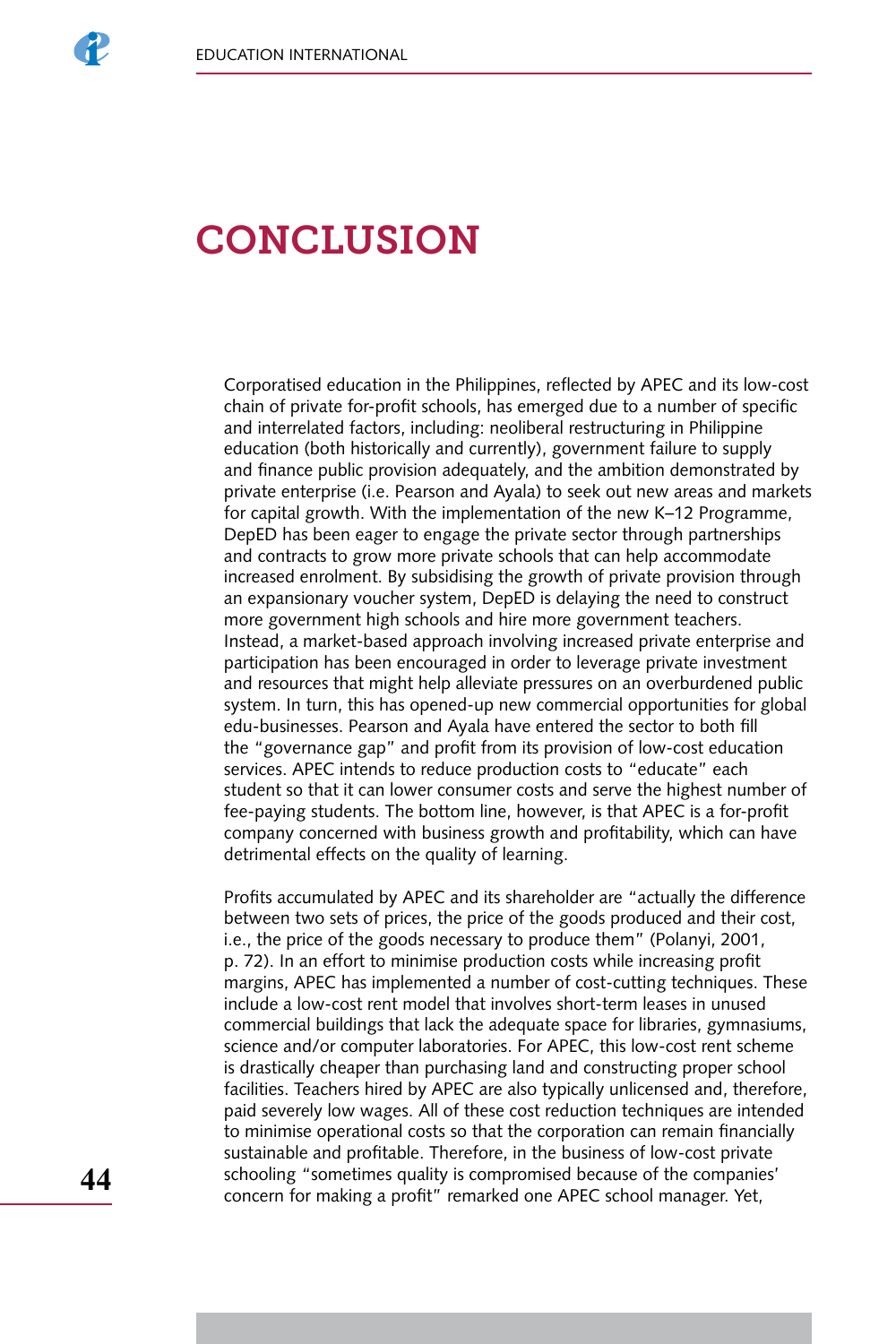APEC is still advertised as "world class private education from Ayala and Pearson." Further problematic is that DepED remains complicit in this arrangement, since it has relaxed a number of regulations that govern the provision of basic education in the Philippines, so that APEC and its shareholders can implement their low-cost, for-profit schooling experiment with limited government restrictions. The proliferation of private, for-profit basic education must be properly regulated by governments to safeguard education as a societal good.

APEC also represents a corporate strategy designed to manufacture cheap and flexible labour required by Ayala and other multinational companies through its provision of privatised basic education that aligns with the labour needs of industry. By "reverse-engineering" its curriculum, APEC intends to produce graduates of a particular disposition with specific skills, values, and knowledge that can be employed in the global labour market. In particular, APEC aims to address the skill shortage in the BPO/call center industry in the Philippines by focusing on English communication skills. In turn, APEC schools involve two forms of privatisation: *de facto* privatisation of basic education and privatization that exists because of the "increasing socialisation of productive forces and continuing private control in the social relations of production" (Jessop & Sum 2006, p. 343). By extending and intensifying private control and influence in the social relations of production through its provision of basic education, Ayala and Pearson aim to socialise the forces of production by inculcating skills and values that can be employed by multinational companies. As Congressman Antonio Tinio explains:

*Big business has moved into the education sector because they are motivated by the view that the quality of education in the Philippines is in decline, we're lagging behind, and we're no longer competitive in the global market. Business can't wait for government to fix the situation so they'll invest and do it themselves. So the key motivation is global competitiveness. The kind of education they are pushing for is one that will develop the skills for the global labour market. So, the impact of the corporatisation of education here in the Philippines is supposedly to strengthen ties with the global labour market. Will this lead to genuine development for the majority of Filipinos? We think not. Filipinos will not lift themselves out of poverty by exporting our labour or educating our students so they can become low-paid, low-skilled workers for foreign companies.*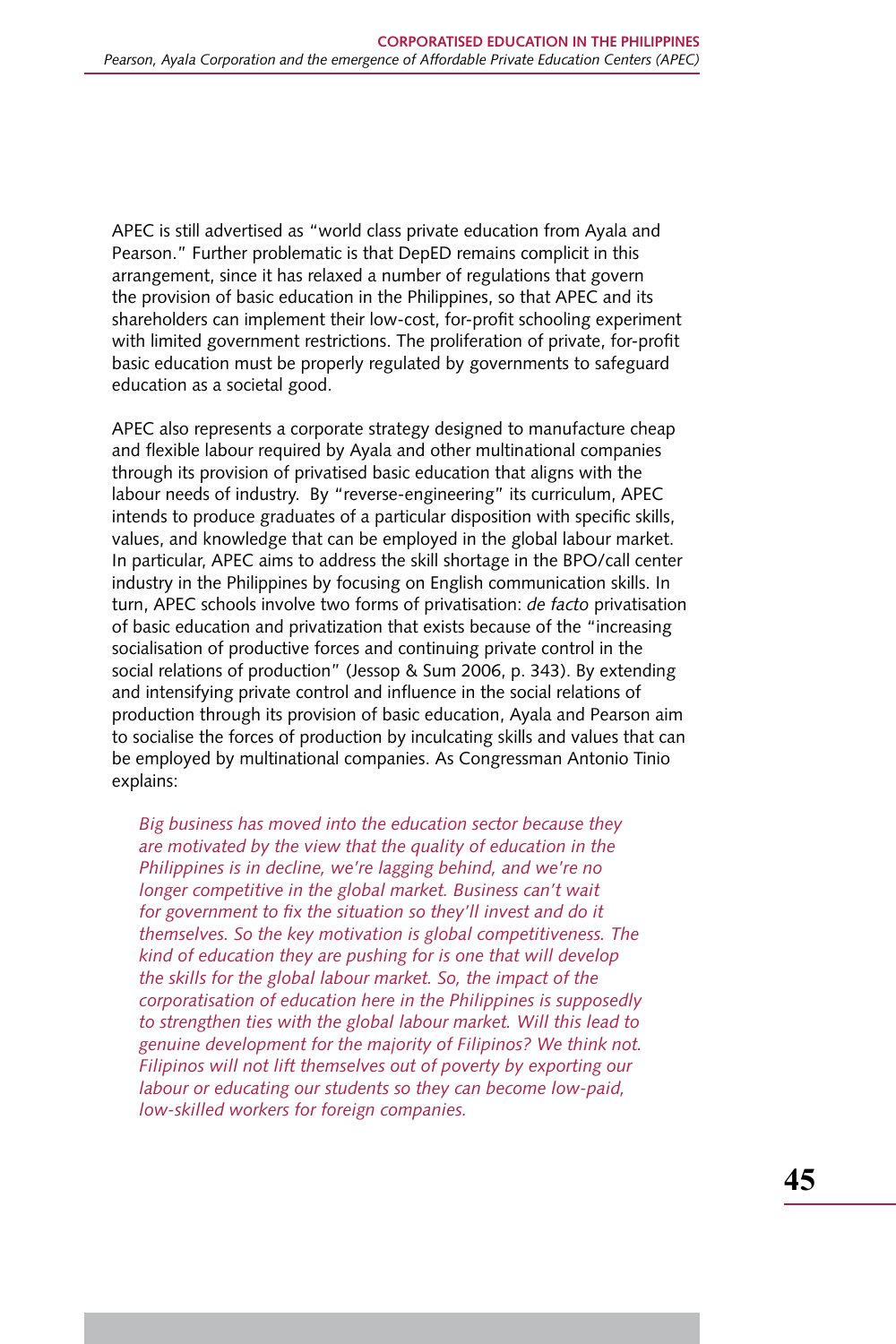

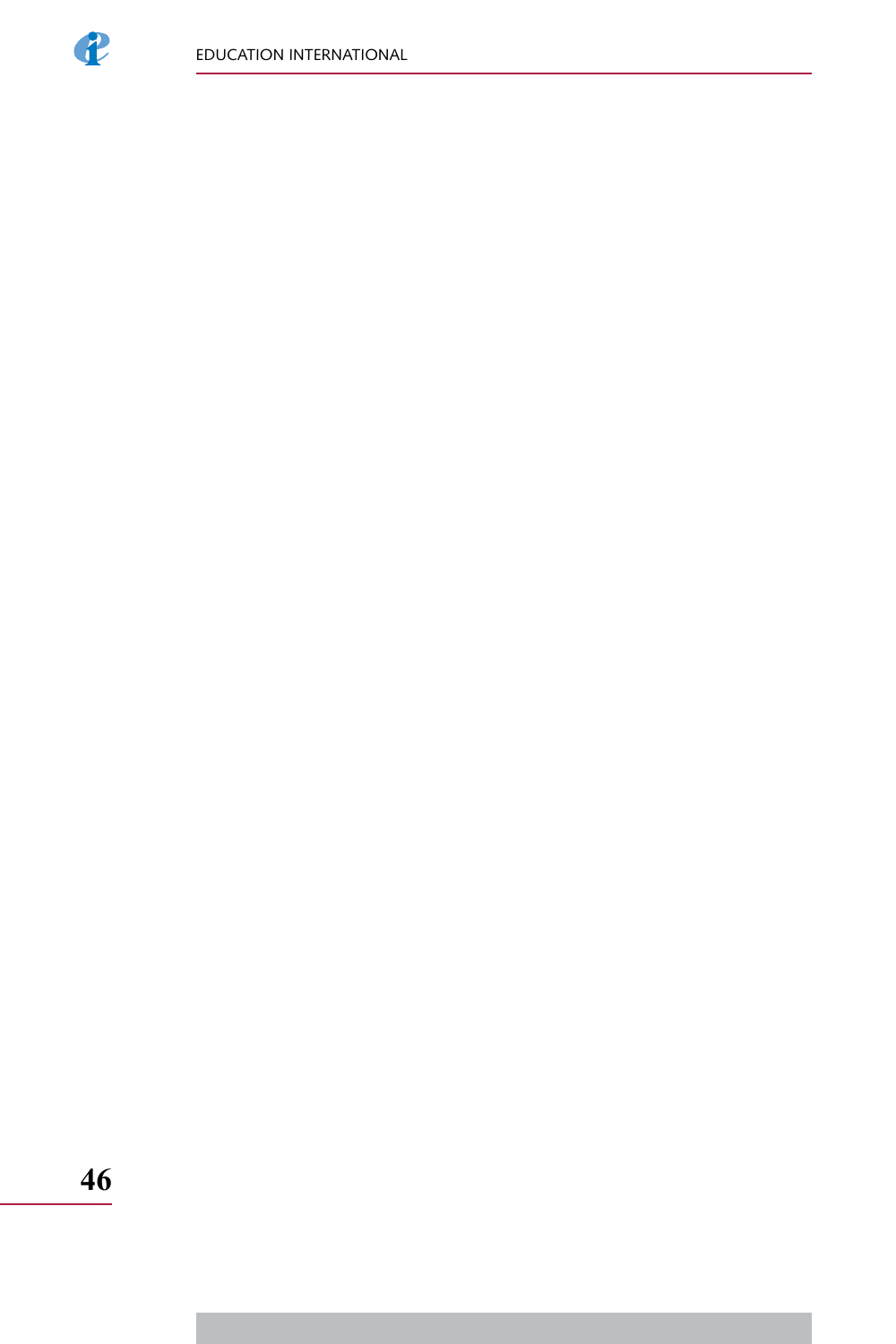### BIBLIOGRAPHY

Ayala. (2014). Let's pioneer the future: 2014 Annual Report. Makati City: Philippines.

Ball, S.J. (2012). Global Education Inc: New Policy Networks and the Neo-liberal Imaginary. New York: Routledge.

Basilio, R.D. (2014). Philippine Education: Full Blown Privatization Roadmap of BS Aquino. Quezon City, Philippines: Alliance of Concerned Teachers.

Bernardo, A.B. (2004). McKinley's questionable bequest: over 100 years of English in Philippine education. World Englishes, 23(1), 17-31.

Beerepot, N. & Hendriks, M. (2013). Employability of offshore service sector workers in the Philippines: opportunities for upward labour mobility or dead-end jobs? Work, employment and society, (0)0, 1-19.

Bhanji, Z. (2008). Transnational corporations in education: filling the governance gap through new social norms and market multilateralism? Globalisation, Societies and Education, 6(1), 55 -73.

Department of Education. (2010). 2010 Revised Manual of Regulations for Private Schools in Basic Education. (DepED Order No. 88.) Pasig City, Philippines: Republic of the Philippines, Department of Education.

Department of Education. (2015). Policy Guidelines on the Implementation of the Senior High School (SHS) Voucher Program Under the GASTPE. (DepED Order No. 11.) Pasig City, Philippines: Republic of the Philippines, Department of Education.

Department of Budget and Management. (2015). People's Budget 2015. Manila, Philippines: Republic of the Philippines.

Department of Education & APEC. (2013, April 24). Memorandum of Understanding. Manila, Philippines.

Fojas, S.G. (2014, May 22). Education you can afford. Manila Bulletin. Retrieved from *<http://www.mb.com.ph/education-you-can-afford/>*

Jessop, B. and Sum, N. L. (2006). Beyond the regulation approach: putting capitalist economies in their place. Cheltenham, UK: Edward Elgar.

Junemann, C. & Ball, S.J. (2015, June). Pearson and PALF: The Mutating Giant. Brussels, Belgium: Education International.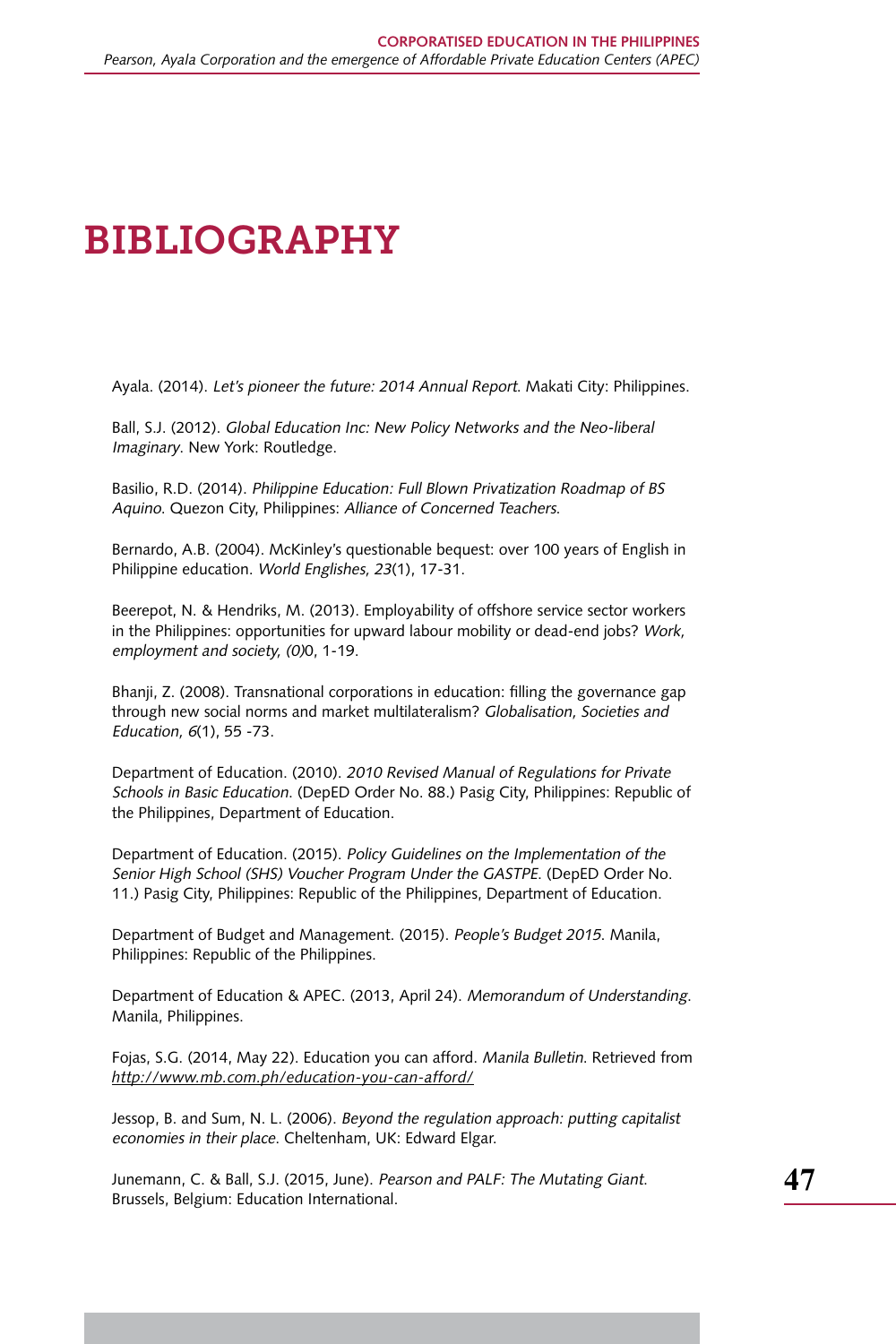

Kramer, P.A. (2006). Blood of government: Race, empire, the United States, and the Philippines. Chapel Hill, NC: University of North Carolina Press.

Luistro, A.A. (2015, May 5). K to 12 Basic Education Program Midterm Report. Pasig City, Philippines: Republic of the Philippines, Department of Education.

Lumbera, B., Guillermo, R., & Alamon, A. (2007). Mula Tore Patungong Palengke: Neoliberal Education in the Philippines. Quezon City: Ibon.

May, G.A. (1980). Social engineering in the Philippines: the aims, execution, and impact of American colonial policy, 1900- 1913. Westport, CT: Greenwood Press.

Pearson. (2011). Annual Reports and Accounts. London: Pearson.

Pearson. (2012). Annual Reports and Accounts. London: Pearson.

Pearson. (2013). Annual Reports and Accounts. London: Pearson

Pearson. (2014). Annual Reports and Accounts. London: Pearson.

Polanyi, K. (2001). The Great Transformation: The Political and Economic Origins of Our Time (2nd Edition). Boston, Massachusetts: Beacon Press.

Prahalad, C.K. & Hammond, A. (2002). Serving the World's Poor, Profitably. Cambridge: Harvard Business Review.

Prahalad, C.K. & Hart, S. (2002). The fortune at the bottom of the pyramid. Strategy and Competition 26(1), 55–67.

Riep, C.B. (2015). Omega Schools Franchise in Ghana: A case of "low-fee" private education for the poor or for-profiteering? Privatisation in Education Research Initiative, ESP Working Paper Series, No. 63.

Remollino, A.M. (2007). Philippine Education in the Neocolonial period. In B. Lumbera, R. Guillermo & A. Alamon (Eds.), Mula Tore Patungong Palengke: Neoliberal Education in the Philippines. (pp. 9-17). Quezon City: Ibon.

Rivera, D.O. (2014, May 15). Ayala Corp. is now in the business of education: High school at P64 a day. GMA News Network. Retrieved from *[http://www.gmanetwork.](http://www.gmanetwork.com/news/story/361116/economy/companies/ayala-corp-is-now-in-the-business-of-education-high-school-at-p64-a-day) [com/news/story/361116/economy/companies/ayala-corp-is-now-in-the-business](http://www.gmanetwork.com/news/story/361116/economy/companies/ayala-corp-is-now-in-the-business-of-education-high-school-at-p64-a-day)[of-education-high-school-at-p64-a-day](http://www.gmanetwork.com/news/story/361116/economy/companies/ayala-corp-is-now-in-the-business-of-education-high-school-at-p64-a-day)*

San Juan, D.M. (2013). Nationalist Critique of the K to 12 Program: Issues, Implications, and Alternatives. [English translation by author]. Original paper presented at Filipino Department, Lecture Series, De La Salle University, Manila: Philippines.

Sandoval, C.S. & Soriano, C.V. (2014). Education Service Contracting in the Philippines: assessing benefits for marginalised learners. In I. Macpherson, S. Robertson & G. Walford (Eds.), Education, Privatization, and Social Justice: Case studies from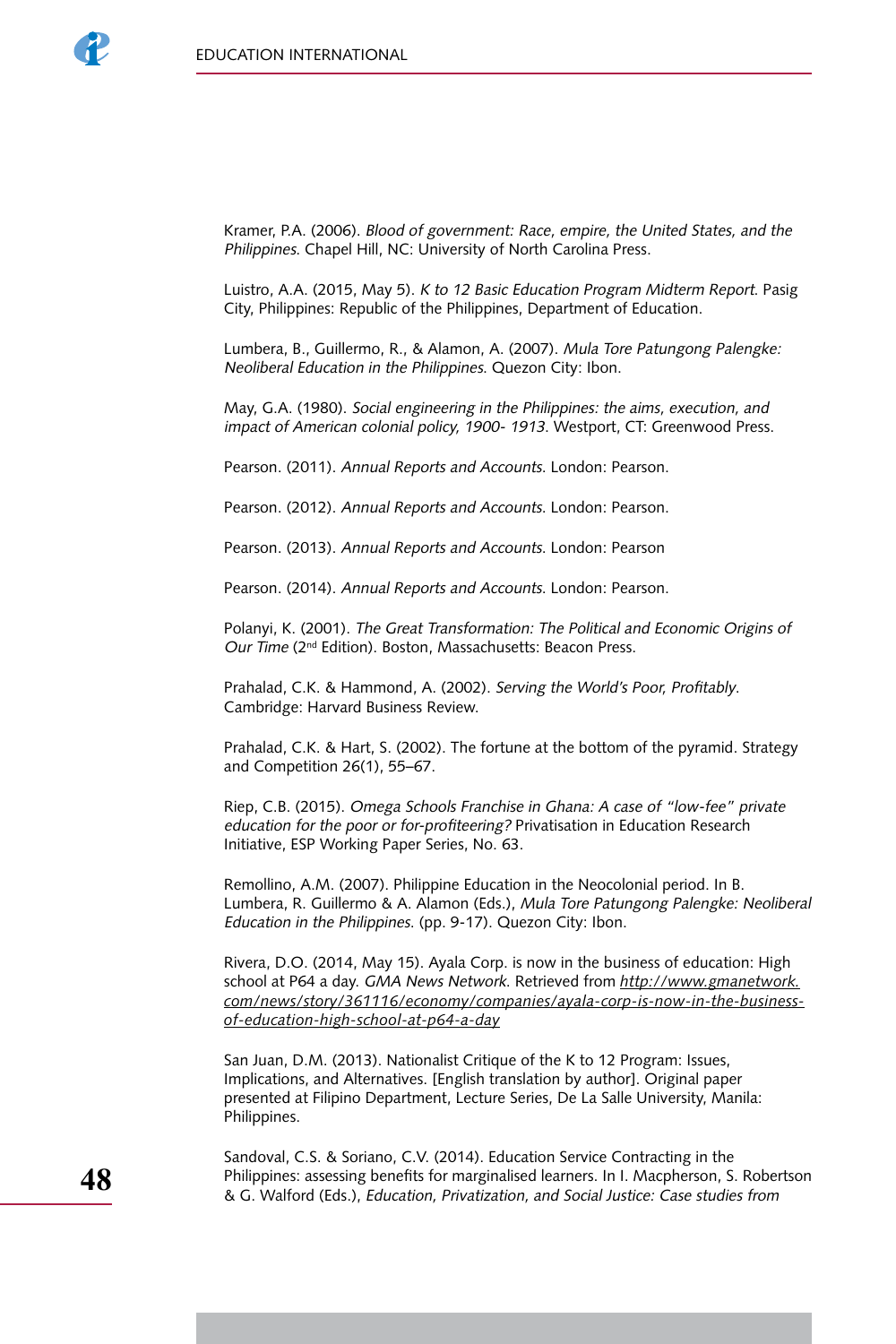Africa, South Asia, and South East Asia (pp. 259-277). Oxford: Symposium Books.

SEAMEO INNOTECH. (2012). K to 12 Toolkit: Resource Guide for Teacher Educators, Schools Administrators and Teachers. Manila, Philippines: Southeast Asian Ministers of Education Organization (SAMEO)/Regional Center for Educational Innovation and Technology (INNOTECH).

Srivastava, P. (2013). Low-fee private schooling: Issues and evidence. In P. Srivastava (Ed.), Low-fee private schooling: Aggravating equity or mitigating disadvantage? (pp. 7-35). Oxford: Symposium.

Tupas, T.R.F. (2008). Bourdieu, historical forgetting, and the problem of English in the Philippines. Philippine Studies, 47-67.

UNESCO. (2015). EFA Global Monitor Report 2015: Education for All 2000-2015: Achievements and Challenges. Paris, France: United Nations Educational, Scientific and Cultural Organization.

World Bank. (2011). Philippines: Private Provision, Public Purpose: A Review of the Government's Education Service Contracting Program. Washington, DC: The International Bank for Reconstruction and Development/World Bank.